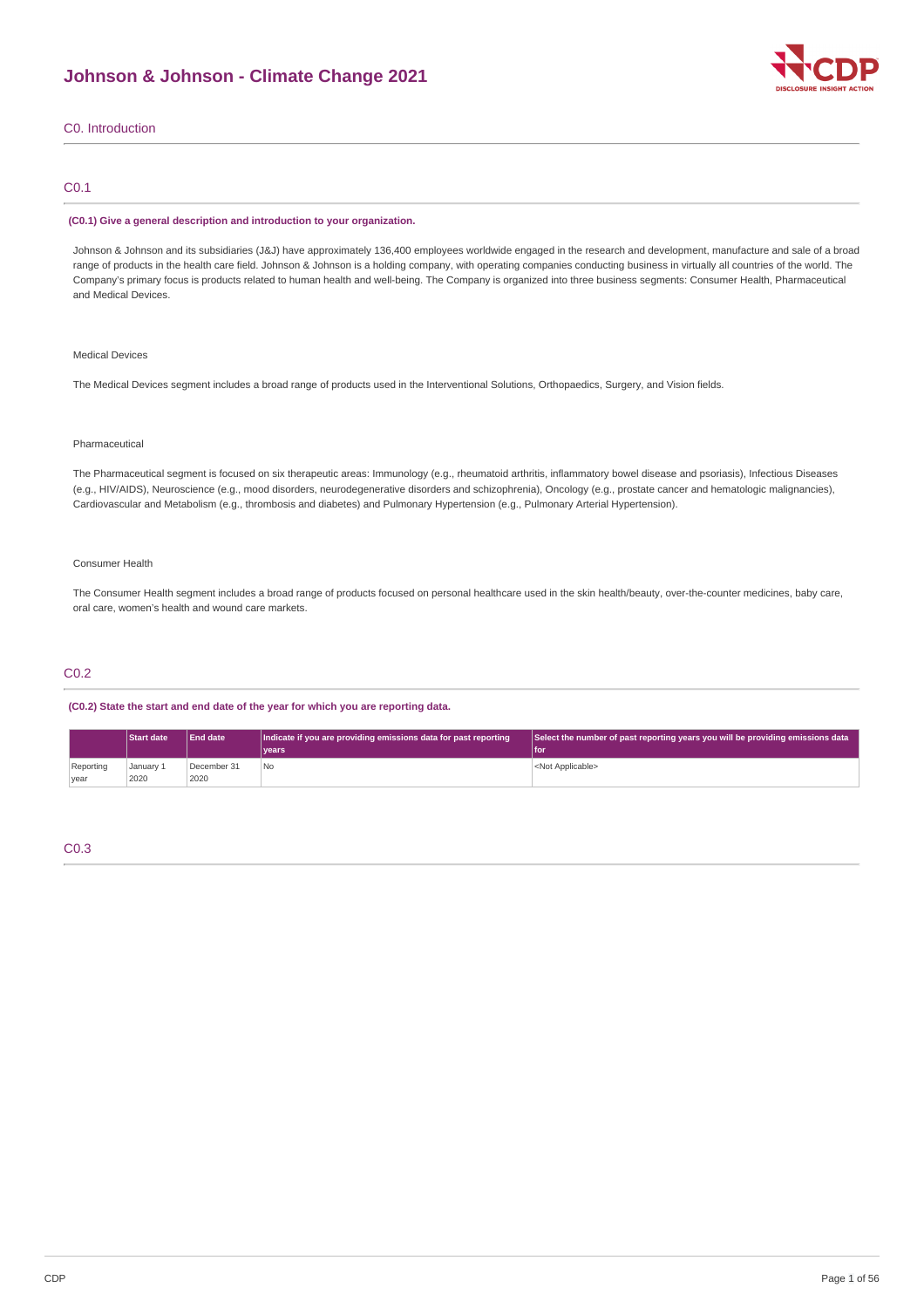#### **(C0.3) Select the countries/areas for which you will be supplying data.**

Argentina Australia Belgium Brazil Canada China Colombia Dominican Republic Egypt France Germany Greece India Indonesia Ireland Israel Italy Japan Malaysia Mexico Netherlands Philippines Poland Puerto Rico Republic of Korea Russian Federation Singapore South Africa Spain Sweden Switzerland Thailand Turkey United Arab Emirates United Kingdom of Great Britain and Northern Ireland United States of America

### C0.4

**(C0.4) Select the currency used for all financial information disclosed throughout your response.** USD

### C0.5

(C0.5) Select the option that describes the reporting boundary for which climate-related impacts on your business are being reported. Note that this option should **align with your chosen approach for consolidating your GHG inventory.** Operational control

### C1. Governance

### C1.1

**(C1.1) Is there board-level oversight of climate-related issues within your organization?** Yes

### C1.1a

(C1.1a) Identify the position(s) (do not include any names) of the individual(s) on the board with responsibility for climate-related issues.

|               | <b>Position of Please explain</b>                                                                                                                                                                  |
|---------------|----------------------------------------------------------------------------------------------------------------------------------------------------------------------------------------------------|
| individual(s) |                                                                                                                                                                                                    |
| Other C-      | Johnson & Johnson's corporate governance structure is comprised of an external Board of Directors and an internal management leadership group - the Executive Committee. The individual with       |
| Suite Officer | responsibility for climate-related issues is the Executive Vice President & Chief Global Supply Chain Officer. As a member of the Executive Committee, and a management member of the Johnson &    |
|               | Johnson Board of Directors' Regulatory Compliance Committee and Science, Technology & Sustainability Committee (STSC), this position has direct oversight of the Environmental Health & Safety     |
|               | and Sustainability Departments. Responsibility for climate-related issues have been assigned to this position because it has direct responsibility for many inter-related climate change risks and |
|               | opportunities, including all aspects of supply chain and procurement for Johnson & Johnson's business segments (Consumer Health, Medical Devices, and Pharmaceutical). An example of a             |
|               | climate-related decision made in 2020 by this individual is approval of J&J's 2030 Carbon Neutrality Goal for its own operations.                                                                  |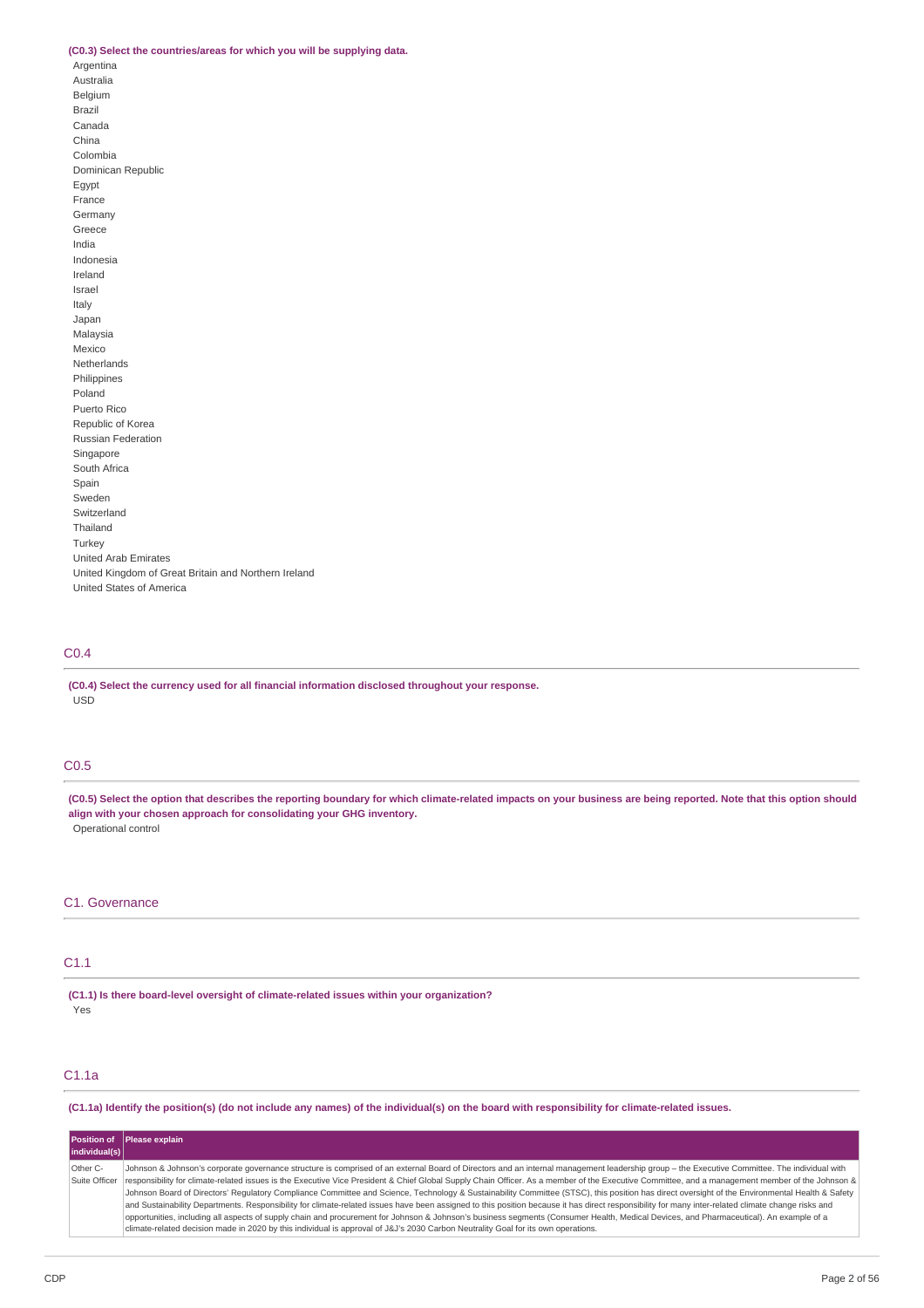### C1.1b

#### **(C1.1b) Provide further details on the board's oversight of climate-related issues.**

| Frequency<br>with<br>which<br>climate-<br>related<br>scheduled<br>agenda<br>item | Governance<br>mechanisms<br>into which<br>climate-<br>related issues<br>issues are are integrated                                                                                                                                                                                                                                                                                                                                                      | Scope of<br>board-<br>level<br>oversight | Please explain                                                                                                                                                                                                                                                                                                                                                                                                                                                                                                                                                                                                                                                                                                                                                                                                                                                                                                                                                                                                                                                                                                                                                                                                                                                                                                                                                                                                                                                                                                                                                                                                                                                                                                            |
|----------------------------------------------------------------------------------|--------------------------------------------------------------------------------------------------------------------------------------------------------------------------------------------------------------------------------------------------------------------------------------------------------------------------------------------------------------------------------------------------------------------------------------------------------|------------------------------------------|---------------------------------------------------------------------------------------------------------------------------------------------------------------------------------------------------------------------------------------------------------------------------------------------------------------------------------------------------------------------------------------------------------------------------------------------------------------------------------------------------------------------------------------------------------------------------------------------------------------------------------------------------------------------------------------------------------------------------------------------------------------------------------------------------------------------------------------------------------------------------------------------------------------------------------------------------------------------------------------------------------------------------------------------------------------------------------------------------------------------------------------------------------------------------------------------------------------------------------------------------------------------------------------------------------------------------------------------------------------------------------------------------------------------------------------------------------------------------------------------------------------------------------------------------------------------------------------------------------------------------------------------------------------------------------------------------------------------------|
| Scheduled<br>- some<br>meetings                                                  | Monitoring and<br>overseeing<br>progress<br>against goals<br>and targets for<br>addressing<br>climate-related<br>issues                                                                                                                                                                                                                                                                                                                                | $<$ Not<br>Applicabl<br>e                | The Chief Sustainability Officer (CSO), who leads the Sustainability Department, presents updates on the progress toward climate-related goals and targets to the Science,<br>Technology and Sustainability Committee (STSC) of the J&J Board of Directors at least annually. The CSO provides regular updates (at least quarterly) to the Executive<br>Vice President and Chief Global Supply Chain Officer, who is a member of the Company's Executive Committee, and a management representative on the STSC and the<br>Regulatory Compliance Committee (RCC) of the Johnson & Johnson Board of Directors. The Executive Vice President and Chief Global Supply Chain Officer has ultimate<br>approval over the climate risk strategy, policies, and release of climate-related information. Our progress toward our climate goals is included in the scorecard that is used to<br>hold our CEO and senior executives accountable for business performance, and is reviewed with our Board of Directors on a quarterly basis. This scorecard is used as part<br>of the process to determine executive compensation, and includes both financial (such as sales and earnings per share [EPS]) and non-financial (such as product quality,<br>product, patient and consumer safety, diversity and climate) goals.                                                                                                                                                                                                                                                                                                                                                                                                        |
| Sporadic -<br>as<br>important<br>matters<br>arise                                | Reviewing and<br>guiding<br>strategy<br>Reviewing and<br>quiding major<br>plans of action<br>Reviewing and<br>guiding risk<br>management<br>policies<br>Reviewing and<br>guiding annual<br>budgets<br>Reviewing and<br>quiding<br>business plans<br>Setting<br>performance<br>objectives<br>Monitoring<br>implementation<br>and<br>performance of<br>objectives<br>Overseeing<br>major capital<br>expenditures,<br>acquisitions<br>and<br>divestitures | $<$ Not<br>Applicabl<br>e                | Many of these topics would be scheduled line items only if there were significant changes in strategic direction (for example, the water risk assessment program<br>implemented in 2015, which was ultimately approved by the Executive Vice President and Chief Global Supply Chain Officer). These include providing employee incentives;<br>reviewing and guiding business plans; reviewing and guiding major plans of action; reviewing and guiding risk management policies; reviewing and guiding strategy; setting<br>performance objectives; reviewing and guiding corporate responsibility strategy; and reviewing innovation/R&D priorities related to environmental performance. Otherwise,<br>these would be sporadic as important matters arise. Additionally, several of these mechanisms have climate change integrated into the governance process but may not be<br>reported to the Board as a specific line item unless it is critical or requires additional input. For example, risk management teams review acquisitions during due diligence for<br>their risks and/or costs to conform to regulatory standards, internal standards such as J&J's water risk program, and long-term operational risk management. When an<br>acquisition is presented to the Board, only the top risks are presented, of which climate is not likely to be at the top. Similar mechanisms exist for reviewing and guiding<br>annual budgets or overseeing major capital expenditures. Climate change and/or water budgets are typically handled through business segments but may have further<br>review by the Executive Vice President and Chief Global Supply Chain Officer and/or Executive Committee if needed. |

### C1.2

**(C1.2) Provide the highest management-level position(s) or committee(s) with responsibility for climate-related issues.**

| Name of the position(s) and/or<br>committee(s) |                        | <b>Reporting line Responsibility</b>                                   | Coverage of<br>responsibility | Frequency of reporting to the board on climate-related<br>lissues |
|------------------------------------------------|------------------------|------------------------------------------------------------------------|-------------------------------|-------------------------------------------------------------------|
| Chief Sustainability Officer (CSO)             | $<$ Not<br>Applicable> | Both assessing and managing climate-related risks and<br>opportunities | <not applicable=""></not>     | More frequently than quarterly                                    |

### C1.2a

(C1.2a) Describe where in the organizational structure this/these position(s) and/or committees lie, what their associated responsibilities are, and how climate**related issues are monitored (do not include the names of individuals).**

The CSO reports to the Executive Vice President & Chief Global Supply Chain Officer (the highest level of responsibility for climate-related issues), who is a member of the company's Executive Committee. The CSO is invited as necessary to Committee meetings for environmental sustainability agenda items. Several lines of business directly responsible for environmental sustainability issues, including energy management, waste, water risk and product stewardship compliance, report to this position. While these lines of business have direct management of their programs (for example, energy managers will manage the Health for Humanity 2020 Goal for an absolute 20% carbon reduction by 2020), this position has management oversight of areas identified as priority impacts. Climate change-related issues have been assigned to this position because of its responsibility for managing environment-related strategy and goals including Health for Humanity Goals. For example, in 2020 the CSO and the Executive Vice President & Chief Global Supply Officer approved the setting of a 2030 Carbon Neutrality Goal for J&J Operations that will begin in 2021.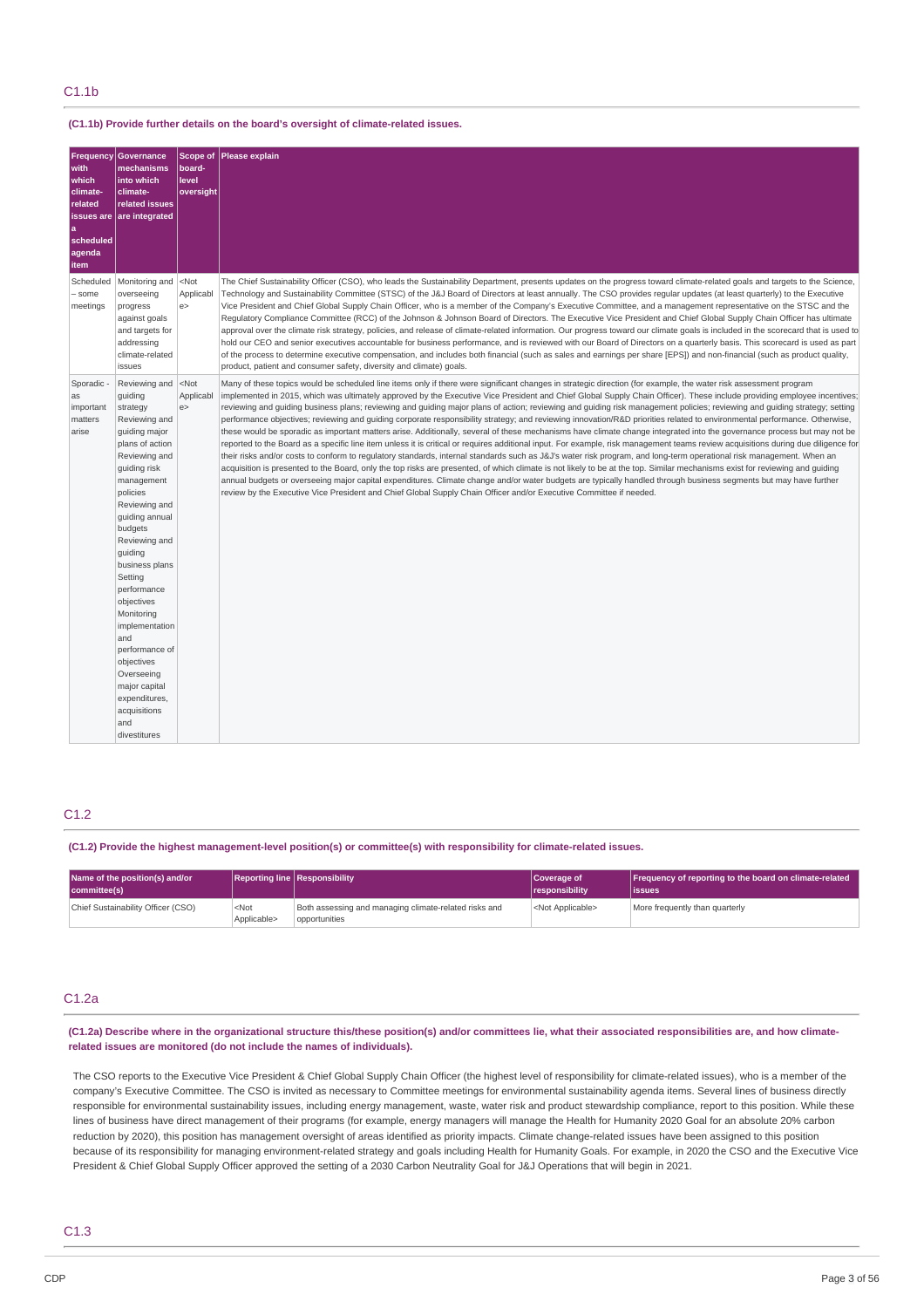|              | Provide incentives for the management of climate-related issues | sommen. |
|--------------|-----------------------------------------------------------------|---------|
| Row 1<br>$-$ | Yes                                                             |         |

### C1.3a

### (C1.3a) Provide further details on the incentives provided for the management of climate-related issues (do not include the names of individuals).

| <b>Entitled to incentive</b>                     | Type of            | <b>Activity</b><br>incentive   inventivized | <b>Comment</b>                                                                                                                                                                                                                                                                                                                                                                                                                                                                                                                                                                                                                                                                                                                                                                                                                                                                                                                                                                                                                                                                                                                                                                                                                                                                                                                                                                                                                                                                                                                                                                                                                                                                                                                                                                                                                                                                                                                                                                                                                                                                                                                                                                                                                                                                                |
|--------------------------------------------------|--------------------|---------------------------------------------|-----------------------------------------------------------------------------------------------------------------------------------------------------------------------------------------------------------------------------------------------------------------------------------------------------------------------------------------------------------------------------------------------------------------------------------------------------------------------------------------------------------------------------------------------------------------------------------------------------------------------------------------------------------------------------------------------------------------------------------------------------------------------------------------------------------------------------------------------------------------------------------------------------------------------------------------------------------------------------------------------------------------------------------------------------------------------------------------------------------------------------------------------------------------------------------------------------------------------------------------------------------------------------------------------------------------------------------------------------------------------------------------------------------------------------------------------------------------------------------------------------------------------------------------------------------------------------------------------------------------------------------------------------------------------------------------------------------------------------------------------------------------------------------------------------------------------------------------------------------------------------------------------------------------------------------------------------------------------------------------------------------------------------------------------------------------------------------------------------------------------------------------------------------------------------------------------------------------------------------------------------------------------------------------------|
| Energy manager                                   | reward             | Monetary Emissions<br>reduction<br>target   | Regional/sector energy managers own climate-related Health for Humanity 2020 Goals (such as emission reduction activities) applicable to their particular<br>region or business segment. For example, our Health for Humanity 2020 Goal to achieve 35% of electricity from renewable sources, reductions in energy use,<br>and emission reduction targets are allotted to regional energy managers based on operational footprint in various regions. Achieving these goals is tied to each<br>energy manager's Goals and Objectives and performance against this plan influences pay increases and bonuses.                                                                                                                                                                                                                                                                                                                                                                                                                                                                                                                                                                                                                                                                                                                                                                                                                                                                                                                                                                                                                                                                                                                                                                                                                                                                                                                                                                                                                                                                                                                                                                                                                                                                                  |
| Environment/Sustainability Monetary<br>manager   | reward             | Emissions<br>reduction<br>target            | Environmental Health, Safety and Sustainability (EHS&S) managers are responsible for their facility's portion of climate-related Health for Humanity 2020<br>Goals, i.e. targets on energy use and emissions reductions and increasing renewable energy consumption. Achieving these goals is tied to each EHS&S<br>manager's Goals and Objectives, and their performance against this plan influences pay increases and bonuses.                                                                                                                                                                                                                                                                                                                                                                                                                                                                                                                                                                                                                                                                                                                                                                                                                                                                                                                                                                                                                                                                                                                                                                                                                                                                                                                                                                                                                                                                                                                                                                                                                                                                                                                                                                                                                                                             |
| Facilities manager                               | Monetary<br>reward | Emissions<br>reduction<br>target            | Facility and Site managers are responsible for their facility's portion of climate–related Health for Humanity 2020 Goals, i.e. targets on energy use and<br>emissions reductions and increasing renewable energy consumption. Achieving these targets is tied to each Facility/Site manager's Goals and Objectives, and<br>their performance against this plan influences pay increases and bonuses.                                                                                                                                                                                                                                                                                                                                                                                                                                                                                                                                                                                                                                                                                                                                                                                                                                                                                                                                                                                                                                                                                                                                                                                                                                                                                                                                                                                                                                                                                                                                                                                                                                                                                                                                                                                                                                                                                         |
| Business unit manager                            | Monetary<br>reward | Emissions<br>reduction<br>target            | Business segment managers are responsible for certain portions of the Health for Humanity 2020 Goals, which include several climate change-related targets<br>including emission reduction targets. Business segment managers work with energy managers, EHS&S managers, and facilities/site managers within their units<br>to set goals and approve projects related to their portion of the 2020 Goals. Business segment managers have Goals and Objectives that include achieving the<br>goals that they own, and performance against those plans is tied to their reviews and bonuses. There are additional monetary "Inspire" awards that can be<br>given to employees or a team if a segment excels in achieving their goals, including climate change goals.                                                                                                                                                                                                                                                                                                                                                                                                                                                                                                                                                                                                                                                                                                                                                                                                                                                                                                                                                                                                                                                                                                                                                                                                                                                                                                                                                                                                                                                                                                                           |
| Other C-Suite Officer                            | Monetary<br>reward | Emissions<br>reduction<br>target            | Executive Vice President and Chief Global Supply Chain Officer has oversight of our Health for Humanity 2020 Goals, which include climate change-related<br>goals. Bonuses are awarded as a result of meeting many criteria, which may include progress against J&J's Health for Humanity 2020 Goals.                                                                                                                                                                                                                                                                                                                                                                                                                                                                                                                                                                                                                                                                                                                                                                                                                                                                                                                                                                                                                                                                                                                                                                                                                                                                                                                                                                                                                                                                                                                                                                                                                                                                                                                                                                                                                                                                                                                                                                                         |
| Procurement manager                              | Monetary<br>reward | Supply chain<br>engagement                  | Procurement Category Leaders are responsible for the achievement of the sustainability commitments through our Sustainable Procurement Program. Our<br>Health for Humanity 2020 Goal is to enroll suppliers covering 80% of spend in our Sustainable Procurement Program by 2020. To make progress towards the<br>goal, we set incremental annual targets for percentage of spend with suppliers enrolled in our Sustainable Procurement Program. 74% of our suppliers by spend<br>participated in the Sustainable Procurement Program in 2020. Suppliers within the annual percentage spend target are required to participate. Participating<br>suppliers are required to conform to our Responsibility Standards for Suppliers and fulfill one or more of four requirements listed below, determined for each<br>supplier category by category leadership: 1) Transparency: publicly reporting two or more sustainability goals and tracking progress over time; 2) Disclosure to<br>Action: annual participation in CDP Supply Chain disclosure; 3) Sustainability Excellence: achieving a high performers assessment score (using industry<br>standard methods); 4) Leadership: implementing category-specific goals that support relevant industry trends, practices or innovative ideas to which suppliers<br>and others may contribute. Category leaders across the enterprise work with their respective category teams to manage, measure, and confirm achievement<br>through enterprise and category scorecards. In 2017 we integrated foundational elements of our Sustainable Procurement into our internal Category<br>Management and Supplier Management processes, providing our category teams with clear guidance and standard integration. In 2017, we formed an internal<br>council, the Responsible Procurement Council, to support program expansion. This Council comprises representatives from all 30 procurement categories to<br>ensure J&J's policies and goals are implemented and measured in our external supply base. Responsible Procurement Council members, in addition to<br>category leaders, have Goals and Objectives that include achieving the goals they own. Their performance against the category goals is tied to their reviews<br>and bonuses. |
| Chief Procurement Officer   Monetary<br>(CPO)    | reward             | Supply chain<br>engagement                  | The CPO is ultimately responsible for the success of J&J Procurement function and the achievement of our Health for Humanity 2020 Goal to enroll suppliers<br>covering 80% of our spend in the Sustainable Procurement Program. Bonuses are awarded as a result of meeting several criteria, including achievement of the<br>Health for Humanity 2020 Goals. Our CPO strongly believes that by collaborating with our partners to strengthen the social, environmental and economic<br>performance of our supply chain, we are driving sustainability efforts beyond our four walls and strengthening J&J as well.                                                                                                                                                                                                                                                                                                                                                                                                                                                                                                                                                                                                                                                                                                                                                                                                                                                                                                                                                                                                                                                                                                                                                                                                                                                                                                                                                                                                                                                                                                                                                                                                                                                                            |
| Chief Executive Officer<br>(CEO)                 | Monetary<br>reward | Emissions<br>reduction<br>target            | Our progress toward our climate goals is included in the scorecard that is used to hold our CEO and senior executives accountable for business performance,<br>and is reviewed with our Board of Directors on a quarterly basis. This scorecard is used as part of the process to determine executive compensation, and<br>includes both financial (such as sales and earnings per share [EPS]) and non-financial (such as product quality, product, patient and consumer safety, diversity<br>and climate) goals.                                                                                                                                                                                                                                                                                                                                                                                                                                                                                                                                                                                                                                                                                                                                                                                                                                                                                                                                                                                                                                                                                                                                                                                                                                                                                                                                                                                                                                                                                                                                                                                                                                                                                                                                                                            |
| Chief Sustainability Officer   Monetary<br>(CSO) | reward             | Emissions<br>reduction<br>target            | Chief Sustainability Officer has oversight of our environmentally-focused Health for Humanity Goals, which include climate change-related goals. Bonuses are<br>awarded as a result of meeting many criteria, which may include progress against J&J's Health for Humanity Goals.                                                                                                                                                                                                                                                                                                                                                                                                                                                                                                                                                                                                                                                                                                                                                                                                                                                                                                                                                                                                                                                                                                                                                                                                                                                                                                                                                                                                                                                                                                                                                                                                                                                                                                                                                                                                                                                                                                                                                                                                             |

### C2. Risks and opportunities

### C2.1

(C2.1) Does your organization have a process for identifying, assessing, and responding to climate-related risks and opportunities? .<br>Yes

### C2.1a

### **(C2.1a) How does your organization define short-, medium- and long-term time horizons?**

|                   | <b>From</b>     | lTo | <b>Comment</b>                                                                                                                                                                                                                                                                                                                                        |
|-------------------|-----------------|-----|-------------------------------------------------------------------------------------------------------------------------------------------------------------------------------------------------------------------------------------------------------------------------------------------------------------------------------------------------------|
|                   | (years) (years) |     |                                                                                                                                                                                                                                                                                                                                                       |
| Short-<br>term    |                 | 3   | Short-term horizons are aligned with a general financial planning time horizon and a view of energy efficiency / renewable energy project planning horizons. These time frames are<br>generally aligned with other business practice time horizons.                                                                                                   |
| Medium-13<br>term |                 | 10  | Medium-term horizons are aligned with J&J's broader strategy and vision and are specifically used for long-term goals. J&J has traditionally set medium-term climate-related goals, with<br>the current goal from 2010 – 2020. These timeframes are generally longer than other business practice time horizons considered "medium-term" (3-5 years). |
| Long-<br>term     | 10              | 40  | Long-term horizons are aligned with science-based targets, which include a 2050 goal (with a 2010 baseline). These timeframes are longer than other business practice time horizons<br>considered "long-term" (5-10 years).                                                                                                                           |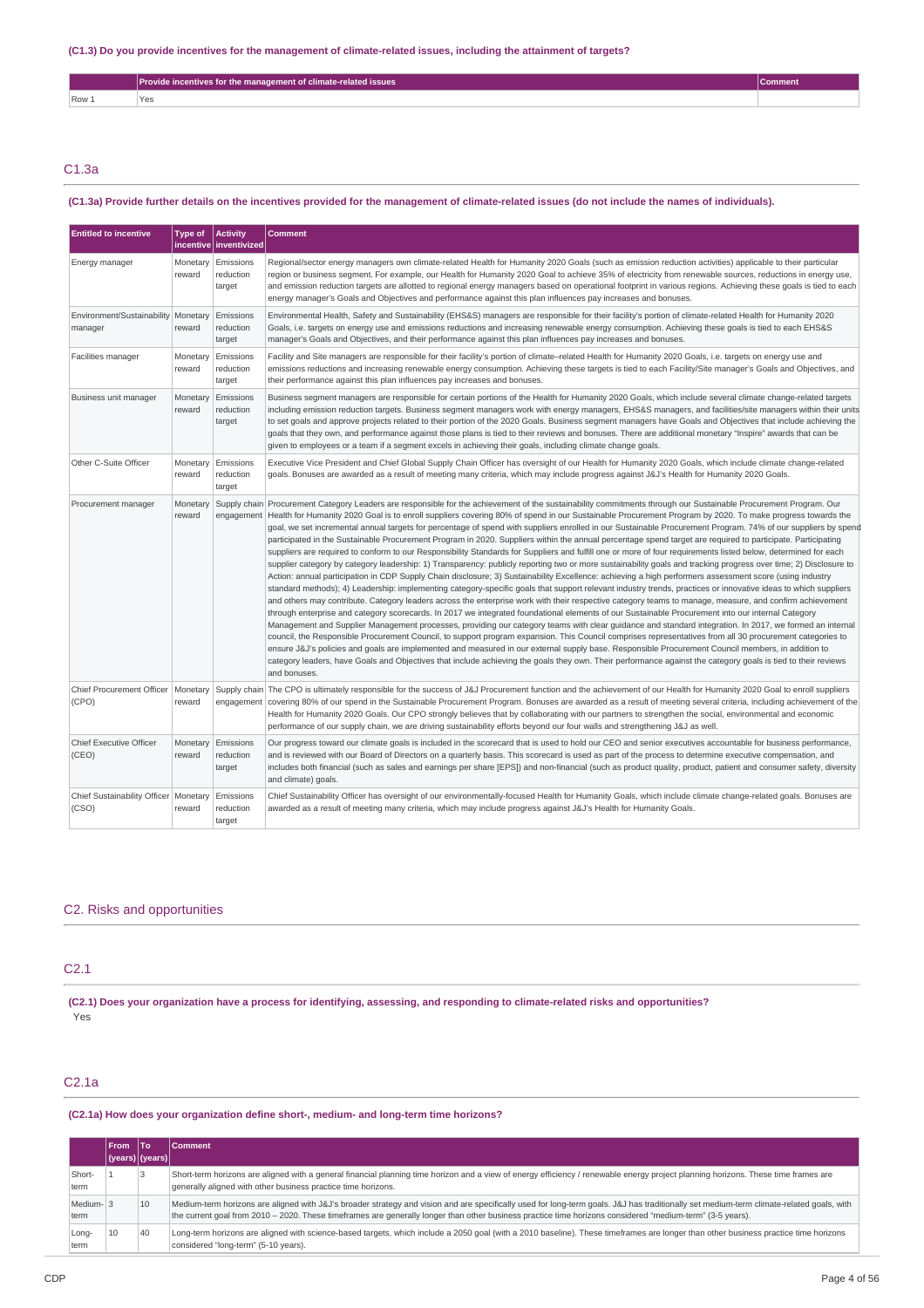#### **(C2.1b) How does your organization define substantive financial or strategic impact on your business?**

Definition of 'substantive financial or strategic impact' when identifying or assessing climate-related risks:

Risk management requires a broad understanding of internal and external factors that can impact achievement of strategic and business objectives. Historically, risks to the Company's success have been categorized as Strategic, Operational, Compliance, and Financial & Reporting. However, as the world in which we operate becomes more complex and unpredictable, the corresponding risks and their potential impact have increased (The World Economic Forum Global Risks Report). To ensure the Johnson & Johnson Enterprise Risk Management (ERM) Framework appropriately incorporates the evolving risk landscape, our risk categories now also address Environmental, Social and Cybersecurity risks. Additionally, the Compliance risk category has been expanded to explicitly include legal and regulatory risk.

Our thinking about risk categories is also informed by the results of internal risk assessments and risk assurance work, as well as insights from various industry sources such as the Gartner Risk Management Leadership Council, The World Economic Forum Global Risks Report, The Global Reporting Initiative Framework, The Carbon Disclosure Project and The Task Force on Climate-related Financial Disclosures.

Financial risks are categorized according to their ability to impact the achievement of strategic and business decisions, including in the context of financial targets based upon our Global Growth Drivers and overall business performance. We define substantive financial risk at the enterprise level in context of Security & Exchange Commission (SEC) required disclosures around "Risk Factors" which are publicly disclosed annually in our 10-K. These risk factors consider both various qualitative and quantitative variables in assessing the potential financial impact to the enterprise.

While it is clear that climate change will have profound implications on the health for humanity, it is not always known with precision the exact magnitude or probability of future risks and how those may impact J&J. As a result, we use a definition for "substantive strategic impact" that enables us to analyze possible futures and put in place programs to increase the resilience of our organization in the face of uncertainty. Substantive strategic impacts are disclosed in this report, which are risks / opportunities with a meaningful impact to reputation and/or public trust, potential for action that could impede Johnson & Johnson from manufacturing or distributing some product volume, and are considered possible, likely, more likely or highly likely in the short- to long-term future.

All risks and opportunities disclosed meet the criteria for a substantive strategic impact but do not meet the criteria for a substantive financial risk for the purposes of this report.

C2.2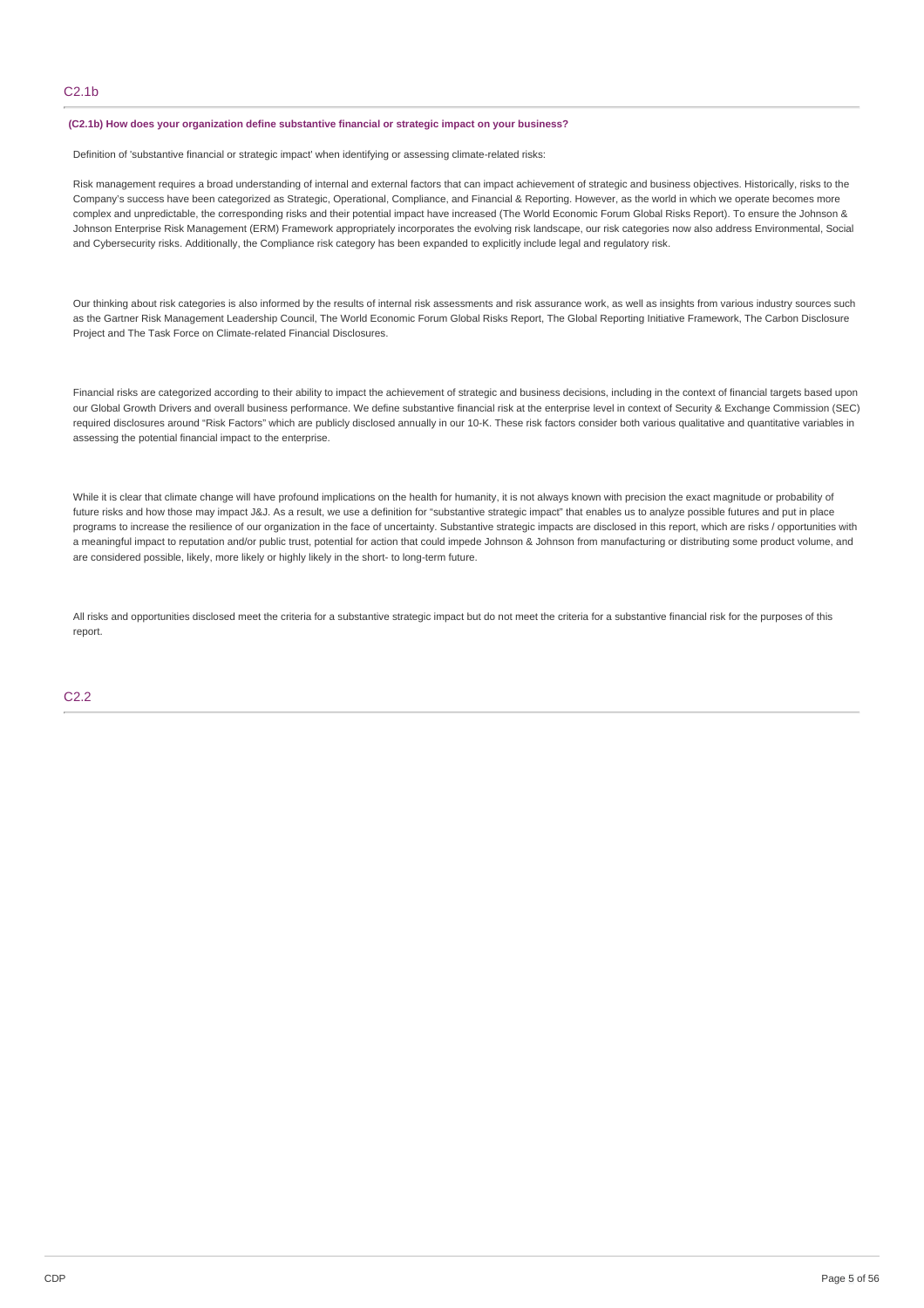#### **(C2.2) Describe your process(es) for identifying, assessing and responding to climate-related risks and opportunities.**

**Value chain stage(s) covered** Direct operations Upstream Downstream

**Risk management process** Integrated into multi-disciplinary company-wide risk management process

**Frequency of assessment** More than once a year

**Time horizon(s) covered**

Short-term Medium-term Long-term

### **Description of process**

The Johnson & Johnson Enterprise Risk Management (ERM) framework helps identify potential events that may affect the enterprise, manage the associated risks and opportunities, and provide reasonable assurance that our Company's objectives will be achieved. Our approach to ERM is informed by principles outlined by the Committee of Sponsoring Organizations of the Treadway Commission (COSO). Climate-related risks are integrated into this company-wide risk management process. The Johnson & Johnson ERM Framework comprises five intertwined components: 1) STRATEGY & OBJECTIVE SETTING: The Executive Committee (EC) establishes overarching strategic goals and sets financial targets based upon our Global Growth Drivers. These goals are cascaded to our businesses around the world, ensuring alignment across the enterprise. Senior management is accountable for meeting these goals and objectives. Business unit, functional and individual employee goals and objectives are typically aligned to those of the overall organization. 2) PERFORMANCE: Internal and external issues and events affecting our ability to achieve established objectives are typically identified at various points in the business cycle. During planning and review processes, business unit management assesses the marketplace and competitive environment, including megatrends, to identify risks and opportunities facing their business. The various risk management functions provide expertise, support and input into the process as needed. Business leaders, in partnership with the applicable risk management functions, determine the appropriate way to address identified risks. The activity or situation posing the risk may be avoided, accepted, reduced, shared or transferred, depending on the facts and circumstances. To help ensure risk responses are consistently implemented, risk management functions may set policies, define minimum standards and/or issue quidelines that apply to Johnson & Johnson business activities. Risk management functions help support the implementation of these policies, standards and guidelines through monitoring tools, including self-assessments, that enable local leaders to understand where controls are necessary, as well as where improvement may be required. 3) REVIEW & REVISION: Critical to our ERM Framework is a review and reporting process to ensure risks are effectively assessed and appropriate risk responses and controls are in place. Testing, auditing and assessments are typically performed by personnel who don't report into the business in order to provide assurance that risk responses are being implemented, procedures are understood and followed, and appropriate controls are in place. 4) INFORMATION, COMMUNICATION & REPORTING: Information and communication channels are in place, so business leaders and employees are aware of risks that fall into their area of responsibility. Key risk functions meet regularly with the Johnson & Johnson Board of Directors, the EC, each Business Sector leadership team and select other senior leadership teams to ensure visibility and ownership of critical risks. Policies and procedures are in place that require incidents of noncompliance, adverse events, control failures or critical unmitigated risks to be escalated to senior management and, if appropriate, the proper authorities in a timely manner. 5) GOVERNANCE & OVERSIGHT: Our Board of Directors provides oversight of senior leadership's management of the various risks the Company faces. The Board meets at regular intervals with EC members, other senior business leaders and leaders of risk management functions to discuss risk factors related to the Company. It also receives regular reports from senior representatives of the Company's independent auditor. The EC establishes overarching strategic goals and oversees the business sectors as well as the risk functions. Johnson & Johnson business leaders are accountable for managing risks affecting their respective business segments and the overall enterprise. Risk management functions are responsible for identifying and assessing risks to business leaders and collaborating with them to find effective ways to manage identified risks. Case study – physical risks: Climate-induced water risk was identified and elevated to management by the EHS&S teams within J&J. Following the ERM process the strategy and goal objective was established to mitigate risk from water issues by assessing all manufacturing and R&D facilities for water risk and implementing business continuity plans in those locations identified as high risk. Baseline performance was established via a comprehensive water risk assessment, where individual performance indicators were applied as needed at the business and facility level. These risks were compiled by an external consultancy and reviewed and revised through ongoing testing and assessments of existing and new facilities. Progress on goals is communicated at facility, business segment, and C-suite levels in various frequencies and methods, with governance and oversight established at the top levels of the company (Executive Vice President & Chief Global Supply Chain Officer, overseen by the Science, Technology & Sustainability Committee of the Board of Directors). This goal was also included in the Company's 2020 Health for Humanity Goals, and progress was publicly disclosed on an annual basis in the Company's Health for Humanity Report. Case study transitional risks: Climate-related regulations and reputational concerns were elevated by EHS&S teams as a potential risk to J&J. Following the ERM process, the strategy and goal objective was established to mitigate risk from climate issues by reducing GHG emissions by 20% by 2020 and 80% by 2050, from a 2010 baseline. Baseline performance was established via monthly tracking of GHG emissions in dedicated systems. The risks are reviewed and revised continuously through energy management teams within J&J and from 3rd party consultants. Progress is communicated to multiple levels of the company, included business segments, energy managers, and C-suite at regularly established intervals depending on position. Governance and oversight were established at the top level of the company (Executive Vice President & Chief Global Supply Chain Officer, overseen by the Science, Technology & Sustainability Committee of the Board of Directors). This goal was also included in the Company's 2020 Health for Humanity Goals, and progress was publicly disclosed on an annual basis in the Company's Health for Humanity Report. As a result of these processes, J&J has achieved a 45% reduction in emissions in 2020 as compared to its 2010 baseline emissions, exceeding our 2020 goal of a 20% reduction. We have also increased renewable energy consumption in our portfolio, and continued existing measures to ensure financial planning is aligned with risk mitigation.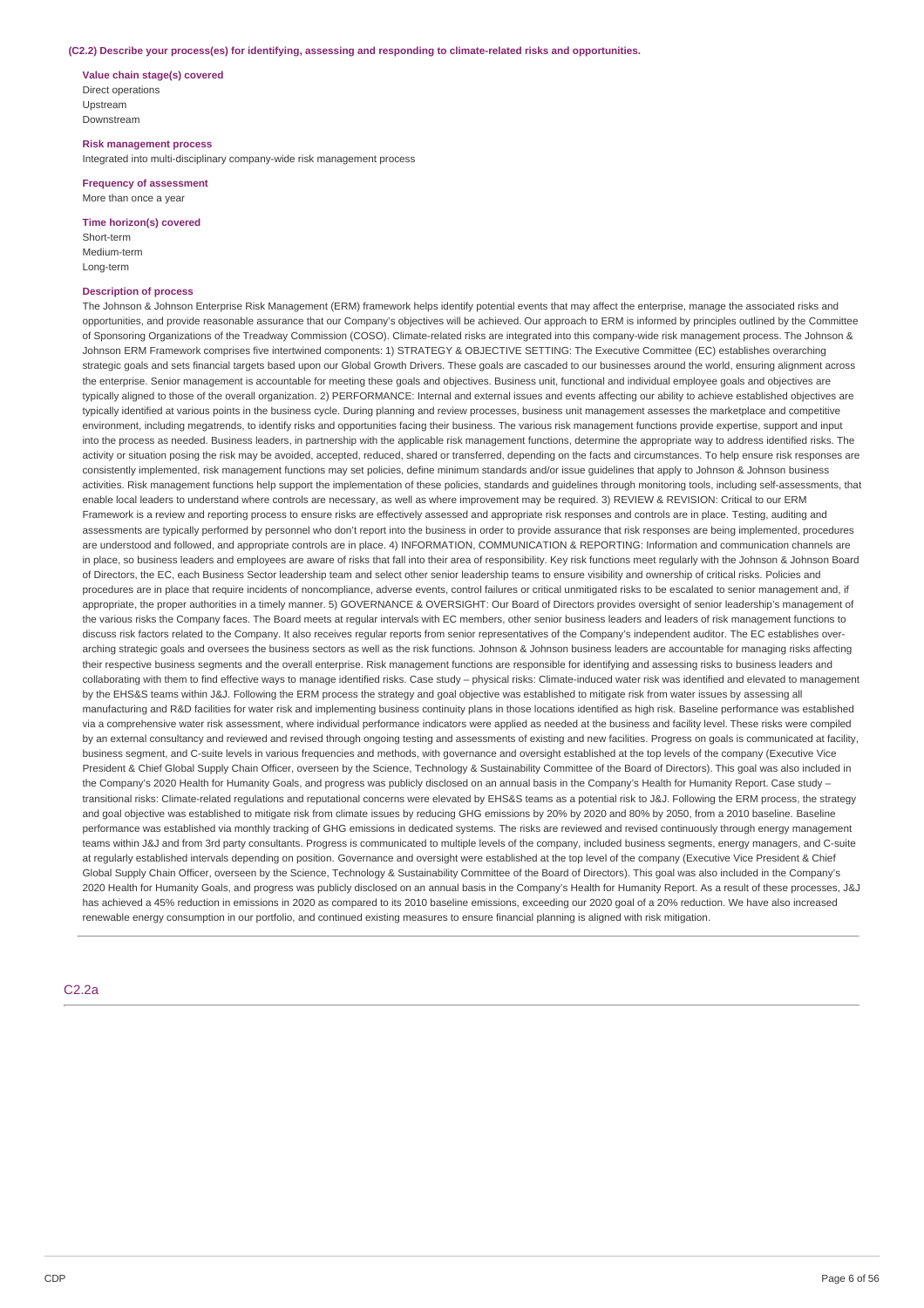#### **(C2.2a) Which risk types are considered in your organization's climate-related risk assessments?**

|                        |                                 | Relevance Please explain                                                                                                                                                                                                                                                                                                                                                                                                                                                                                                                                                                                                                                                                                                                                                                                                                                                                                                                                                                                                                                                                                                                                                                                                                                                                                                                                                                                                                                                                                                                                                                                                                                                                                                                                                                                                                                                                                                                                                                                                                                                                 |
|------------------------|---------------------------------|------------------------------------------------------------------------------------------------------------------------------------------------------------------------------------------------------------------------------------------------------------------------------------------------------------------------------------------------------------------------------------------------------------------------------------------------------------------------------------------------------------------------------------------------------------------------------------------------------------------------------------------------------------------------------------------------------------------------------------------------------------------------------------------------------------------------------------------------------------------------------------------------------------------------------------------------------------------------------------------------------------------------------------------------------------------------------------------------------------------------------------------------------------------------------------------------------------------------------------------------------------------------------------------------------------------------------------------------------------------------------------------------------------------------------------------------------------------------------------------------------------------------------------------------------------------------------------------------------------------------------------------------------------------------------------------------------------------------------------------------------------------------------------------------------------------------------------------------------------------------------------------------------------------------------------------------------------------------------------------------------------------------------------------------------------------------------------------|
|                        | &<br>inclusion                  |                                                                                                                                                                                                                                                                                                                                                                                                                                                                                                                                                                                                                                                                                                                                                                                                                                                                                                                                                                                                                                                                                                                                                                                                                                                                                                                                                                                                                                                                                                                                                                                                                                                                                                                                                                                                                                                                                                                                                                                                                                                                                          |
| Current<br>regulation  | Relevant,<br>always<br>included | Current regulation is considered a relevant operational or strategic risk that is always included in risk assessments. An example of risks considered as part of current regulation include<br>Johnson & Johnson's exposure to carbon tax and emission trading schemes, which currently include the EU ETS and UK CRC, and potential impacts of other carbon regulation in our<br>supply chain. This is incorporated into facility-level risk assessments, managed at a facility and regional level by the regional energy teams and Facilities Management teams, and<br>monitored at the corporate level.                                                                                                                                                                                                                                                                                                                                                                                                                                                                                                                                                                                                                                                                                                                                                                                                                                                                                                                                                                                                                                                                                                                                                                                                                                                                                                                                                                                                                                                                               |
| Emerging<br>regulation | Relevant,<br>always<br>included | Emerging regulation is considered a relevant operational or strategic risk that is always included in integrated risk assessments. J&J evaluates emerging regulation and its potential to<br>increase operating costs in our direct operations and our supply chain. As a global company with 260+ operating companies conducting business in countries around world, J&J has<br>facilities in areas with current and pending carbon tax or carbon cap and trade schemes, including 13 in China, 7 in the United Kingdom, 13 in California, 2 in Australia, 4 in Canada, 11 in<br>Brazil, and 56 in Europe. Currently 2 of J&J's facilities are active under the EU ETS, and all other facilities fall below the requirements for current or pending schemes. For longer-term<br>impacts, we have conducted a qualitative scenario analysis of future risks based on the IEA World Energy Outlook (IEA WEO) under a Business as Usual (BAU) scenario and a<br>Sustainable Development Scenario (1.7C - 1.8C). J&J also evaluates potential costs of emerging regulation (for example, a carbon tax in all operations) to determine the economic<br>feasibility of certain contractual instruments such as renewable electricity Power Purchase Agreements (PPAs). This is incorporated into facility-level risk assessments, managed at a<br>facility and regional level by the regional energy teams and Facilities Management teams, and monitored at the corporate level.                                                                                                                                                                                                                                                                                                                                                                                                                                                                                                                                                                                                             |
| Technology Relevant,   | always<br>included              | Technology risks (improvements or innovations that support the transition to a low-carbon, energy-efficient economic system) are relevant operational risks and always included in climate-<br>related risk assessments. As a consumer-facing company that sells consumer goods, medical devices and pharmaceuticals, an example of a relevant risk is fluctuations in technology<br>costs for renewable sources used in our operations. As of 2020, we have 48 solar arrays and five wind turbines, totalling 40 megawatts of capacity on our properties in 14 countries -<br>enough to power an estimated 5,800 households for a year. All renewable energy projects are evaluated for risks related to fluctuating technology performance and costs before they are<br>approved. This is incorporated into facility-level risk assessments, managed at a facility and regional level by the regional energy teams and Facilities Management teams, and monitored<br>at the corporate level.                                                                                                                                                                                                                                                                                                                                                                                                                                                                                                                                                                                                                                                                                                                                                                                                                                                                                                                                                                                                                                                                                           |
| Legal                  | Relevant,<br>always<br>included | Legal risk is considered a relevant strategic risk that is always included in integrated risk assessments. As a consumer-facing company that sells consumer goods, medical devices and<br>pharmaceuticals, climate-related litigation claims are unlikely compared to other industries. However, J&J does monitor indirect climate-litigation risks such as non-compliance litigation for<br>water or carbon. We monitor legal and regulatory environments in markets where we operate. This issue is monitored by Environmental Health, Safety and Sustainability (EHS&S) teams at<br>the local level with the support of the law department as needed.                                                                                                                                                                                                                                                                                                                                                                                                                                                                                                                                                                                                                                                                                                                                                                                                                                                                                                                                                                                                                                                                                                                                                                                                                                                                                                                                                                                                                                 |
| Market                 | Relevant,<br>always<br>included | Market risk is considered a relevant operational or strategic risk that is always included in integrated risk assessments. Examples of risks included as part of climate-related market<br>fluctuations are the following: the availability of raw materials such as fossil fuel-based substances and ecological system services such as forest goods, including wood-derived (paper<br>products) and palm-derived (Oleochemicals). For example, forest product sourcing was determined to be a potential risk to our reputation or public trust; to this end we have recently<br>updated our Forest Products Sourcing Principles and rolled out a supplier program focused on a systemic approach to identifying, assessing and controlling forestry risk. This is<br>incorporated into risk management assessments from the EHS&S and Procurement teams.                                                                                                                                                                                                                                                                                                                                                                                                                                                                                                                                                                                                                                                                                                                                                                                                                                                                                                                                                                                                                                                                                                                                                                                                                               |
| Reputation             | Relevant<br>always<br>included  | Reputational risk is considered a relevant strategic risk that is always included in risk assessments because a potential perception that J&J is a large consumer of natural resources and<br>non-renewable energy sources could lead to a decrease in sales and/or reputational damage. Examples of risks assessed include consumer perceptions of products, our corporate<br>responsibility programs and community perceptions of our impact in their areas (for example, responsible water usage in water-stressed areas or campaigns from NGOs on transparency of<br>palm derivatives supply chains). This is incorporated into risk assessment processes of many enterprise functions including EHS&S and Risk & Crisis Management.                                                                                                                                                                                                                                                                                                                                                                                                                                                                                                                                                                                                                                                                                                                                                                                                                                                                                                                                                                                                                                                                                                                                                                                                                                                                                                                                                 |
| Acute<br>physical      | Relevant<br>always<br>included  | Acute physical impacts are considered a relevant operational, strategic and/or financial risk that is always included in risk assessments. Examples of risks considered as part of 'acute<br>physical' include exposure to extreme storm events such as hurricanes and floods (for example, Hurricane Maria's impacts to our facilities in Puerto Rico in 2017). Johnson & Johnson did<br>not experience any significant acute climate-related physical impacts in 2020. Facility-level risks are documented as part of Business Continuity Plans and managed at a corporate level<br>through multiple parties. Climate-related risk exposure is managed in part through the EHS&S Department, which provides information on general risks such as the increased frequency of<br>acute physical events because of climate change. Oversight of mitigation and management lies within the Engineering and Property Services Organization, which manages and<br>coordinates cross-functional J&J teams and processes involved in emergency planning, response and recovery efforts for crisis events. This includes natural, wartime or technological<br>disasters with the potential to impact our employees, facilities, or product flow to customers. Certain acute physical risks such as flooding are also evaluated through our comprehensive<br>water risk assessment process, whereby all manufacturing and/or R&D locations must undergo a risk assessment, and high-risk sites must develop mitigation plans. We've also<br>implemented a risk & crisis management team within Engineering & Properties Services responsible for managing and coordinating cross-functional teams and processes across Johnson<br>& Johnson involved in emergency planning, response and recovery efforts for crisis events, including natural, wartime or technological disasters with the potential to impact our employees,<br>facilities, or product flow to customers. This position is also responsible for providing executive summaries to keep management informed of these situations. |
| Chronic<br>physical    | Relevant,<br>always<br>included | 'Chronic physical' is considered a relevant operational, strategic and/or financial risk that is always included in risk assessments. Examples of risks considered as part of 'chronic physical'<br>include our comprehensive water risk assessment that evaluates water stress/scarcity, projected future increases in site and watershed demand, upstream storage, flooding, drought,<br>watershed health, community safe water and sewer access, total water use, economic implications (water spend), and reputational impacts. Each high-water risk site has developed a<br>mitigation plan which includes budget allocations to mitigate risk. These mitigation plans are integrated into broader enterprise risk management plans and Business Continuity Plans.<br>Climate-related risk exposure is managed in part through the EHS&S Department, which coordinates the water risk assessment process. General Business Continuity Planning is managed<br>by multiple groups including Enterprise Facilities Management teams.                                                                                                                                                                                                                                                                                                                                                                                                                                                                                                                                                                                                                                                                                                                                                                                                                                                                                                                                                                                                                                                   |

### C2.3

(C2.3) Have you identified any inherent climate-related risks with the potential to have a substantive financial or strategic impact on your business? Yes

### C2.3a

(C2.3a) Provide details of risks identified with the potential to have a substantive financial or strategic impact on your business.

### **Identifier**

Risk 1

#### **Where in the value chain does the risk driver occur?** Direct operations

### **Risk type & Primary climate-related risk driver**

### **Primary potential financial impact**

Increased indirect (operating) costs

#### **Climate risk type mapped to traditional financial services industry risk classification** <Not Applicable>

### **Company-specific description**

As a global company with 260+ operating companies conducting business in virtually all countries of the world, J&J has facilities in areas with current and pending carbon tax or carbon cap and trade schemes, including 13 in China, 7 in the United Kingdom; 13 in California, 2 in Australia, 4 in Canada, 11 in Brazil, and 56 in Europe. Currently 2 of J&J's facilities are active under the EU ETS, and all other facilities fall below the requirements for current or pending schemes. It is possible that thresholds in any of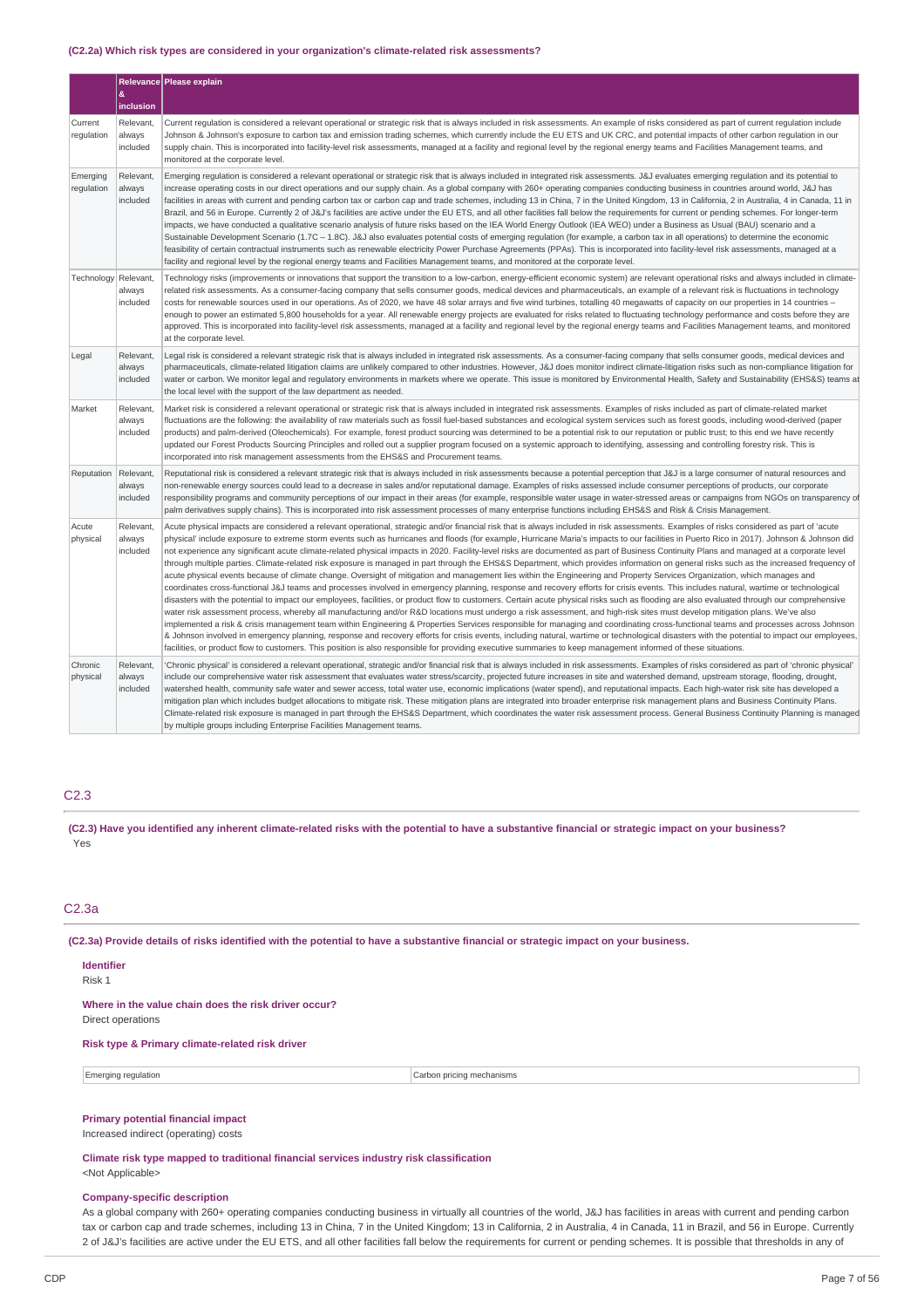these areas could be lowered and could thereby include additional J&J facilities, but J&J does not currently consider this to be likely. J&J also does not consider these risks to be material based on the cost of energy as a percent of sales and on our existing efforts to prepare for a carbon-constrained economy. The total cost of energy in 2020 for all facilities worldwide was approximately \$215 million US. Energy represents less than one third of one percent when compared to 2020 sales of \$82.6 billion US. We have evaluated the impact of carbon tax scenarios with a range of \$/tonne carbon price for all J&J locations. This amount is not considered to be a material financial risk to the Company.

**Time horizon**

Short-term

**Likelihood** Very unlikely

**Magnitude of impact**

Low

**Are you able to provide a potential financial impact figure?** Yes, an estimated range

**Potential financial impact figure (currency)** <Not Applicable>

**Potential financial impact figure – minimum (currency)**

3700000

**Potential financial impact figure – maximum (currency)** 74800000

### **Explanation of financial impact figure**

Approach & Assumptions: A \$40/ton price (approximately \$40M) is aligned to the proposed Climate Leadership Council's US Carbon Fee, which was designed to meet the goals the US's commitment of the Paris Climate Accord to keep warming below 2 degrees C. We have used a broader range of carbon pricing to examine scenarios of minimal regulation (\$5 / ton) to significant regulation (\$100 / ton). Figures used in calculation: We have evaluated the carbon tax implications for our business for the scenarios of \$5/tonne, \$10/tonne, \$40/tonne, and \$100/tonne. The figure of \$3.7 million is based on the \$5/tonne scenario multiplied by our total 2020 Scope 1 and 2 market-based emissions, while the potential maximum is based on a \$100/tonne: Financial impact calculation: \$5 \* 747,669 market-based tonnes = \$3,738,347 rounded to \$3.7m \$100 \* 747,669 market-based tonnes = \$74,766,931 rounded to \$74.8m

**Cost of response to risk**

32900000

#### **Description of response and explanation of cost calculation**

Our management method is a combination of ambitious climate goals, supporting policies that facilitate the transition to a clean energy economy, and investing in projects that reduce our emissions. J&J considers decreasing our emissions and increasing our energy efficiency to be the most effective method to manage increased operational costs from carbon regulation. In 2015, we set a science-based goal to reduce Scope 1 & 2 emissions 20% by 2020 and 80% by 2050. J&J has achieved a 45% reduction compared to its 2010 baseline, exceeding our 2020 goal. In 2020, we committed to and received validation of a SBT to reduce absolute Scope 1 & 2 GHG emissions 60% by 2030 from 2016 and to reduce absolute upstream scope 3 GHG emissions 20% over the same period. In 2015, we also set a goal to produce/procure 35% of electricity from renewable sources by 2020 and to power all facilities with renewable electricity by 2050. J&J has produced/procured 54% of electricity from renewable sources in 2020, exceeding our 2020 goal. We also accelerated our 100% renewable electricity goal from 2050 to 2025. Since 2004, we have had a dedicated \$40 million CO2 Capital Relief Program for projects that have a proven CO2 reduction and an internal rate of return of >15%. Case study on reducing this risk: In 2020, J&J spent \$32.9M on projects that will reduce our GHG emissions, increase our renewable energy capacity, and generate energy cost savings. We also work to decrease our dependence on fossil fuels and diversify our energy portfolio. In 2020, four renewable power purchase agreements went into effect in Belgium, Ireland, Mexico and the Netherlands totaling over 370,000 MWh/yr, as well as green tariff electricity contracts in Germany, Greece and Japan, significantly advancing progress toward our 100% renewable electricity goal. We also installed a wind turbine at our largest chemical production site in Geel, Belgium in 2019, which was operational in 2020. We also have 48 solar arrays and five wind turbines, totaling 40MW of capacity on our properties in 14 countries. How cost of response was calculated: The cost of management is \$32.9M and was derived from the cost of capital investments in 43 carbon-reduction projects implemented or under construction in 2020. This is an annual investment as part of our dedicated CO2 Capital Relief Program, where \$445M total spend on 241 projects completed since 2005 has avoided 298,905 MT CO2e: 1 yr \* CO2 Capital Relief of \$32.9M = \$32,900,000

**Comment**

**Identifier** Risk 2

### **Where in the value chain does the risk driver occur?**

Upstream

**Risk type & Primary climate-related risk driver**

**Emerging regulation** Carbon pricing mechanisms

### **Primary potential financial impact**

Increased direct costs

**Climate risk type mapped to traditional financial services industry risk classification** <Not Applicable>

#### **Company-specific description**

J&J relies on global supply chains, and production and distribution processes that are complex and are subject to increasing regulatory requirements that may affect sourcing, supply and pricing of materials used in the Company's products. These processes may also be subject to lengthy regulatory approvals. J&J therefore has some indirect risks relating to increased regulatory exposure of its supply base, particularly regulations that would affect chemical and petrochemical producers. As suppliers in cascading tiers of J&J's supply chain face increased costs resulting from complying with regulations in geographical regions affected by carbon legislation, these increased costs may translate to an increased cost in raw materials. We have evaluated the impact of carbon tax scenarios with a range of \$/tonne carbon, with an estimated cost of \$40/tonne that could result in as much as \$462 million if evenly applied to all regions in which J&J has suppliers (an unlikely scenario). Additionally, as a diverse and decentralized organization, cost of goods increases resulting from cap and trade schemes would potentially only impact certain areas of certain business segments in diversified regions and is not likely to significantly impact the Company as a whole.

### **Time horizon**

Long-term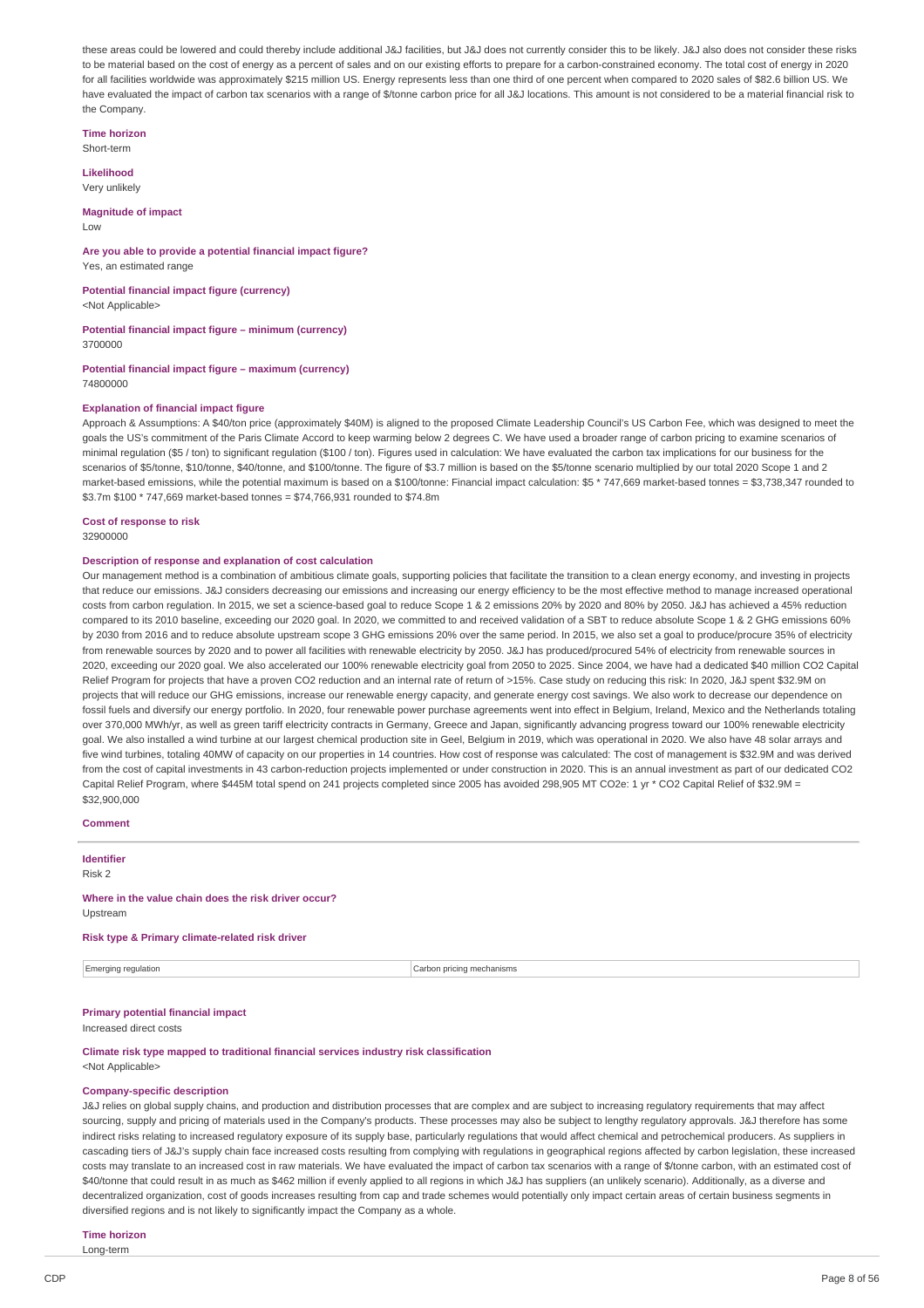#### **Likelihood** Exceptionally unlikely

**Magnitude of impact** Medium

**Are you able to provide a potential financial impact figure?** Yes, a single figure estimate

**Potential financial impact figure (currency)** 462000000

**Potential financial impact figure – minimum (currency)** <Not Applicable>

#### **Potential financial impact figure – maximum (currency)** <Not Annlicable>

#### **Explanation of financial impact figure**

Approach & Assumptions: A \$40/ton price (approximately \$40M) is aligned to the proposed Climate Leadership Council's US Carbon fee, which was designed to meet the goals the US's commitment of the Paris Climate Accords to keep warming below 2 degrees C. We believe that Purchased Goods & Services, and Logistics are the most relevant scope 3 categories for assessing this risk, as they would be the most likely to pass on these costs and represent the largest portion of our upstream Scope 3 emissions. Other Scope 3 categories such as employee commuting, end of life treatment of sold products, etc., are not as likely to transfer costs of carbon regulation. Figures used in calculation: We have evaluated the carbon tax implications for our business for the scenarios of \$5/tonne, \$10/tonne, \$40/tonne, and \$100/tonne. The figure of \$462 million is based on the \$40/tonne scenario multiplied by our total supplier 2020 emissions (purchased goods and services and upstream and downstream logistics). Financial impact calculation: \$40\*11,538,623 tonnes = \$461,544,925 rounded to \$462 million

#### **Cost of response to risk**

43000

### **Description of response and explanation of cost calculation**

J&J manages risk by collaborating with suppliers to accelerate environmental and social improvements across the value chain, with a goal of enrolling suppliers covering 80% of spend in our Sustainable Procurement Program by 2020. We achieved 74% enrollment in 2020. To achieve this, we set incremental annual targets for percentage of spend with suppliers enrolled in our Sustainable Procurement Program. Suppliers within the annual percentage spend target are required to participate in the Sustainable Procurement Program. Participating suppliers are required to conform to our Responsibility Standards for Suppliers and fulfill one or more of four requirements, supplier category dependent: 1) Transparency: publicly reporting two or more sustainability goals and tracking progress over time; 2) Disclosure to Action: annual participation in CDP Supply Chain disclosure; 3) Sustainability Excellence: achieving a high performers assessment score (using industry standard methods); 4) Leadership: implementing category-specific goals that support relevant industry trends, practices or innovative ideas to which suppliers and others may contribute. Case study: In 2020, we had 1,107 cumulative suppliers since 2015 enrolled in our Sustainable Procurement Program, representing approximately 74% percent of spend, or \$18.9 billion. Of these suppliers, 423 were invited to participate in the CDP Supply Chain Climate program, and 80% participated (up from 344 suppliers invited in 2019). By encouraging our suppliers to increase their transparency, calculate direct and indirect carbon emissions, and disclose their risks from climate change in a comprehensive way, we can better manage risk in our supply chain. These actions also help us understand where there are opportunities to reduce our value chain emissions. In the next stage, we look to establish programs to encourage emissions reductions within our supply chain. As one example of this, J&J sits on the Renewable Energy Buyers Alliance (REBA) Supply Chain Advisory Board, which evaluates strategies to increase the use of renewable energy in supply chains. How cost of response was calculated: The cost of management is \$43,000 and is derived from annual fees required for participation in the CDP supply chain reporting program. This is the main method used for gathering information regarding our suppliers' climate programs and progress. Cost calculation: \$43,000 \* 1 fee/year = \$43,000

### **Comment**

### **Identifier**

Risk 3

### **Where in the value chain does the risk driver occur?**

Direct operations

### **Risk type & Primary climate-related risk driver**

| Acute physical | Increased severity and frequency of extreme weather events such as cyclones and floods |
|----------------|----------------------------------------------------------------------------------------|
|----------------|----------------------------------------------------------------------------------------|

#### **Primary potential financial impact**

Decreased revenues due to reduced production capacity

**Climate risk type mapped to traditional financial services industry risk classification** <Not Applicable>

### **Company-specific description**

Changes to global climate, extreme weather and natural disasters could affect demand for the Company's products and services, cause disruptions in manufacturing and distribution networks, alter the availability of goods and services within the supply chain, and affect the overall design and integrity of products and operations. Climate change is predicted to increase the intensity of precipitation events, particularly in tropical and high latitude areas. While we are a geographically diverse company that has facilities in many countries, we have several locations in areas such as Puerto Rico with severe frequent storms. In 2017 Hurricane Maria in Puerto Rico had an impact on our operations, where we have facilities that manufacture product lines across multiple segments (Consumer Health, Medical Devices, and Pharmaceutical). While J&J facilities were well prepared for this extreme weather event through our Business Continuity preparedness and our emergency generation sources and backup water supplies, the destruction of public infrastructure resulted in business disruptions. This storm can be used as a proxy for similar risks in that it caused damage to physical assets, reduced productivity on the island, and reduced the availability of our product vs. generics in certain markets. J&J experienced no significant acute climate-related physical events in 2020. J&J continues to evaluate risks related to increased frequencies of such extreme weather events, and we have established robust risk management procedures and supply chain continuity programs to address them, such as investing in backup power and strategic redundancies of product manufacturing in various regions.

#### **Time horizon**

Long-term

**Likelihood** About as likely as not

**Magnitude of impact**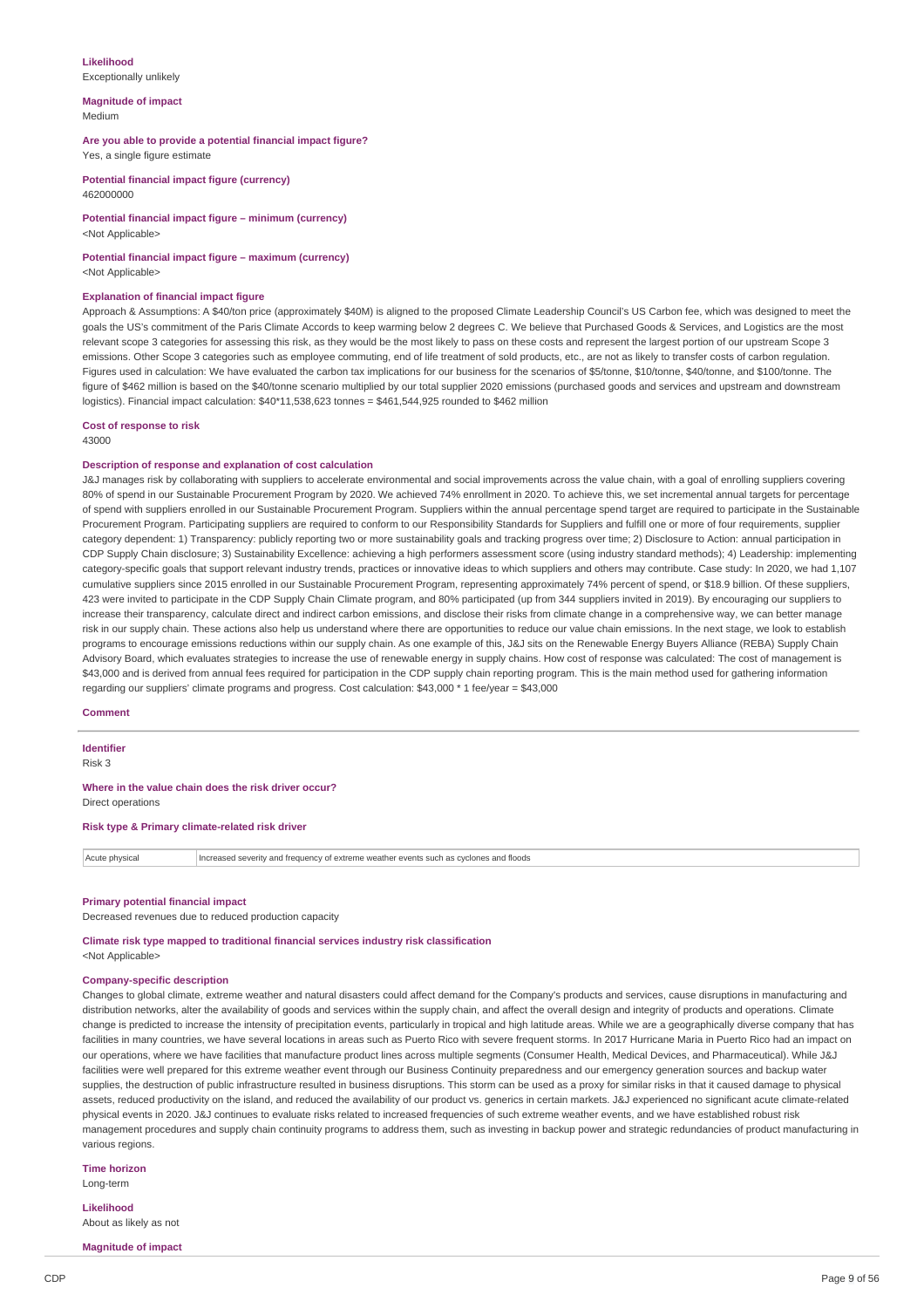#### Medium-low

#### **Are you able to provide a potential financial impact figure?**

Yes, a single figure estimate

**Potential financial impact figure (currency)**

25000000

#### **Potential financial impact figure – minimum (currency)**

<Not Applicable>

#### **Potential financial impact figure – maximum (currency)** <Not Applicable>

### **Explanation of financial impact figure**

Approach & Assumptions: As it is difficult to assess future weather events, we are using a recent event with known financial impacts to estimate the impacts of climate scenarios for other potential future events. Additionally, there can be a range of financial impacts from any acute weather event that can be directly or indirectly incurred. For the purposes of this report, only lost sales as a result of Hurricane Maria are reported. Figures used in calculation: This figure (\$25 million) is an estimate of lost sales from Hurricane Maria in 2017 and is consistent in approach with figures reported in our 10K. Other damages may have been incurred in other financial categories that are not included in this figure. Financial impact calculation: We assume that one major climate-related event could have an impact of \$25M: 1 event/year \* \$25,000,000 = \$25,000,000

#### **Cost of response to risk**

32900000

### **Description of response and explanation of cost calculation**

We approach management of physical risks through a combination of risk and climate mitigation activities. Related to climate mitigation: in 2015, we set a science-based goal for our Scope 1 and 2 emissions to reduce emissions by 20% by 2020 and 80% by 2050. In parallel we undertook policy initiatives, including joining the Climate Leadership Council (CLC) in 2017, advocating for a carbon dividend in the US, and pledging support for the C40 Cities Climate Leadership group with a commitment of \$1 million over two years. Related to business continuity: oversight of mitigation and management of acute physical risks at an asset level lies with Enterprise Facilities Management, who manages and coordinates cross-functional J&J teams and processes involved in emergency planning, response and recovery efforts for crisis events. Case study: In 2019, we became founding members with board representation of the Renewable Energy Buyers Alliance (REBA). In 2020, we signed a green tariff electricity contract for our operations in the Philippines, which went into effect in October 2020. This follows our signature of renewable Power Purchase Agreements (PPAs) in 2019 for our operations in Belgium, Ireland, Mexico and the Netherlands, significantly advancing progress toward our 100% renewable electricity goal. We also installed a wind turbine at our largest chemical production site in Geel, Belgium in 2019. In 2020, at Janssen's facility in Xi'an, China, we completed a 1 MW carport plus ground mount solar installation where the solar panels also serve as a covered roof for parked employee vehicles and include charging stations for electric bicycles. How cost of response was calculated: The cost of management here is reported as climate mitigation activities that reduce our operational emissions. The cost of management is \$32.9 million and was derived from the cost of capital investments in 43 projects implemented or under construction in 2020 that reduce our carbon emissions and, by extension, our risk exposure to increased pricing of carbon emissions. This is an annual investment as part of our dedicated CO2 Capital Relief Program, where \$445 million total spend on 241 projects completed since 2005 has avoided 298,905 metric tons CO2e. Other aspects of risk management, including costs incurred as part of Business Continuity Measures implemented locally at sites affected, are not included here. Cost calculation: 1 year \* CO2 Capital Relief of \$32.9M = \$32,900,000

#### **Comment**

### C2.4

(C2.4) Have you identified any climate-related opportunities with the potential to have a substantive financial or strategic impact on your business? Yes

### C2.4a

(C2.4a) Provide details of opportunities identified with the potential to have a substantive financial or strategic impact on your business.

**Identifier** Opp1

**Where in the value chain does the opportunity occur?** Direct operations

**Opportunity type** Resilience

**Primary climate-related opportunity driver**

Participation in renewable energy programs and adoption of energy-efficiency measures

### **Primary potential financial impact**

Reduced indirect (operating) costs

#### **Company-specific description**

As a global company with 260+ operating companies conducting business in virtually all countries of the world, J&J has facilities in areas with current and pending carbon tax or carbon cap and trade schemes, including 13 in China, 7 in the United Kingdom, 13 in California, 2 in Australia, 4 in Canada, 11 in Brazil, and 56 in Europe. Currently 2 of J&J's facilities are active under the EU ETS. and all other facilities fall below the requirements for current or pending schemes. Fuel/energy taxes and regulations have the potential to increase energy costs in regions where they are implemented, and J&J's global presence means that there is global exposure to fluctuating fuel and carbon prices. An increase in cost from climate change regulation can make the capital investment in renewable energy more attractive, which often saves money over a longer period of time. While energy costs as a percent of sales is very low for J&J (<0.3% in 2020), we have successfully reduced our energy costs by our combination of energy efficiency and renewable energy projects.

#### **Time horizon**

Short-term

**Likelihood**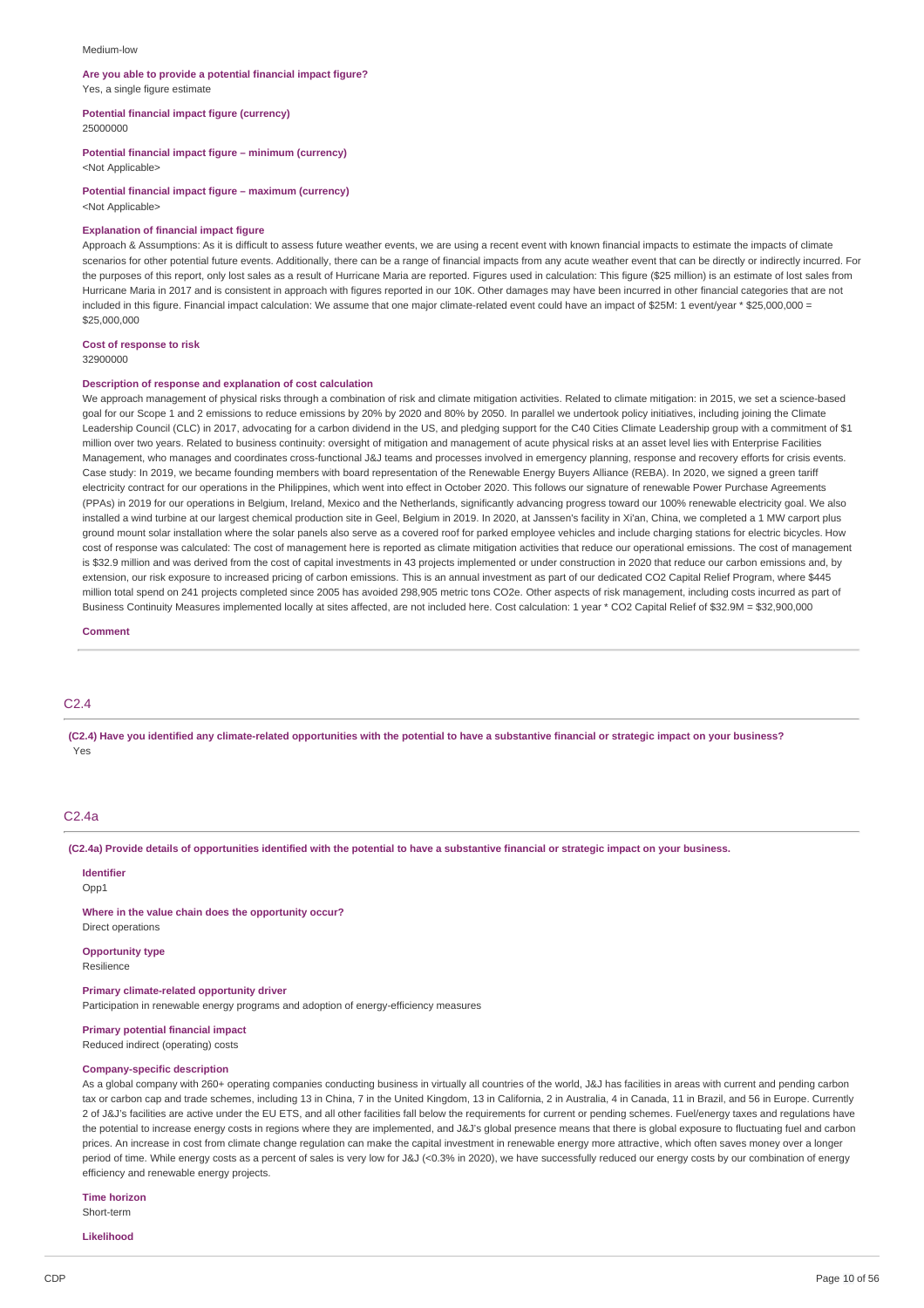#### Likely

#### **Magnitude of impact** Low

**Are you able to provide a potential financial impact figure?** Yes, a single figure estimate

**Potential financial impact figure (currency)**

83000000

**Potential financial impact figure – minimum (currency)** <Not Applicable>

**Potential financial impact figure – maximum (currency)** <Not Applicable>

## **Explanation of financial impact figure**

Approach & Assumptions: Our CO2 Capital Relief Program was implemented in 2005 to capitalize on energy cost saving opportunities resulting from a programmatic approach to managing carbon emissions. This dedicated \$40 million per year budget is available for projects that demonstrate potential CO2 savings and provide a financial return of 15% or higher. Our approach is to disclose the annual energy cost savings of this program as it has had success in reducing our operational costs through efficiency gains and cost reductions. Figures used in calculation: Results are reported as cumulative annual energy cost savings from completed projects since the program was implemented in 2005. Energy consumption and GHG emissions avoided are calculated by comparing energy consumption before project implementation and expected consumption after implementation using engineering estimates at the time the projects are approved. Since 2005, we have completed 241 projects with cumulative annual energy cost savings of \$83 million. Financial impact calculation: \$80 million cumulative annual energy cost savings from projects completed between 2005 and 2019 + \$3 million additional savings in 2020 = \$83,000,000

**Cost to realize opportunity**

32900000

### **Strategy to realize opportunity and explanation of cost calculation**

The primary method for capitalizing on opportunities related to resource efficiency is increasing our energy efficiency and renewable energy capacity. As part of our Health for Humanity 2020 Goals, we have targets including 20% CO2 reduction by 2020 (80% by 2050) and a renewable energy production/procurement goal of 35% of electricity from renewable sources by 2020 (100% renewable electricity by 2050). In 2020, we set a goal of achieving carbon neutrality in our operations by 2030. We have a \$40 million per year CO2 Capital Relief Program for projects that increase our energy efficiency. We also have several processes in place designed to ensure successful completion of our goals and to capitalize on opportunities resulting from potential future carbon reduction. In addition to setting aside capital to fund carbon reduction projects, the Internal Rate of Return (IRR) for projects with carbon/energy efficiency components tend to have a lower acceptable IRR compared to other cost improvement projects in J&J. We create personal accountability by assigning aspects of the Health for Humanity 2020 Goals to all levels of our three business segments and enterprise functions, including managements groups and energy, EHS&S and Facility/Site managers. Case study describing efforts to realize the opportunity: At one of our largest global manufacturing facilities in Belgium, in 2020 we completed the drilling of two geothermal energy wells, each around 2.4 kilometers (1.5 miles) deep, that will bring hot water up from the ground. This renewably sourced hot water will substantially reduce the site's energy needs and CO2 emissions. How cost to realize opportunity was calculated: The strategy cost of \$32.9 million was derived from the cost of capital investments in 2020 in projects that reduce our carbon emissions and, by extension, reduce ongoing costs. It is important to note that we are reporting on the cost incurred for projects completed or under construction in the reporting year to aid in consistency of reporting. Cost calculation: 1 year \* CO2 Capital Relief of \$32.9 million = \$32,900,000

**Comment**

**Identifier** Opp<sub>2</sub>

**Where in the value chain does the opportunity occur?** Direct operations

**Opportunity type** Resource efficiency

**Primary climate-related opportunity driver** Reduced water usage and consumption

### **Primary potential financial impact**

Reduced indirect (operating) costs

#### **Company-specific description**

Operational savings are one aspect of our water risk program that presents an opportunity, particularly in areas of high water risk where current or future water supply disruptions may cause the price of water to increase. As a direct result of our water management methods over the past decades and the implementation of our rounds of water reduction / water risk assessment goals, we recognize the opportunity to reduce operational costs by managing water risk. While the cost of water is relatively low in most regions of the world, there are often positive linkages between water and energy savings that lead to further savings. We have identified many instances where projects that reduce our energy usage / GHG emissions as part of our Health for Humanity 2020 Goal (reduce our GHG emissions by 20% by 2020) had a similar water savings opportunity. In 2020, there were several projects completed that demonstrated this linkage, for example 4 sites implementing water projects (1 in Latin America, 2 in North America, and 1 in Asia Pacific) realized positive energy benefits in addition to reducing water use by a total of 15 million gallons per year.

**Time horizon**

Short-term

**Likelihood** Likely

**Magnitude of impact**

Low

**Are you able to provide a potential financial impact figure?** Yes, a single figure estimate

**Potential financial impact figure (currency)** 1500000

**Potential financial impact figure – minimum (currency)** <Not Applicable>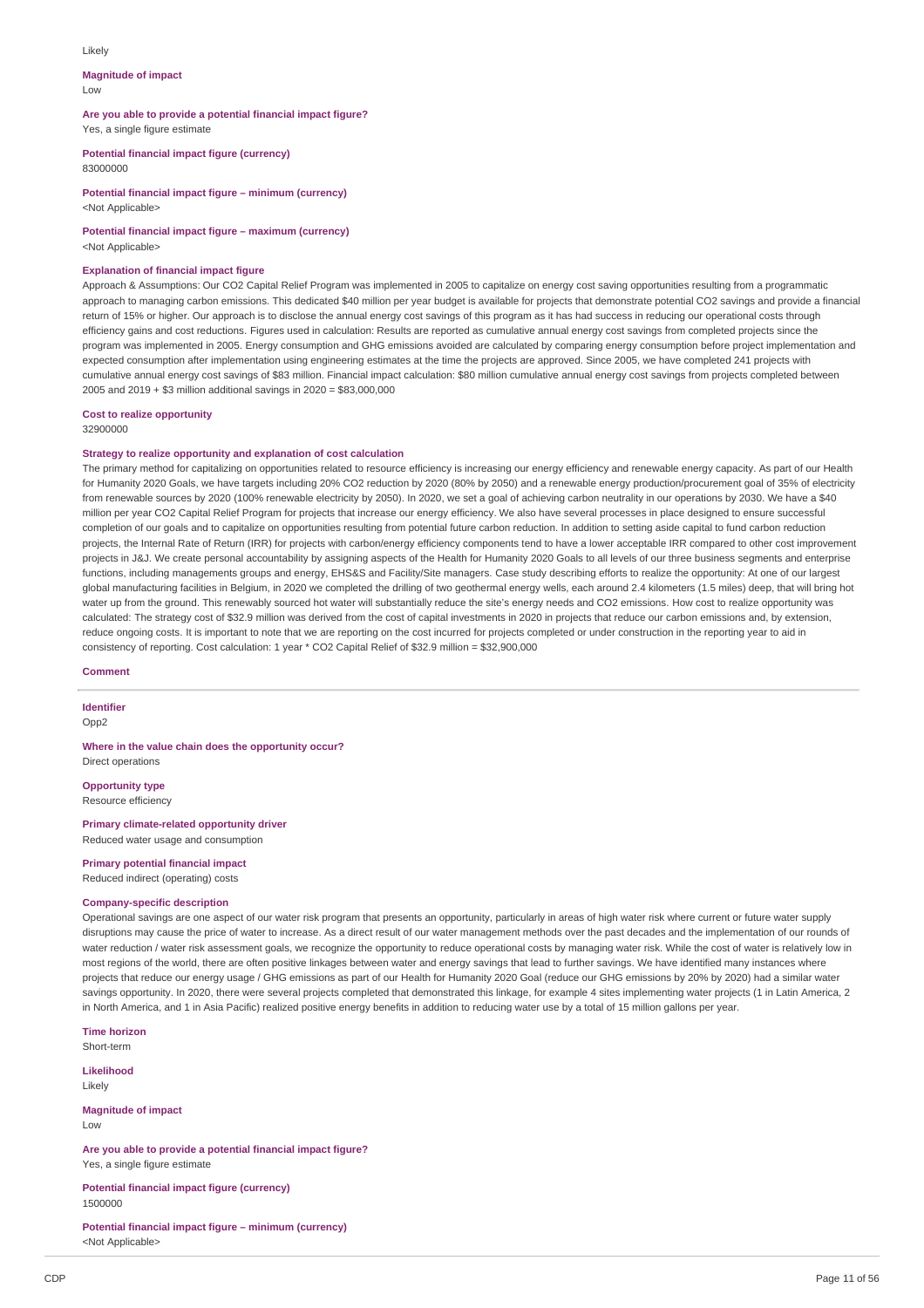### **Explanation of financial impact figure**

Approach & Assumptions: As the cost of water is relatively low in most regions of the world, many water-related projects can be difficult to approve on cost savings alone. While significant investment in water projects occurs as part of our comprehensive water risk assessment Health for Humanity 2020 goal, resilience rather than cost savings is the primary opportunity for those projects. We are therefore reporting on a subset of projects approved as part of the CO2 Capital Relief Program that demonstrate water and energy savings. While these projects offer significant water consumption reductions, energy cost reductions still represent much of the financial opportunity. For example, of the \$1.5 million savings from these projects, less than 5% of this was directly attributed to water cost savings. Figures used in calculation: Results are reported as expected energy and water cost savings from projects completed in 2020. Energy and water consumption and are calculated by comparing consumption before project implementation and expected consumption after implementation using engineering estimates at the time the projects are approved. Financial impact calculation: \$1.5 million in annual cost savings from projects with water savings completed in 2020  $*$  1 year = \$1,500,000

### **Cost to realize opportunity**

8900000

#### **Strategy to realize opportunity and explanation of cost calculation**

As part of our corporate Health for Humanity 2020 Goal, we have managed this opportunity by conducting a comprehensive water risk assessment at 100% of manufacturing/R&D locations and implementing resource protection plans at the high-risk sites. Resource mitigation plans consider water issues such as water stress/scarcity, projected future increases in site and watershed demand, economic implications (water spend), and reputational impacts. In many cases, the result of these resource mitigation plans are projects that have ongoing operational savings from reduced water and/or energy consumption. As of 2020, 100% of all high-risk sites identified in our water risk assessment process have developed mitigation plans and have budget allocated to start implementation. Case study describing efforts to realize the opportunity: At our facility in Mexico, we continued the use of a biological treatment plant that was installed in 2019 with a capacity of 75m<sup>3</sup> per day to give a second life to gray water, manufacturing process water, cafeteria food preparation process water, and discharge water from organic waste processing. The treated water is used for irrigation of green areas and donation to the municipal water agency, resulting in reuse of 22% of the site's wastewater. We continue to implement innovative water-savings initiatives at our facilities around the world, with total volume of recycled and reused water reaching 0.75 million m3, which represented 6.8% of our total water demand in 2020. How cost to realize opportunity was calculated: The strategy cost of \$8.9 million was derived from the cost of capital investments in projects completed in 2020 that have a water saving component and demonstrate energy and water savings. It is important to note that we are reporting on the cost incurred for projects completed in the reporting year to aid in consistency of reporting. Cost of response calculation: \$8.9 million allocated to projects with water savings in 2020 \* 1 year = \$8,900,000

#### **Comment**

### **Identifier**

Opp3

**Where in the value chain does the opportunity occur?** Direct operations

**Opportunity type**

Energy source

**Primary climate-related opportunity driver** Use of lower-emission sources of energy

#### **Primary potential financial impact**

Reduced indirect (operating) costs

### **Company-specific description**

In 2020, 54% of J&J's electricity was produced or procured from renewable energy sources, including 48 solar arrays and 5 wind turbines on our properties in 14 countries. A mindset towards long-term investment in renewables has resulted in energy-related operational savings, rate stability, and supporting momentum in the transition to a low-carbon economy. The transition to clean energy represents a significant opportunity; according to the Renewable Energy Buyers Alliance (REBA), "The private sector is responsible for over 60% of electricity consumption and a major driver of economic and political change. If companies with 100% renewable energy goals today achieve them, it will catalyze as much capacity as was installed from all US Renewable Portfolio Standards since 2011". Becoming more energy- and carbon-efficient are essential ways we can reduce our impact on the planet while maintaining cost effective manufacturing and supply for our patients, consumers and customers around the world. We have a long history of innovation and leadership in energy management, and have taken sustained, long-term action to reduce our greenhouse gas (GHG) emissions.

**Time horizon**

Short-term

**Likelihood** Likely

**Magnitude of impact** Low

**Are you able to provide a potential financial impact figure?** Yes, a single figure estimate

**Potential financial impact figure (currency)** 20200000

**Potential financial impact figure – minimum (currency)** <Not Applicable>

**Potential financial impact figure – maximum (currency)** <Not Applicable>

#### **Explanation of financial impact figure**

Approach & Assumptions: Our CO2 Capital Relief Program was implemented in 2005 to capitalize on energy cost saving opportunities resulting from a programmatic approach to managing carbon emissions, which has included significant investments in renewable energy opportunities. This dedicated \$40 million per year budget is available for projects that demonstrate potential CO2 savings and provide a financial return of 15% or higher. Our approach is to disclose the annual cost savings from a subset of this program related to renewable investments on our properties, as it has had success in reducing our ongoing energy costs. Figures used in calculation: Results are reported as a cumulative annual estimated energy cost savings from completed renewable or low-carbon energy projects on our properties since the program was implemented in 2005. Cost savings are calculated by comparing renewable or low-carbon cost savings estimates before project implementation and expected generation after implementation using engineering estimates at the time the projects are approved. Financial impact calculation: \$19.9 million (cumulative savings from renewable energy projects between 2005 and 2019) + \$300,000 (savings achieved from completed renewable energy projects in 2020) = \$20,200,000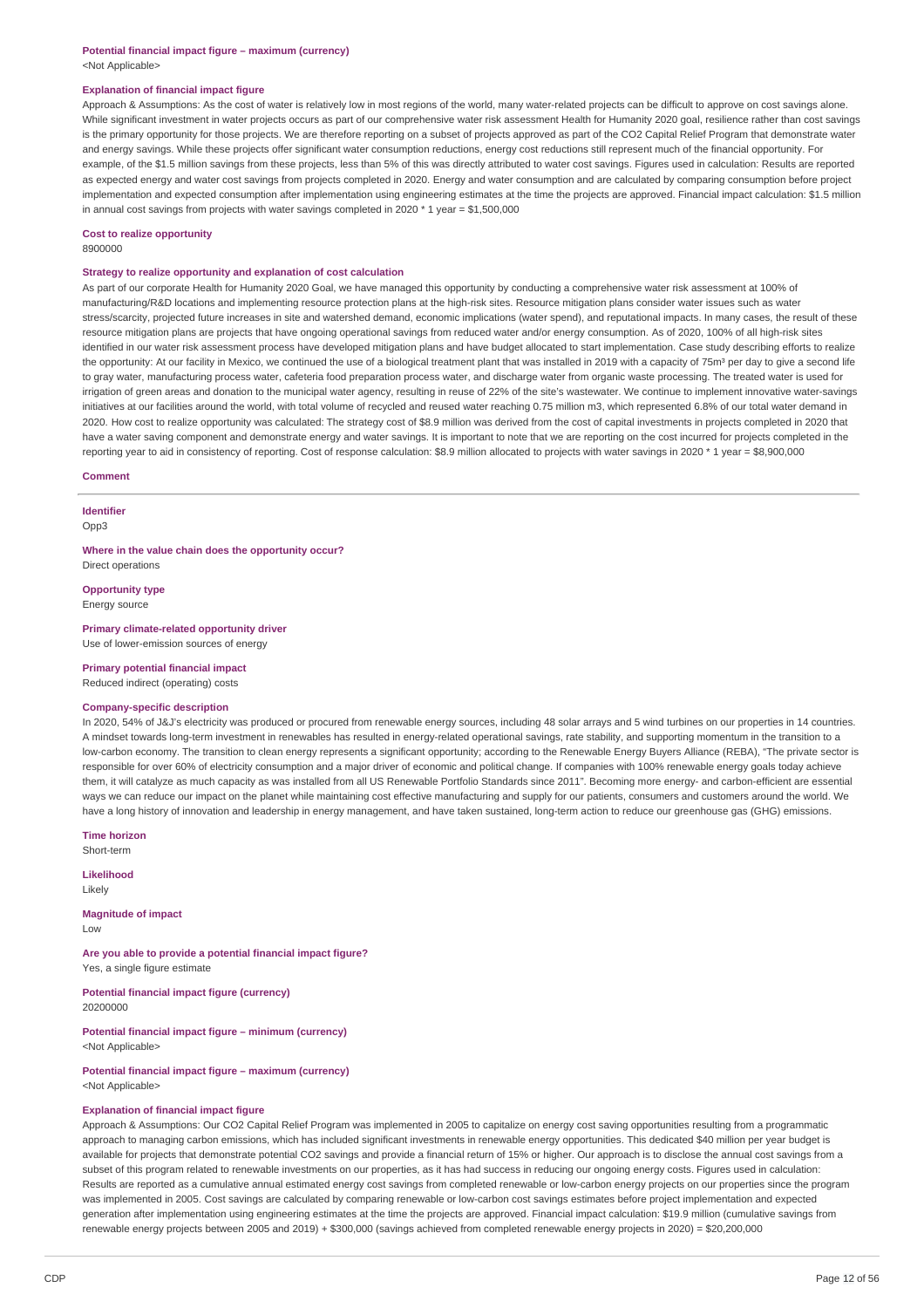#### **Cost to realize opportunity** 23700000

#### **Strategy to realize opportunity and explanation of cost calculation**

Our strategy to realize this opportunity is to set goals to increase our production and procurement of renewable electricity. As part of our Health for Humanity 2020 Goals and our RE100 participation, we have targets to increase our renewable electricity production/procurement to 35% of electricity by 2020 and 100% renewable electricity by 2050. In 2020, we set a goal to become carbon neutral in our operations by 2030. We also accelerated our goal to produce/procure 100% of our electricity needs from renewable sources from 2050 to 2025. In 2019, we became founding members with board representation of the Renewable Energy Buyers Alliance (REBA), an association for large-scale energy buyers working toward the creation of a resilient, zero-carbon energy system across the United States. We have collaborated heavily with nongovernmental organizations and peer companies in the REBA membership, which has helped us progress our renewable energy initiatives. Case study describing efforts to realize the opportunity: In 2020, we signed a green tariff electricity contract for our operations in the Philippines, which went into effect in October 2020. This follows our signature of renewable Power Purchase Agreements (PPAs) in 2019 for our operations in Belgium, Ireland, Mexico and the Netherlands, as well as green tariff electricity contracts in Germany, Greece and Japan, all of which took effect in 2019 or early 2020. How cost to realize opportunity was calculated: The strategy cost of \$23.7 million was derived from the cost of renewable energy projects completed or under construction in 2020, including geothermal, wind and solar installations. This figure is reported alongside a cumulative annual savings to demonstrate how sustained annual investments translate into significant annual savings. Cost of response calculation: \$23.7 million spent on renewable energy projects in 2020 \* 1 year = \$23,700,000

**Comment**

#### C3. Business Strategy

### C3.1

**(C3.1) Have climate-related risks and opportunities influenced your organization's strategy and/or financial planning?** Yes, and we have developed a low-carbon transition plan

### C3.1a

(C3.1a) Is your organization's low-carbon transition plan a scheduled resolution item at Annual General Meetings (AGMs)?

|     | Is your low-carbon transition plan a scheduled resolution item at AGMs?                     |  |
|-----|---------------------------------------------------------------------------------------------|--|
| Row | No, and we do not intend it to become a scheduled resolution item within the next two vears |  |

### C3.2

**(C3.2) Does your organization use climate-related scenario analysis to inform its strategy?** Yes, quantitative

### C3.2a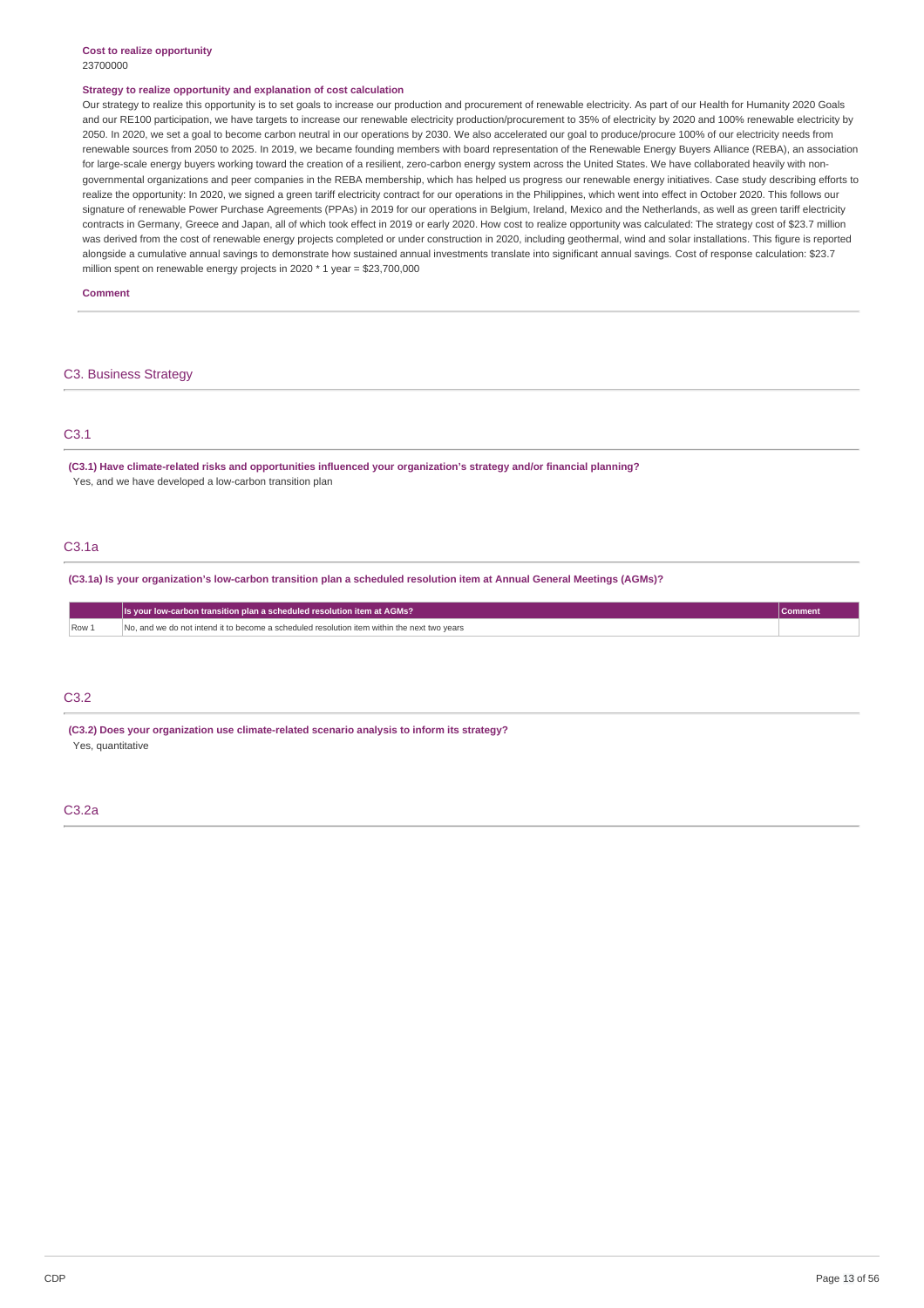### **(C3.2a) Provide details of your organization's use of climate-related scenario analysis.**

| <b>Climate-</b><br>related<br>scenarios<br>and models<br>applied                                                                                                                                                           | <b>Details</b>                                                                                                                                                                                                                                                                                                                                                                                                                                                                                                                                                                                                                                                                                                                                                                                                                                                                                                                                                                                                                                                                                                                                                                                                                                                                                                                                                                                                                                                                                                                                                                                                                                                                                                                                                                                                                                                                                                                                                                                                                                                                                                                                                                                                                                                                                                                                                                                                                                                                                                                                                                                                                                                                                                                                                                                                                                                                                                                                                                                                                                                                                                                                                                                                                                                                                                                                                                                                                                                                                                                                                                                                                                                                                                                                                                                                                                                                                                                                                                                     |
|----------------------------------------------------------------------------------------------------------------------------------------------------------------------------------------------------------------------------|----------------------------------------------------------------------------------------------------------------------------------------------------------------------------------------------------------------------------------------------------------------------------------------------------------------------------------------------------------------------------------------------------------------------------------------------------------------------------------------------------------------------------------------------------------------------------------------------------------------------------------------------------------------------------------------------------------------------------------------------------------------------------------------------------------------------------------------------------------------------------------------------------------------------------------------------------------------------------------------------------------------------------------------------------------------------------------------------------------------------------------------------------------------------------------------------------------------------------------------------------------------------------------------------------------------------------------------------------------------------------------------------------------------------------------------------------------------------------------------------------------------------------------------------------------------------------------------------------------------------------------------------------------------------------------------------------------------------------------------------------------------------------------------------------------------------------------------------------------------------------------------------------------------------------------------------------------------------------------------------------------------------------------------------------------------------------------------------------------------------------------------------------------------------------------------------------------------------------------------------------------------------------------------------------------------------------------------------------------------------------------------------------------------------------------------------------------------------------------------------------------------------------------------------------------------------------------------------------------------------------------------------------------------------------------------------------------------------------------------------------------------------------------------------------------------------------------------------------------------------------------------------------------------------------------------------------------------------------------------------------------------------------------------------------------------------------------------------------------------------------------------------------------------------------------------------------------------------------------------------------------------------------------------------------------------------------------------------------------------------------------------------------------------------------------------------------------------------------------------------------------------------------------------------------------------------------------------------------------------------------------------------------------------------------------------------------------------------------------------------------------------------------------------------------------------------------------------------------------------------------------------------------------------------------------------------------------------------------------------------------|
| <b>RCP 4.5</b><br><b>RCP 8.5</b><br><b>IEA</b><br>Sustainable<br>developmen<br>scenario<br><b>IEA CPS</b>                                                                                                                  | Scenario identification, assumptions & methods: J&J undertook a qualitative climate-related scenario analysis in line with the TCFD recommendations in 2018. Nine existing climate scenarios were<br>evaluated covering transitional and physical risks, with the IEA's 2018 World Energy Outlook (WEO) selected as a reference for transitional risks and the IPCC AR5 selected as reference for physical<br>risks. Business as Usual (BAU) scenarios included the Current Policies Scenario (6C) for transition risks and RCP 8.5 for physical risks, and Low Carbon Scenarios included the Sustainable<br>Development Scenarios for transitional risks and RCP 4.5 for physical risks. Indicators were developed and assessed under a BAU and Low-Carbon scenario in order to categorize overall impact and<br>preparedness to mitigate risk or capitalize opportunity. Time horizon & relevance: Time horizons considered were up to 2040 for transitional risks, and up to 2100 for physical risks. This is relevant<br>because it includes timeframes where significant transitional & physical changes could be expected to impact J&J under different BAU and Low-Carbon Scenarios. -Areas of business considered:<br>Areas J&J considered in the scenario analysis include both direct operations and supply chain in areas of energy pricing, political stability, global disease profiles, technological changes, consumer<br>awareness, physical impacts and deforestation. Summary of results: Transition risks included: - Policy & Legal risks of increased carbon pricing under low-carbon scenarios, and political stability<br>constraining trade or introducing new tariffs - Technology & market risks for sustainable forestry products such as paper and palm oil, which could introduce higher procurement costs for sustainable<br>or certified products - impacting the J&J Consumer Health segment - Market risks such as increased competition and prices from a decreased supply of raw materials, and higher fossil fuel prices<br>both either direct operational use and raw material use (i.e., plastics and chemicals) - Reputational risks such a potential consumer perception that J&J is a consumer of unsustainable materials, or<br>that our products contain unsustainable materials Physical risks included: - Event-driven severe weather impacts that could introduce high costs from damage to infrastructure and facilities, and<br>potentially impact supply chain and operations or introduce delays in distribution - Long-term shifts in weather patterns leading to water stress and drought could lead to higher prices for raw materials<br>Opportunities identified included: - Market opportunities for our pharmaceutical business to meet the demand for products that address increased occurrence of vector-borne diseases and allergies<br>resulting from a changing climate - Products & services opportunities for J&J to meet customer demands for sustainable products throughout our business. Informing business strategy: The results of<br>the scenario analysis have informed our environmental objectives and strategy in several ways: 1) Updating our current public disclosure to include results of the scenario analysis; 2) Socializing<br>climate-related scenario analysis internally to relevant groups as a helpful strategic tool; 3) Re-enforcing existing business objectives such as Health for Humanity 2020 Goal targets (including<br>science-based targets; water-risk assessment targets, renewable electricity targets, etc.); 4) determining how to iterate current scenario analysis and a roadmap for incorporating findings throughout<br>the organization. Case study/example: An example of how the results of the scenario analysis are influencing our business objectives and strategy include a decision in 2020 to publish a standalone<br>TCFD-aligned summary document on our public website. |
| Other,<br>please<br>specify (WRI<br>Aqueduct,<br>Water<br>Supply<br><b>Stress Index</b><br>Model<br>(WaSSI),<br><b>Water Risk</b><br>Filter, and<br>Socio-<br>Economic<br>Design and<br>Applications<br>Center<br>(SEDAC)) | Our water risk assessment model features several tools that use climate-related scenario analysis, such as the WRI Aqueduct, Water Supply Stress Index Model (WaSSI), Water Risk Filter, and<br>Socio-Economic Design and Applications Center (SEDAC). These tools model the impacts of water availability under various climate change scenarios, which are used to categorize water risk at a<br>site. This information is used with other risk model inputs to evaluate scenarios of water stress/scarcity, projected future increases in site and watershed demand, upstream storage, flooding, drought,<br>watershed health, community safe water and sewer access, total water use, economic implications (water spend), and reputational impacts. As of 2020, this analysis showed that approximately 24<br>facilities are exposed to significant water risk. J&J has responded to scenario analysis as part of our water risk assessments by creating mitigation plans for all sites categorized as having high water<br>risk. By the end of 2020, 61% of all high-risk sites had completed implementation of mitigation plans and the remaining 39% are scheduled for completion in 2021.                                                                                                                                                                                                                                                                                                                                                                                                                                                                                                                                                                                                                                                                                                                                                                                                                                                                                                                                                                                                                                                                                                                                                                                                                                                                                                                                                                                                                                                                                                                                                                                                                                                                                                                                                                                                                                                                                                                                                                                                                                                                                                                                                                                                                                                                                                                                                                                                                                                                                                                                                                                                                                                                                                                                                                                                 |

C3.3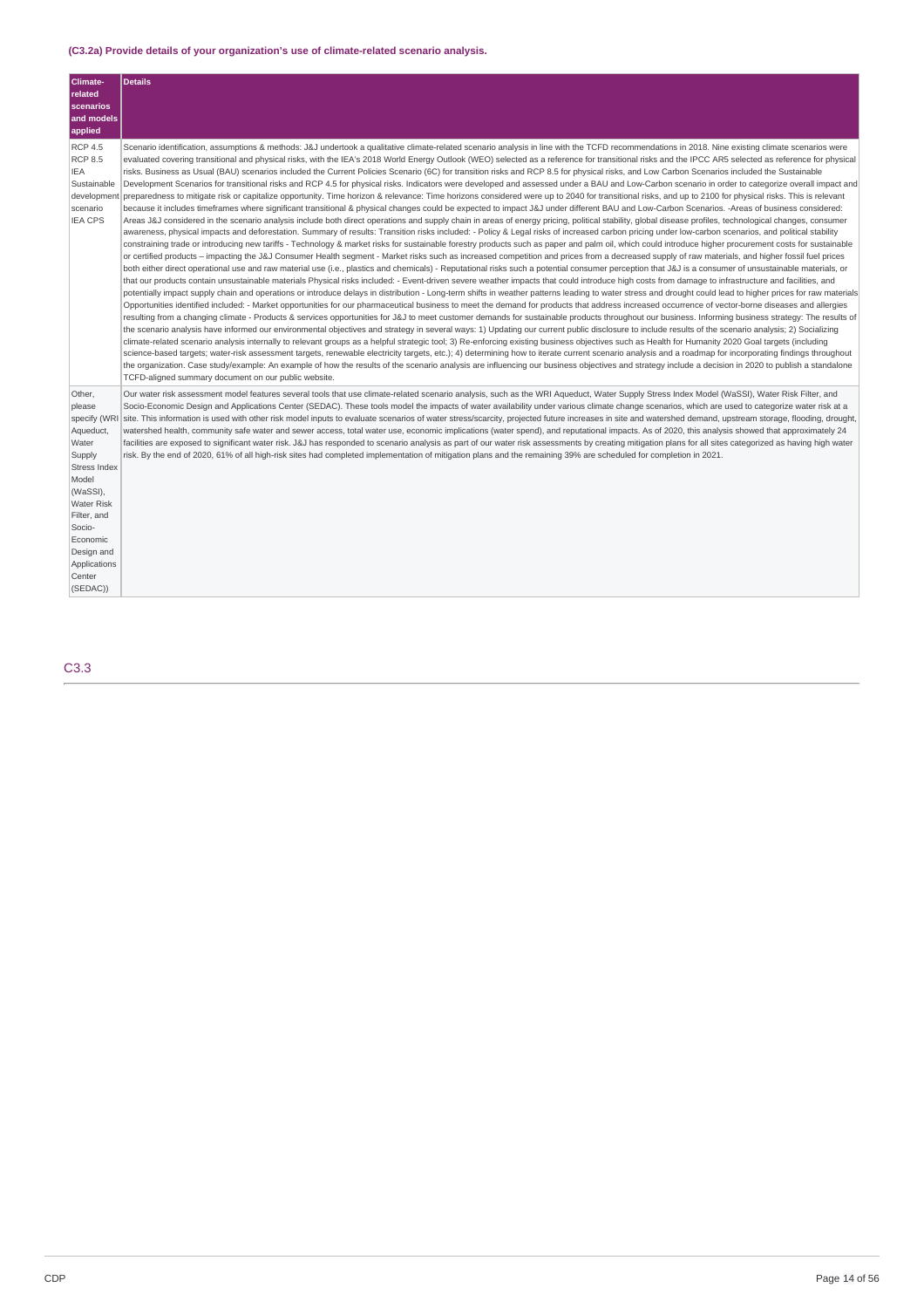### **(C3.3) Describe where and how climate-related risks and opportunities have influenced your strategy.**

|                                             | related risks<br>and<br>opportunities<br>influenced<br>your strategy<br>in this area? | Have climate-Description of influence                                                                                                                                                                                                                                                                                                                                                                                                                                                                                                                                                                                                                                                                                                                                                                                                                                                                                                                                                                                                                                                                                                                                                                                                                                                                                                                                                                                                                                                                                                                                                                                                                                                                                                                                                                                                                                                                                                                                                                                                                                                                                                                                                                                                                                                                                                                                                                                                                                                                                              |
|---------------------------------------------|---------------------------------------------------------------------------------------|------------------------------------------------------------------------------------------------------------------------------------------------------------------------------------------------------------------------------------------------------------------------------------------------------------------------------------------------------------------------------------------------------------------------------------------------------------------------------------------------------------------------------------------------------------------------------------------------------------------------------------------------------------------------------------------------------------------------------------------------------------------------------------------------------------------------------------------------------------------------------------------------------------------------------------------------------------------------------------------------------------------------------------------------------------------------------------------------------------------------------------------------------------------------------------------------------------------------------------------------------------------------------------------------------------------------------------------------------------------------------------------------------------------------------------------------------------------------------------------------------------------------------------------------------------------------------------------------------------------------------------------------------------------------------------------------------------------------------------------------------------------------------------------------------------------------------------------------------------------------------------------------------------------------------------------------------------------------------------------------------------------------------------------------------------------------------------------------------------------------------------------------------------------------------------------------------------------------------------------------------------------------------------------------------------------------------------------------------------------------------------------------------------------------------------------------------------------------------------------------------------------------------------|
| Products<br>and<br>services                 | Yes                                                                                   | How strategy has been influenced: Risks from climate change could impact products and services in several ways; regulatory risks (e.g., carbon taxes), the availability of raw materials,<br>and supply chain disruptions from chronic or acute physical climate change events could increase the costs of raw materials and energy. This could be passed along to the consumer<br>and change the price competitiveness of our products and services, or cause disruptions in supply. For example, while a significant drought in Cape Town, South Africa did not result in<br>supply disruptions for goods produced in that region, it is possible that a continued prolonged draught may have impacted the availability or price of certain products in some markets.<br>Similarly, there are climate-related opportunities for our Consumer Health and Medical Devices segments as our customers - hospitals, government healthcare systems and retailers -<br>are giving more consideration to environmental attributes of products in their procurement decisions. We also anticipate that climate change will impact global health in many ways,<br>including how infectious diseases emerge and spread, which may increase the need for new products and services in areas such as Neglected Tropical Diseases (NTDs) and pandemic<br>preparedness. Time horizons covered are short and medium-term. Case study of substantial strategic decisions made in this area to date: Our Health for Humanity 2020 goals address<br>several aspects of these risks. To address price competitiveness specifically related to energy, we have implemented a goal to reduce our carbon emissions 20% by 2020, which has<br>energy-saving implications. In 2020, we surpassed this goal, achieving a 45% reduction in carbon emissions compared to a 2010 baseline. To address the risk of water scarcity<br>impacting local supply disruptions, we implemented and have achieved a goal to conduct a comprehensive water risk assessment at 100% of manufacturing/R&D locations and<br>implement resource protection plans at the high-risk sites.                                                                                                                                                                                                                                                                                                                                                                                    |
| Supply<br>chain<br>and/or<br>value<br>chain | Yes                                                                                   | How strategy has been influenced: Our stakeholders-including patients, consumers, customers and investors-are increasingly interested in knowing more about our global<br>procurement practices. The purchasing power of global manufacturing companies is a key asset. However, it can become a source of significant risk if not managed responsibly. We<br>believe that improving supply chain transparency and sustainability creates value by reducing sourcing risks and protecting our brand reputation and can have far-reaching positive<br>impacts on society and the natural environment. As the world's largest, most broadly-based healthcare company, J&J maintains operations in many countries of the world and works<br>with more than 51,000 suppliers across our three business segments. We manage a highly complex network of supplier relationships that are critical to business success and our ability<br>to fulfill our obligations to those we serve. Risks from climate change impact our supply chain in several ways; regulatory risks that could increase the cost of materials used in our<br>products; physical risks (such as droughts and extreme weather events) that have the potential to interrupt supply chains; and reputational risks that could arise from climate issues in<br>our supply chain. Time horizons covered are short and medium-term. Case study of substantial strategic decisions made in this area to date: Our Health for Humanity 2020 goals<br>address several aspects of these risks. Our goal to enroll suppliers covering 80% of our spend in our Sustainable Procurement Program helps accelerate environmental improvements<br>across the value chain. Our participation in the CDP Supply Chain program (climate & water) also helps us understand where there are risks and opportunities in our supply chain.                                                                                                                                                                                                                                                                                                                                                                                                                                                                                                                                                                                                                                                |
| Investment Yes<br>in R&D                    |                                                                                       | How strategy has been influenced: As a global healthcare leader, J&J is at the forefront of addressing the world's most intractable diseases. As part of our ambition to create a world<br>without disease our R&D efforts are strategically focused on finding transformational solutions that can change the lives of patients across the world. Climate change could impact how<br>infectious diseases emerge and spread, resulting in the need for new products and services in areas such as pandemic threat (vector borne and zoonotic diseases, tuberculosis). This<br>can be both a risk and an opportunity - a risk if global disease trends are not anticipated with enough time to develop and market products, and an opportunity to develop and deliver<br>new products to address the need. Our R&D investment strategy has been informed by global health trends, in which climate change plays an indirect role. The magnitude of this impact<br>to date has been small in comparison to other measures. Time horizons covered are short, medium and long-term. Case study of substantial strategic decisions made: Together with the<br>Bill & Melinda Gates Foundation, we co-founded the Pandemic Action Network, a global advocacy initiative dedicated to ending COVID-19 and preparing the world for future<br>pandemics. We maintain a wide range of collaborations to address global health security and pandemic preparedness. Specifically, we collaborate with the Biomedical Advanced<br>Research and Development Authority, part of the U.S. Dep. of Health and Human Services, and others to advance R&D of solutions for a range of diseases with pandemic potential,<br>including Influenza, Ebola, COVID-19, Dengue, and Chagas. We have developed and maintain a specialized innovation unit in JLABS @ Washington, DC dedicated to the advancement<br>of medical countermeasures aimed at securing the US from chemical, biological, radiological and nuclear threats, as well as from pandemic influenza and emerging infectious diseases.<br>In August 2020, the US FDA granted our molecule in development a fast-track designation for the prevention of dengue. Dengue fever infects up to 400 million people annually, with an<br>additional 2.25 billion people expected to be at risk of dengue (compared to 2015), driven in part by climate change. In Dec 2020, we began collaborating with King Abdullah University<br>of Science and Technology on dengue research and innovation. |
| Operations Yes                              |                                                                                       | How strategy has been influenced: Risks from climate change have impacted operations in several ways, including; rising operational costs from carbon regulation and/or rising energy<br>costs, and chronic/acute physical risk impacts such as water scarcity and/or increased frequency or intensity of hurricanes. J&J is already beginning to see the operational impacts from<br>events such as Hurricane Maria in 2017 and drought in areas such as Cape Town, South Africa. As a result of these risks, we have implemented measures to have capital funding<br>available to reduce current and long-term exposure to operational costs whenever possible, such as a \$40 million CO2 Carbon Capital Relief Program, for carbon and water-reducing<br>projects. We have also updated operational processes to assess and mitigate impacts from water risk by implementing a program to thoroughly assess and address many aspects of<br>water risk in our operations. Time horizons covered are short and medium-term. Case study of substantial strategic decisions made in this area to date: Our Health for Humanity 2020<br>Goals address several aspects of these risks. To address price competitiveness specifically related to energy, we have implemented a goal to reduce our carbon emissions 20% by<br>2020, which has energy-saving implications. In 2020, we surpassed this goal, achieving a 45% reduction in carbon emissions compared to a 2010 baseline. To address the risk of water<br>scarcity impacting local supply disruptions, we implemented and have achieved a goal to conduct a comprehensive water risk assessment at 100% of manufacturing/R&D locations and<br>implement resource protection plans at the high-risk sites.                                                                                                                                                                                                                                                                                                                                                                                                                                                                                                                                                                                                                                                                                                                                                                  |

### C3.4

### **(C3.4) Describe where and how climate-related risks and opportunities have influenced your financial planning.**

| <b>Financial</b>     | <b>Description of influence</b>                                                                                                                                                                               |  |  |  |
|----------------------|---------------------------------------------------------------------------------------------------------------------------------------------------------------------------------------------------------------|--|--|--|
| planning<br>elements |                                                                                                                                                                                                               |  |  |  |
| that have            |                                                                                                                                                                                                               |  |  |  |
| been<br>influenced   |                                                                                                                                                                                                               |  |  |  |
| Row Revenues         | Revenues: Risks included are increased operating costs that may reduce profit margins, reputational risks related to consumers seeking to purchase from sustainable companies, and supply                     |  |  |  |
| Direct costs         | chain disruptions from physical risks (whether acute or chronic) that could either cause products to not be available or shift consumer preferences. Time horizons for this element are short to              |  |  |  |
| Indirect             | medium- term. Direct costs: Risks from climate include rising operational costs from carbon regulation and/or rising energy costs, and chronic/acute physical risk impacts such as water scarcity             |  |  |  |
| costs                | and/or increased frequency of hurricanes. Case study: We seek to dedicate funding for costs associated with achieving Health for Humanity 2020 goals, including our goal, which we have                       |  |  |  |
| Capital              | achieved, to conduct a comprehensive water risk assessment at 100% of manufacturing/R&D locations and implement resource protection plans at the high-risk sites. A site is only considered                   |  |  |  |
|                      | expenditures as achieving the goal if it receives budget to implement the protection plans that result from the outcome of the water risk assessment. Time horizons for this element range from short to long |  |  |  |
| Capital              | term depending on the goal. Indirect Costs: We have budgeted ongoing programs such as our Sustainable Procurement Program and our CDP Supply Chain Program involvement. Time                                  |  |  |  |
| allocation           | horizons for this element are in the short-medium term. Capital expenditures: Risks from climate change are factored into our financial planning process through our implementation of a \$40                 |  |  |  |
| Acquisitions         | million CO2 Capital Relief Program for carbon and water-reducing projects. Time horizons for this element are medium-long term. Acquisitions & Divestments: While climate change is not a                     |  |  |  |
| and                  | distinct line item when reviewing risks for an acquisition, all acquisitions are reviewed for their adherence to existing J&J programs and processes, including climate-related risks such as carbon          |  |  |  |
| divestments          | taxes/ litigation and water risk assessments. In general, these risks would not rank in the top 20% of risks presented to the Board of Directors. Time horizons for this element are short-medium             |  |  |  |
| Assets               | term. Assets: Risks and opportunities from climate changes have factored into asset financial planning processes through existing processes for capital allocation and Business Continuity                    |  |  |  |
|                      | Planning. Time horizons for this element are short-medium term.                                                                                                                                               |  |  |  |

### C3.4a

### (C3.4a) Provide any additional information on how climate-related risks and opportunities have influenced your strategy and financial planning (optional).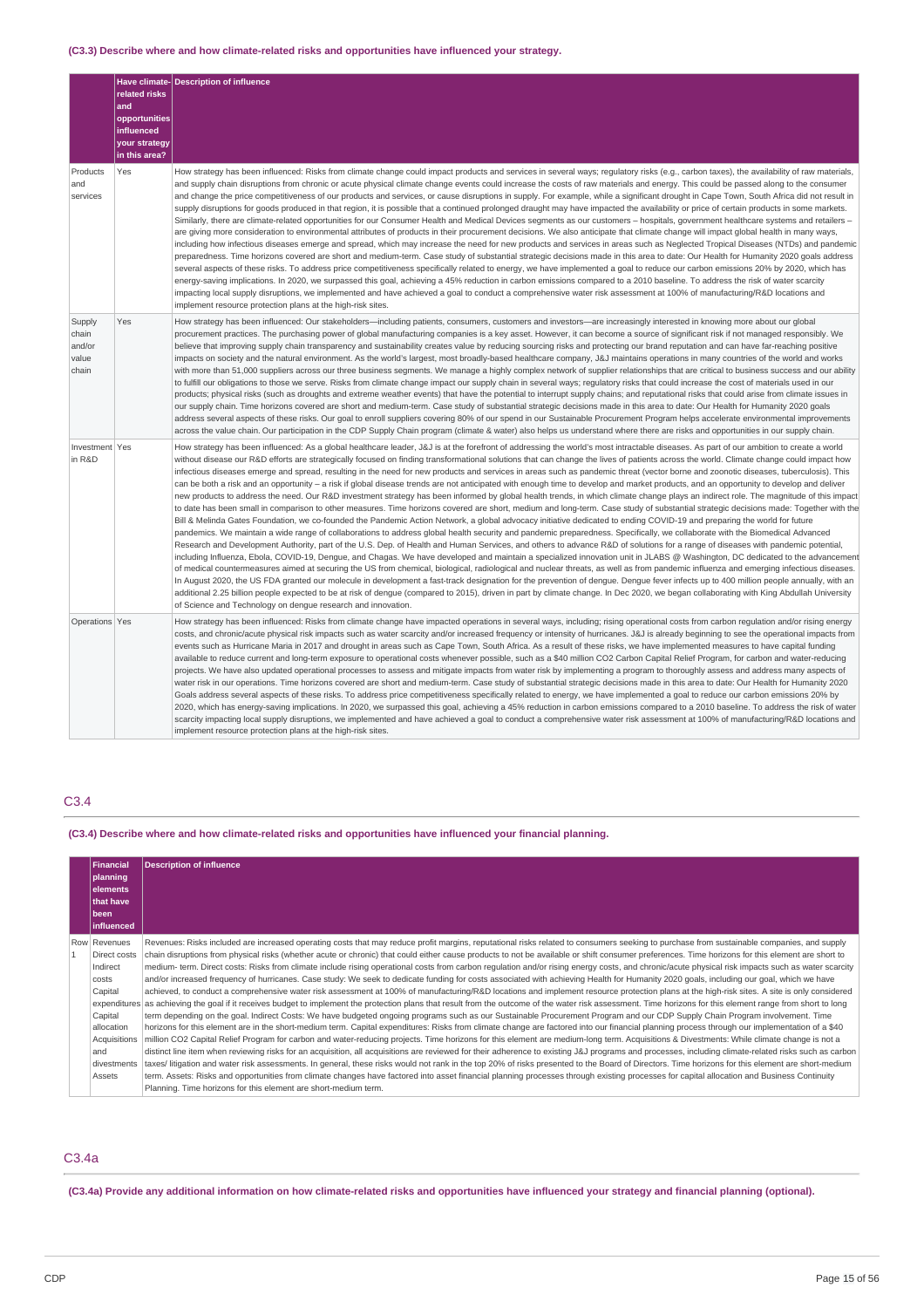### C4. Targets and performance

### C4.1

**(C4.1) Did you have an emissions target that was active in the reporting year?** Absolute target

### $C_{4.1a}$

**(C4.1a) Provide details of your absolute emissions target(s) and progress made against those targets.**

**Target reference number** Abs 1

**Year target was set** 2020

**Target coverage** Company-wide

**Scope(s) (or Scope 3 category)** Scope 1+2 (market-based)

**Base year**

2016

**Covered emissions in base year (metric tons CO2e)** 1172325

Covered emissions in base year as % of total base year emissions in selected Scope(s) (or Scope 3 category) 100

**Target year**

2030

**Targeted reduction from base year (%)** 60

**Covered emissions in target year (metric tons CO2e) [auto-calculated]** 468930

**Covered emissions in reporting year (metric tons CO2e)** 747669

**% of target achieved [auto-calculated]** 60.3723370225833

**Target status in reporting year** New

**Is this a science-based target?** Yes, and this target has been approved by the Science-Based Targets initiative

**Target ambition** 1.5°C aligned

### **Please explain (including target coverage)**

Johnson & Johnson commits to reduce absolute scope 1 and 2 GHG emissions 60% by 2030 from a 2016 base year. Johnson & Johnson also commits to reduce absolute upstream scope 3 GHG emissions 20% over the same target period. The target boundary includes biogenic emissions and removals from bioenergy feedstocks.

**Target reference number** Abs 2

**Year target was set** 2020

**Target coverage** Company-wide

**Scope(s) (or Scope 3 category)** Scope 3 (upstream)

**Base year** 2016

**Covered emissions in base year (metric tons CO2e)** 12853958

Covered emissions in base year as % of total base year emissions in selected Scope(s) (or Scope 3 category)

100

**Target year**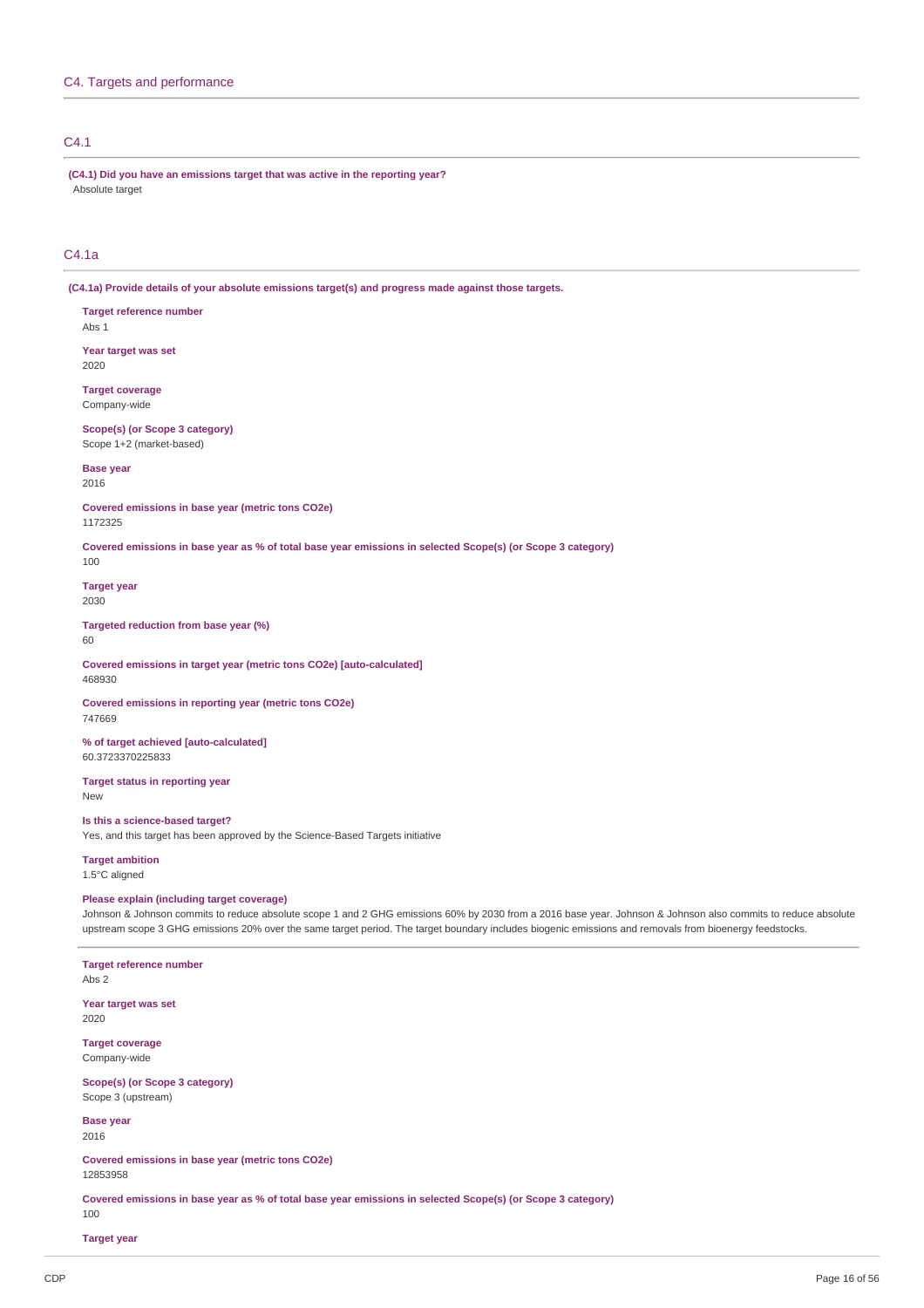#### 2030

**Targeted reduction from base year (%)**  $20$ 

**Covered emissions in target year (metric tons CO2e) [auto-calculated]** 10283166.4

**Covered emissions in reporting year (metric tons CO2e)** 12406143

**% of target achieved [auto-calculated]** 17.4193427425234

**Target status in reporting year** New

#### **Is this a science-based target?**

Yes, and this target has been approved by the Science-Based Targets initiative

**Target ambition**

Well-below 2°C aligned

### **Please explain (including target coverage)**

Johnson & Johnson commits to reduce absolute scope 1 and 2 GHG emissions 60% by 2030 from a 2016 base year. Johnson & Johnson also commits to reduce absolute upstream scope 3 GHG emissions 20% over the same target period. The target boundary includes biogenic emissions and removals from bioenergy feedstocks.

**Target reference number** Abs 3

**Year target was set** 2015

**Target coverage** Company-wide

**Scope(s) (or Scope 3 category)** Scope 1+2 (market-based)

**Base year** 2010

**Covered emissions in base year (metric tons CO2e)** 1356067

Covered emissions in base year as % of total base year emissions in selected Scope(s) (or Scope 3 category) 100

**Target year** 2020

**Targeted reduction from base year (%)** 20

**Covered emissions in target year (metric tons CO2e) [auto-calculated]** 1084853.6

**Covered emissions in reporting year (metric tons CO2e)** 747669

**% of target achieved [auto-calculated]** 224.324461844437

**Target status in reporting year** Achieved

### **Is this a science-based target?**

Yes, we consider this a science-based target, but it has not been approved by the Science-Based Targets initiative

**Target ambition** 2°C aligned

#### **Please explain (including target coverage)**

This target was set in 2010 as a long-term goal. In 2015 it was evaluated to determine if it was in alignment with science-based targets. The evaluation concluded that our original goal was consistent with a 2-degree pathway and also provided us with additional information for setting a long-term 2050 goal. Additionally, our next generation goals (scopes 1, 2 and 3) has been approved by the Science-based Targets Initiative and were launched in 2020 (see Abs 1&2 goals). Our Health for Humanity 2020 Goal is to enroll suppliers covering 80% of spend in our Sustainable Procurement Program by 2020. We were unable to enroll enough of our supply base to achieve our 2020 target due to the impact of COVID-19 on Johnson & Johnson's capacity to perform supplier assessments and on our suppliers' abilities to meet the requirements of our Supplier Sustainability Program. To make progress towards the goal, we set incremental annual targets for percentage of spend with suppliers enrolled in our Sustainable Procurement Program. In 2020 the top 74% of suppliers within the annual percentage spend target participated. Participating suppliers are required to conform to our Responsibility Standards for Suppliers and fulfill one or more of four requirements listed below, determined for each supplier category by category leadership: 1) Transparency: publicly reporting two or more sustainability goals and tracking progress over time; 2) Disclosure to Action: annual participation in CDP Supply Chain disclosure; 3) Sustainability Excellence: achieving a high performers assessment score (using industry standard methods); 4) Leadership: implementing category-specific goals that support relevant industry trends, practices or innovative ideas to which suppliers and others may contribute. We then use this data to identify opportunities to collaborate with our suppliers on emission reduction activities.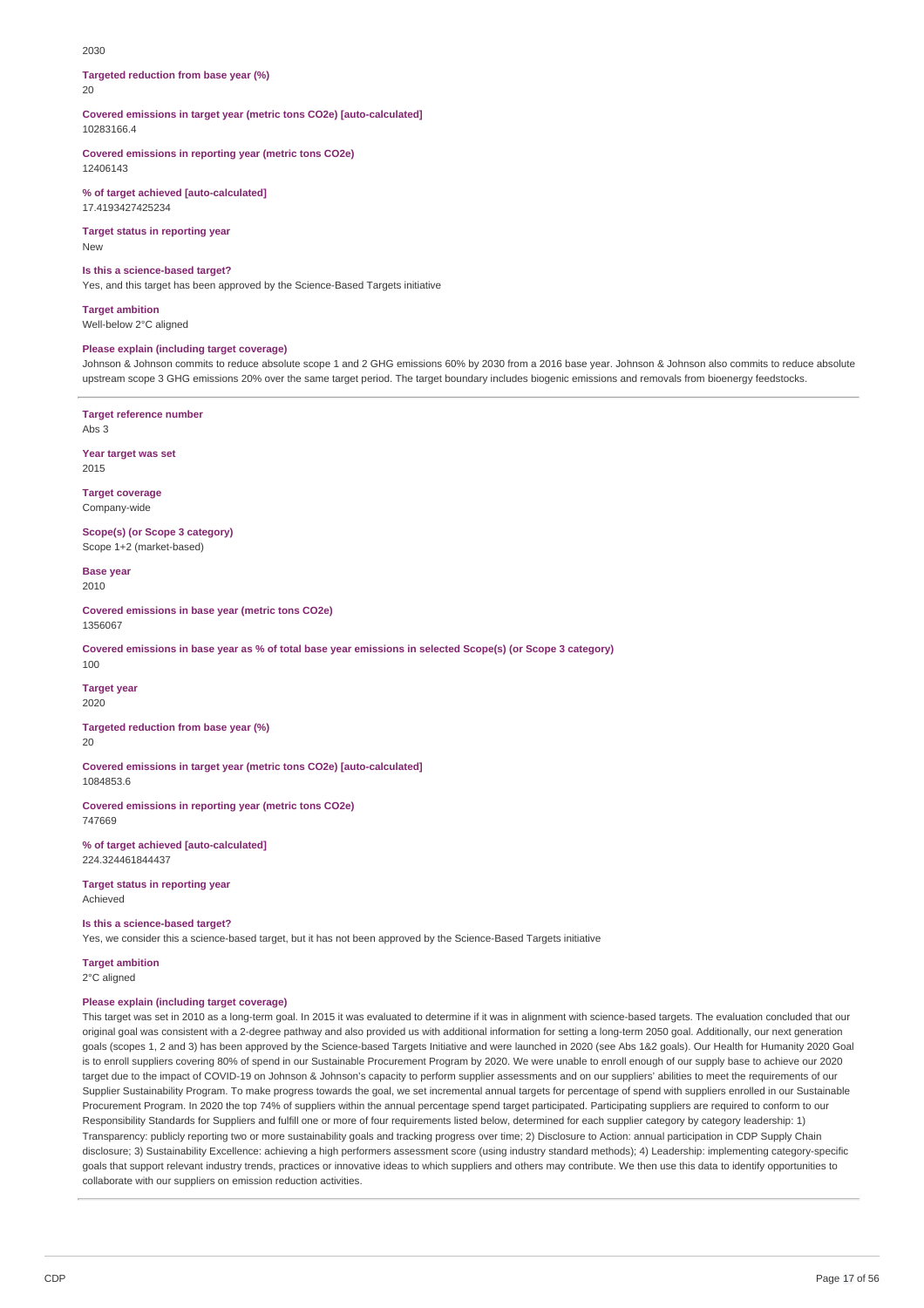### C4.2

**(C4.2) Did you have any other climate-related targets that were active in the reporting year?** Target(s) to increase low-carbon energy consumption or production Other climate-related target(s)

### C4.2a

**(C4.2a) Provide details of your target(s) to increase low-carbon energy consumption or production.**

**Target reference number** Low 1

**Year target was set** 2017

**Target coverage** Company-wide

**Target type: absolute or intensity** Absolute

**Target type: energy carrier Electricity** 

**Target type: activity** Consumption

**Target type: energy source** Renewable energy source(s) only

**Metric (target numerator if reporting an intensity target)** Percentage

**Target denominator (intensity targets only)** <Not Applicable>

**Base year** 2015

**Figure or percentage in base year** 2

**Target year** 2020

**Figure or percentage in target year** 35

**Figure or percentage in reporting year** 54

**% of target achieved [auto-calculated]** 157.575757575758

**Target status in reporting year** Achieved

**Is this target part of an emissions target?** Contributes to emission reduction targets Abs1 and Abs3

**Is this target part of an overarching initiative?** RE100

### **Please explain (including target coverage)**

Renewable electricity consumption in the reporting year is generated from the following sources: On-site solar and wind generation, renewable electricity contracts in Switzerland, Germany, Sweden, Greece, Japan, the Philippines, and the United States, and renewable Power Purchase Agreements (PPAs) in Belgium, the Netherlands, Ireland, Mexico, and the United States.

**Target reference number** Low 2 **Year target was set** 2020 **Target coverage** Company-wide **Target type: absolute or intensity** Absolute

**Target type: energy carrier Electricity** 

**Target type: activity**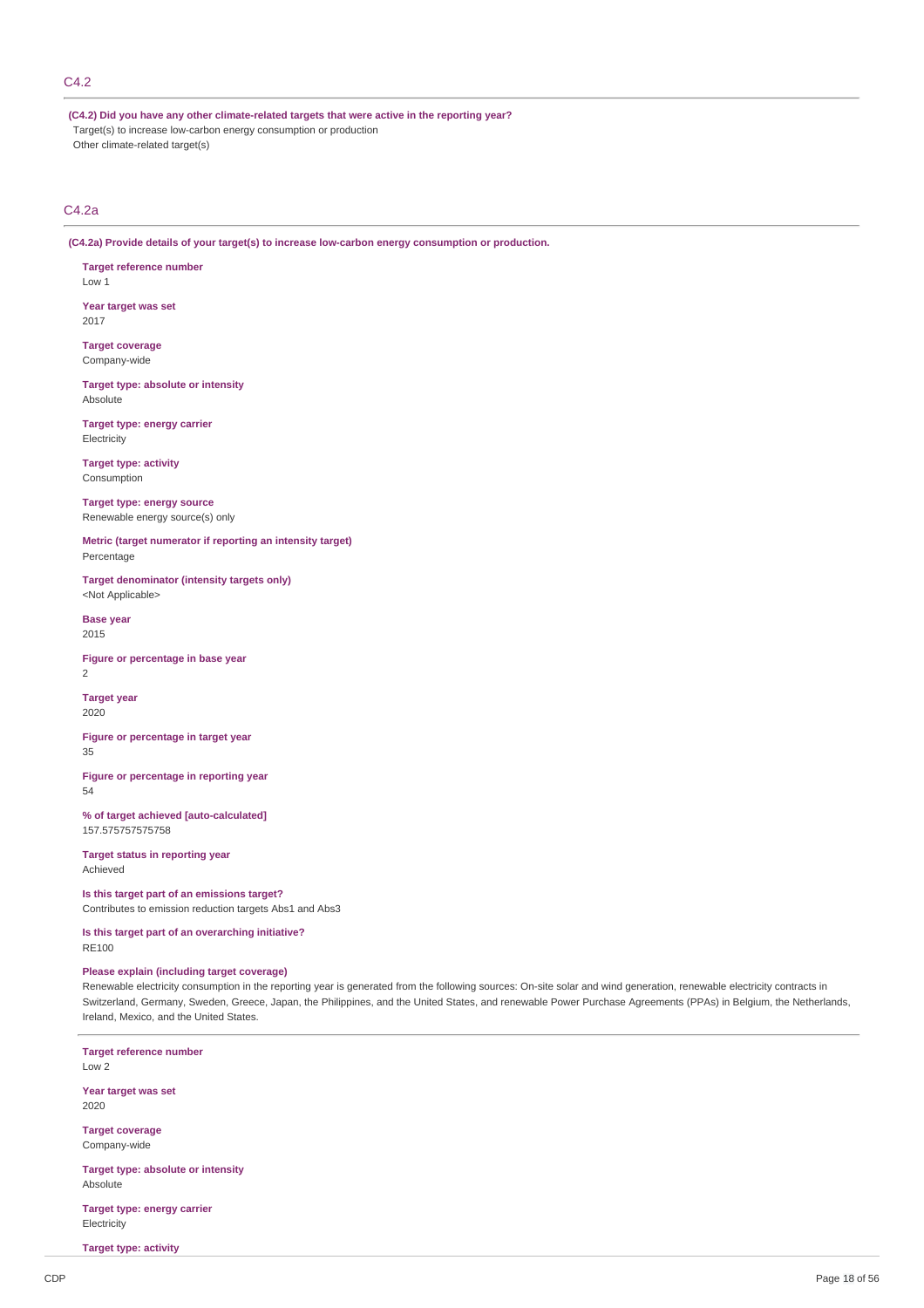### Consumption

**Target type: energy source** Renewable energy source(s) only

### **Metric (target numerator if reporting an intensity target)** Percentage

**Target denominator (intensity targets only)** <Not Applicable>

**Base year** 2015

**Figure or percentage in base year** 2

**Target year** 2025

**Figure or percentage in target year** 100

**Figure or percentage in reporting year** 54

**% of target achieved [auto-calculated]** 53.0612244897959

**Target status in reporting year** Underway

### **Is this target part of an emissions target?**

Contributes to emission reduction targets Abs1 and Abs3

**Is this target part of an overarching initiative?** RE100

### **Please explain (including target coverage)**

Renewable electricity consumption in the reporting year is generated from the following sources: On-site solar and wind generation, renewable electricity contracts in Switzerland, Germany, Sweden, Greece, Japan, the Philippines, and the United States, and renewable Power Purchase Agreements (PPAs) in Belgium, the Netherlands, Ireland, Mexico, and the United States.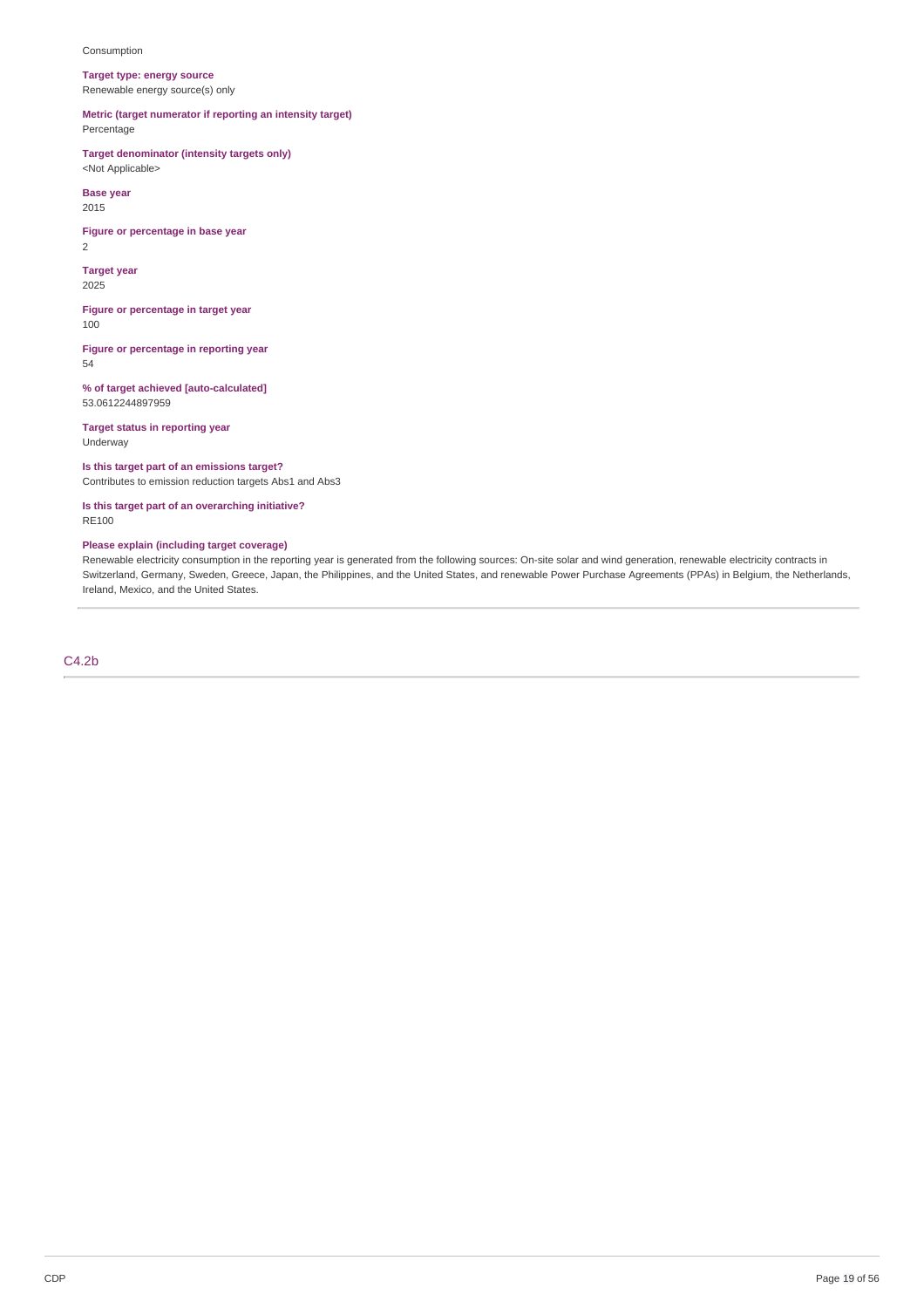**(C4.2b) Provide details of any other climate-related targets, including methane reduction targets.**

**Target reference number** Oth 1

**Year target was set** 2015

**Target coverage** Company-wide

### **Target type: absolute or intensity**

Absolute

**Target type: category & Metric (target numerator if reporting an intensity target)**

Engagement with suppliers  $\vert$  Other, please specify (% spend enrolled in Sustainable Procurement Program)

### **Target denominator (intensity targets only)** <Not Applicable>

**Base year** 2015

**Figure or percentage in base year** 25

**Target year** 2020

**Figure or percentage in target year** 80

**Figure or percentage in reporting year** 74

**% of target achieved [auto-calculated]** 89.0909090909091

**Target status in reporting year** Underway

**Is this target part of an emissions target?** No

**Is this target part of an overarching initiative?** No, it's not part of an overarching initiative

### **Please explain (including target coverage)**

Our Health for Humanity 2020 Goal is to enroll suppliers covering 80% of spend in our Sustainable Procurement Program by 2020. To do so, we set incremental annual targets for percentage of spend with suppliers enrolled in our Sustainable Procurement Program, and suppliers representing 74% of spend participated in 2020. We were unable to enroll enough of our supply base to achieve our 2020 target due to the impact of COVID-19 on Johnson & Johnson's capacity to perform supplier assessments and on our suppliers' abilities to meet the requirements of our Supplier Sustainability Program. Suppliers within the annual percentage spend target are required to participate.

### C4.3

(C4.3) Did you have emissions reduction initiatives that were active within the reporting year? Note that this can include those in the planning and/or **implementation phases.**

Yes

### C4.3a

(C4.3a) Identify the total number of initiatives at each stage of development, and for those in the implementation stages, the estimated CO2e savings.

|                           | Number of initiatives | Total estimated annual CO2e savings in metric tonnes CO2e (only for rows marked *) |
|---------------------------|-----------------------|------------------------------------------------------------------------------------|
| Under investigation       | 23                    | 18151                                                                              |
| To be implemented*        |                       | 2635                                                                               |
| Implementation commenced* | 10                    | 6262                                                                               |
| Implemented*              | 18                    | 193246                                                                             |
| Not to be implemented     |                       |                                                                                    |

### C4.3b

**(C4.3b) Provide details on the initiatives implemented in the reporting year in the table below.**

**Initiative category & Initiative type**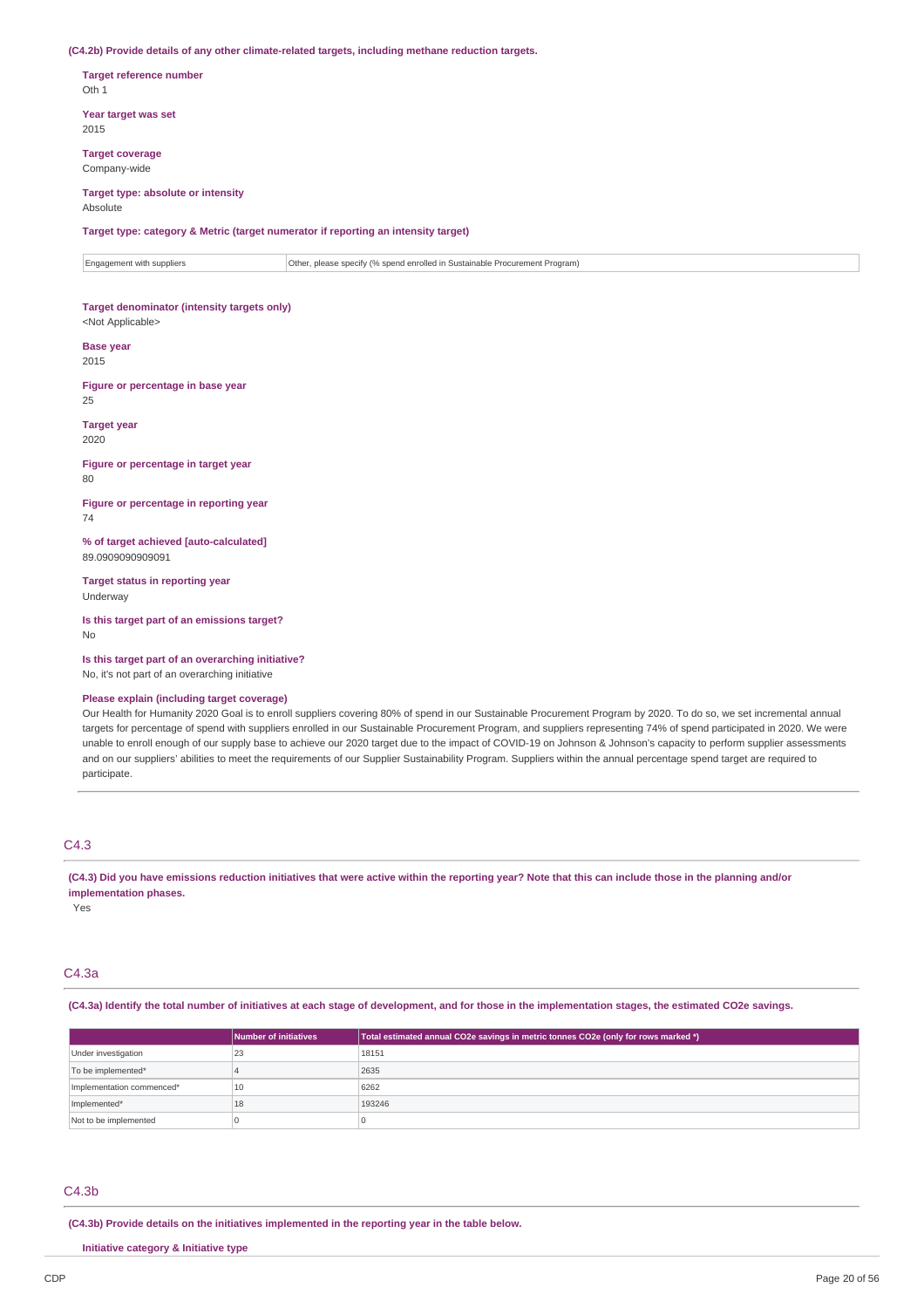### **Estimated annual CO2e savings (metric tonnes CO2e)** 897

### **Scope(s)**

Scope 2 (location-based)

### **Voluntary/Mandatory**

Voluntary

**Annual monetary savings (unit currency – as specified in C0.4)** 105097

**Investment required (unit currency – as specified in C0.4)** 762000

**Payback period** 4-10 years

**Estimated lifetime of the initiative** 16-20 years

### **Comment**

### **Initiative category & Initiative type**

Energy efficiency in production processes **Compressed air** Compressed air compressed air

**Estimated annual CO2e savings (metric tonnes CO2e)** 343

#### **Scope(s)** Scope 2 (location-based)

**Voluntary/Mandatory** Voluntary

**Annual monetary savings (unit currency – as specified in C0.4)** 139126

**Investment required (unit currency – as specified in C0.4)** 436348

**Payback period** 1-3 years

**Estimated lifetime of the initiative** 16-20 years

**Comment**

### **Initiative category & Initiative type**

Energy efficiency in production processes Cooling technology

#### **Estimated annual CO2e savings (metric tonnes CO2e)** 1127

**Scope(s)** Scope 2 (location-based)

### **Voluntary/Mandatory** Voluntary

**Annual monetary savings (unit currency – as specified in C0.4)** 256636

**Investment required (unit currency – as specified in C0.4)** 948513

**Payback period** 4-10 years

### **Estimated lifetime of the initiative** 16-20 years

### **Comment**

### **Initiative category & Initiative type**

Low-carbon energy generation Solar PV and the control of the state of the state of the state of the state of the state of the state of the state of the state of the state of the state of the state of the state of the state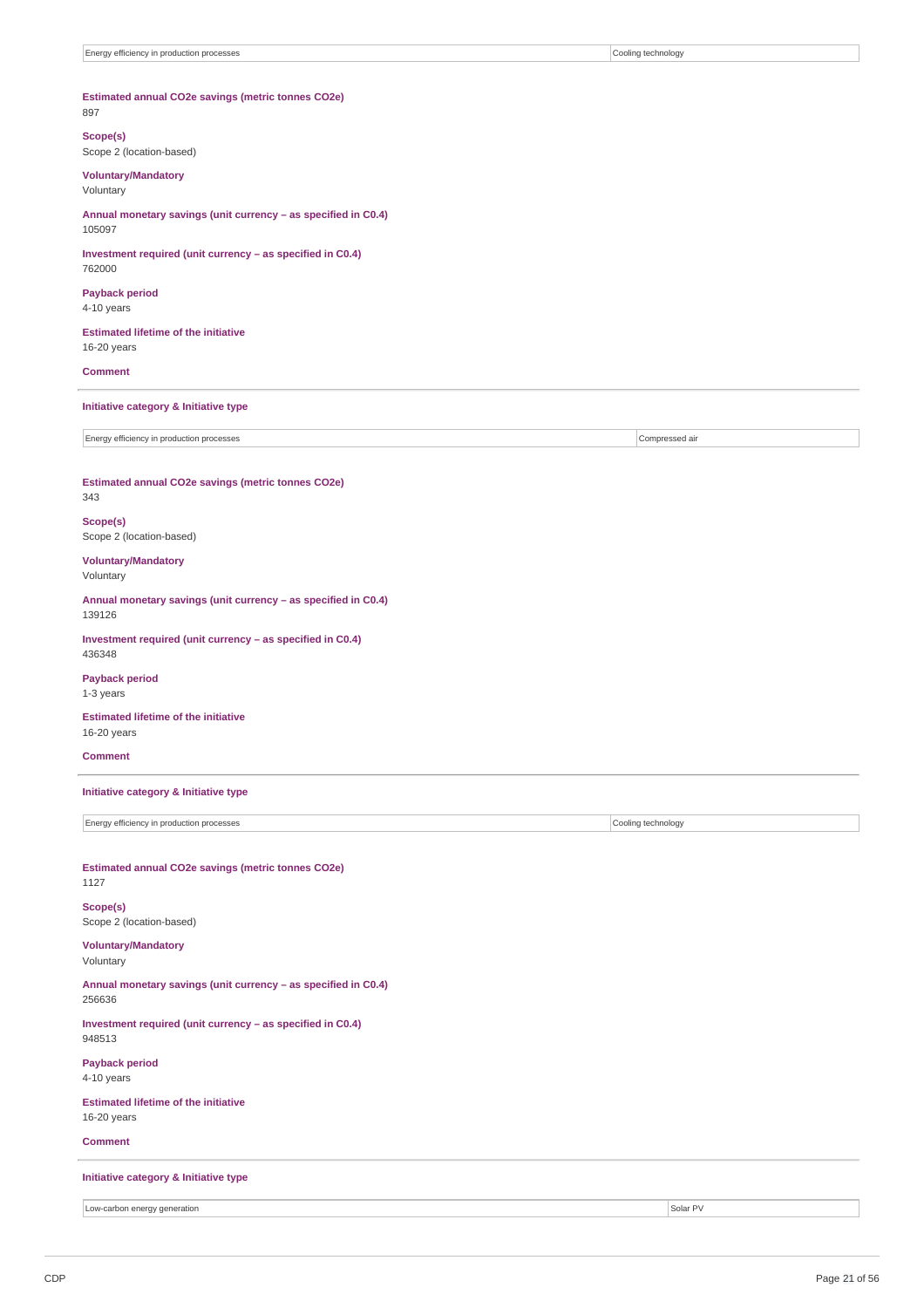| Estimated annual CO2e savings (metric tonnes CO2e)<br>179                          |                               |            |  |  |
|------------------------------------------------------------------------------------|-------------------------------|------------|--|--|
| Scope(s)<br>Scope 2 (location-based)                                               |                               |            |  |  |
| <b>Voluntary/Mandatory</b><br>Voluntary                                            |                               |            |  |  |
| Annual monetary savings (unit currency - as specified in C0.4)<br>34190            |                               |            |  |  |
| Investment required (unit currency - as specified in C0.4)<br>205377               |                               |            |  |  |
| <b>Payback period</b><br>4-10 years                                                |                               |            |  |  |
| <b>Estimated lifetime of the initiative</b><br>16-20 years                         |                               |            |  |  |
| <b>Comment</b>                                                                     |                               |            |  |  |
| Initiative category & Initiative type                                              |                               |            |  |  |
| Energy efficiency in buildings<br>Heating, Ventilation and Air Conditioning (HVAC) |                               |            |  |  |
| Estimated annual CO2e savings (metric tonnes CO2e)<br>191                          |                               |            |  |  |
| Scope(s)<br>Scope 1                                                                |                               |            |  |  |
| <b>Voluntary/Mandatory</b><br>Voluntary                                            |                               |            |  |  |
| Annual monetary savings (unit currency - as specified in C0.4)<br>408236           |                               |            |  |  |
| Investment required (unit currency - as specified in C0.4)<br>2157571              |                               |            |  |  |
| <b>Payback period</b><br>4-10 years                                                |                               |            |  |  |
| <b>Estimated lifetime of the initiative</b><br>16-20 years                         |                               |            |  |  |
| <b>Comment</b>                                                                     |                               |            |  |  |
| Initiative category & Initiative type                                              |                               |            |  |  |
| Low-carbon energy generation                                                       |                               | Geothermal |  |  |
| Estimated annual CO2e savings (metric tonnes CO2e)<br>856                          |                               |            |  |  |
| Scope(s)<br>Scope 1                                                                |                               |            |  |  |
| <b>Voluntary/Mandatory</b><br>Voluntary                                            |                               |            |  |  |
| Annual monetary savings (unit currency - as specified in C0.4)<br>109236           |                               |            |  |  |
| Investment required (unit currency - as specified in C0.4)<br>1320000              |                               |            |  |  |
| <b>Payback period</b><br>11-15 years                                               |                               |            |  |  |
| <b>Estimated lifetime of the initiative</b><br>21-30 years                         |                               |            |  |  |
| <b>Comment</b>                                                                     |                               |            |  |  |
| Initiative category & Initiative type                                              |                               |            |  |  |
| Energy efficiency in production processes                                          | Machine/equipment replacement |            |  |  |
| Estimated annual CO2e savings (metric tonnes CO2e)<br>748                          |                               |            |  |  |
| Scope(s)                                                                           |                               |            |  |  |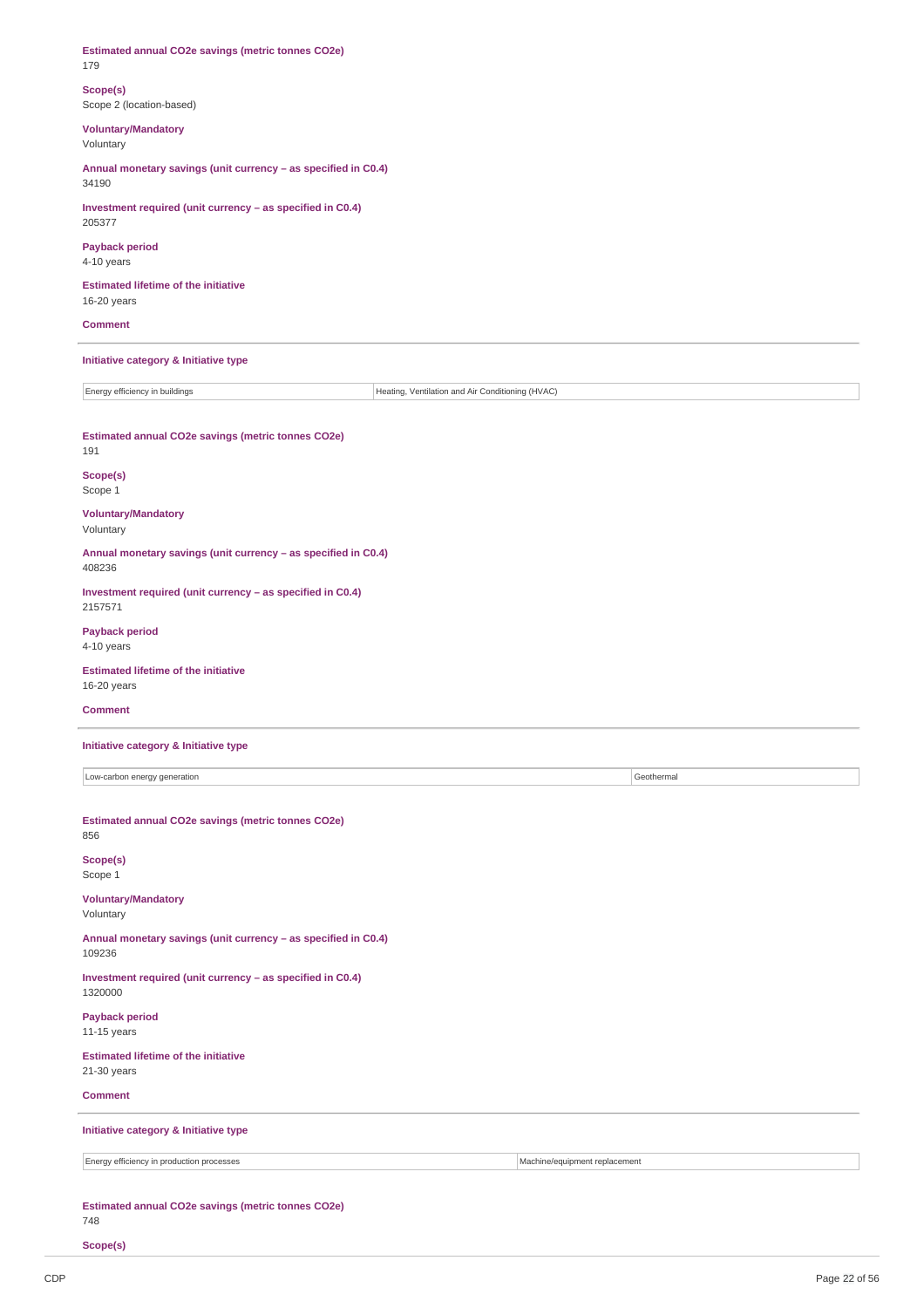| Scope 2 (location-based)                                                           |                    |  |  |
|------------------------------------------------------------------------------------|--------------------|--|--|
| <b>Voluntary/Mandatory</b><br>Voluntary                                            |                    |  |  |
| Annual monetary savings (unit currency - as specified in C0.4)<br>282808           |                    |  |  |
| Investment required (unit currency - as specified in C0.4)<br>1023148              |                    |  |  |
| <b>Payback period</b><br>4-10 years                                                |                    |  |  |
| <b>Estimated lifetime of the initiative</b><br>16-20 years                         |                    |  |  |
| <b>Comment</b>                                                                     |                    |  |  |
| Initiative category & Initiative type                                              |                    |  |  |
| Low-carbon energy generation                                                       | Solar PV           |  |  |
| Estimated annual CO2e savings (metric tonnes CO2e)<br>690                          |                    |  |  |
| Scope(s)<br>Scope 2 (location-based)                                               |                    |  |  |
| <b>Voluntary/Mandatory</b><br>Voluntary                                            |                    |  |  |
| Annual monetary savings (unit currency - as specified in C0.4)<br>132061           |                    |  |  |
| Investment required (unit currency - as specified in C0.4)<br>634843               |                    |  |  |
| <b>Payback period</b><br>4-10 years                                                |                    |  |  |
| <b>Estimated lifetime of the initiative</b><br>16-20 years                         |                    |  |  |
| <b>Comment</b>                                                                     |                    |  |  |
| Initiative category & Initiative type                                              |                    |  |  |
| Energy efficiency in buildings<br>Heating, Ventilation and Air Conditioning (HVAC) |                    |  |  |
| Estimated annual CO2e savings (metric tonnes CO2e)<br>210                          |                    |  |  |
| Scope(s)<br>Scope 2 (location-based)                                               |                    |  |  |
| <b>Voluntary/Mandatory</b><br>Voluntary                                            |                    |  |  |
| Annual monetary savings (unit currency - as specified in C0.4)<br>36077            |                    |  |  |
| Investment required (unit currency - as specified in C0.4)<br>198000               |                    |  |  |
| <b>Payback period</b><br>4-10 years                                                |                    |  |  |
| <b>Estimated lifetime of the initiative</b><br>16-20 years                         |                    |  |  |
| <b>Comment</b>                                                                     |                    |  |  |
| Initiative category & Initiative type                                              |                    |  |  |
| Energy efficiency in production processes                                          | Cooling technology |  |  |
| Estimated annual CO2e savings (metric tonnes CO2e)<br>5732                         |                    |  |  |
| Scope(s)<br>Scope 2 (location-based)                                               |                    |  |  |

**Voluntary/Mandatory** Voluntary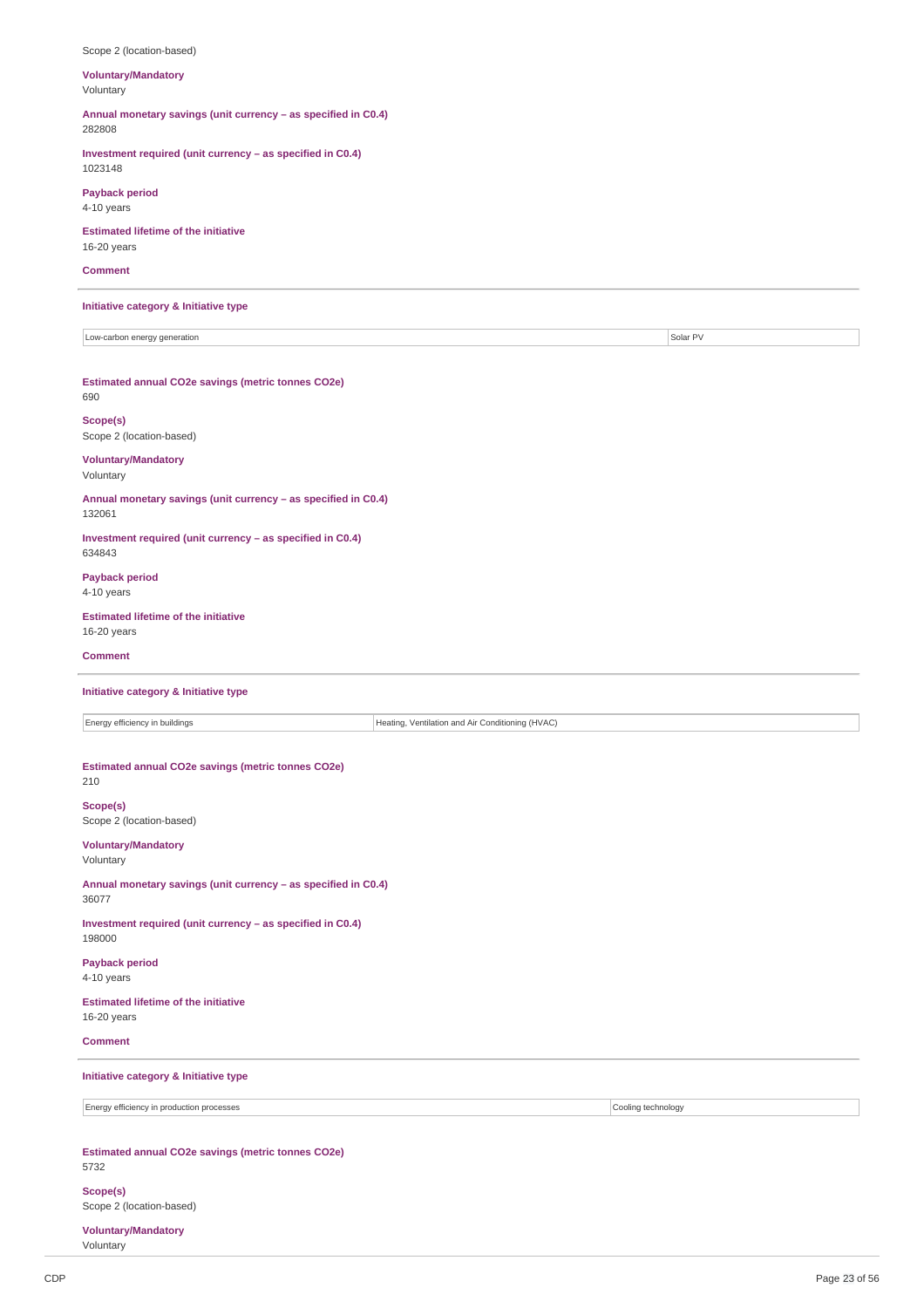**Annual monetary savings (unit currency – as specified in C0.4)** 1065222 **Investment required (unit currency – as specified in C0.4)** 5902471 **Payback period** 4-10 years **Estimated lifetime of the initiative** 16-20 years **Comment Initiative category & Initiative type** Low-carbon energy consumption **Low-carbon electricity mix Low-carbon electricity mix Estimated annual CO2e savings (metric tonnes CO2e)** 24575 **Scope(s)** Scope 2 (market-based) **Voluntary/Mandatory** Voluntary **Annual monetary savings (unit currency – as specified in C0.4)** 0 **Investment required (unit currency – as specified in C0.4)**  $\Omega$ **Payback period** No payback **Estimated lifetime of the initiative** 11-15 years **Comment Initiative category & Initiative type** Low-carbon energy consumption **Low-carbon electricity mix Estimated annual CO2e savings (metric tonnes CO2e)** 18774 **Scope(s)** Scope 2 (market-based) **Voluntary/Mandatory** Voluntary **Annual monetary savings (unit currency – as specified in C0.4)** 0 **Investment required (unit currency – as specified in C0.4)**  $\Omega$ **Payback period** No payback **Estimated lifetime of the initiative** 11-15 years **Comment Initiative category & Initiative type** Low-carbon energy consumption **Low-carbon electricity** mix **Estimated annual CO2e savings (metric tonnes CO2e)** 69770 **Scope(s)** Scope 2 (market-based) **Voluntary/Mandatory** Voluntary **Annual monetary savings (unit currency – as specified in C0.4)** 0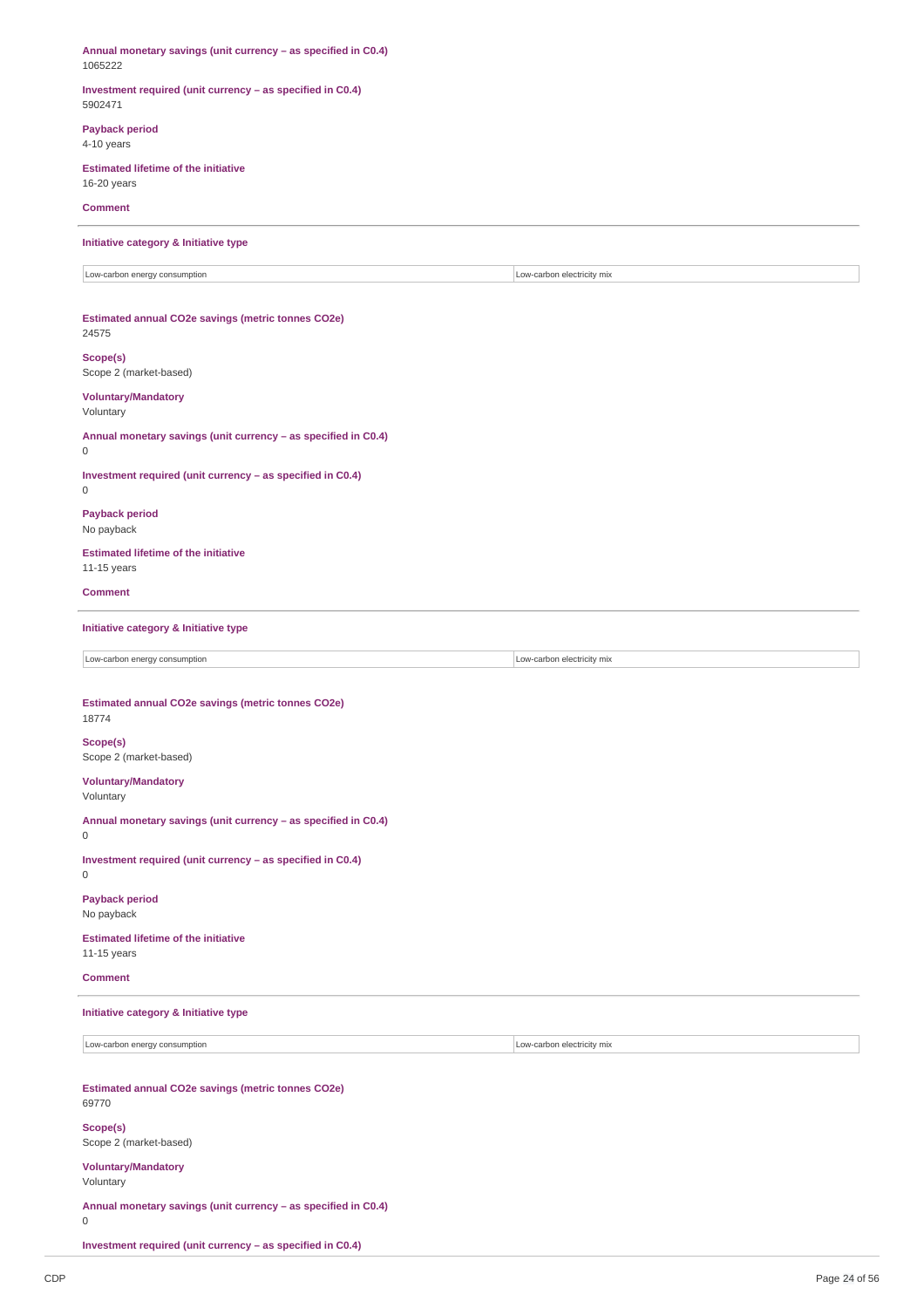**Payback period** No payback

#### **Estimated lifetime of the initiative**

6-10 years

### **Comment**

**Initiative category & Initiative type**

Low-carbon energy consumption  $\blacksquare$ 

### **Estimated annual CO2e savings (metric tonnes CO2e)** 2660

**Scope(s)** Scope 2 (market-based)

### **Voluntary/Mandatory**

Voluntary

### **Annual monetary savings (unit currency – as specified in C0.4)** 0

**Investment required (unit currency – as specified in C0.4)** 0

### **Payback period**

No payback

### **Estimated lifetime of the initiative**

3-5 years

**Comment**

### **Initiative category & Initiative type**

Low-carbon energy consumption **Low-carbon electricity mix** 

### **Estimated annual CO2e savings (metric tonnes CO2e)**

## 4040 **Scope(s)**

# Scope 2 (market-based)

### **Voluntary/Mandatory**

Voluntary

**Annual monetary savings (unit currency – as specified in C0.4)**

0

### **Investment required (unit currency – as specified in C0.4)**

0

### **Payback period** No payback

**Estimated lifetime of the initiative** 3-5 years

**Comment**

### **Initiative category & Initiative type**

Energy efficiency in production processes **Production and Contact of Service Area** Product or service design

**Estimated annual CO2e savings (metric tonnes CO2e)** 38906 **Scope(s)** Scope 3

### **Voluntary/Mandatory** Voluntary

**Annual monetary savings (unit currency – as specified in C0.4)**

### 0

**Investment required (unit currency – as specified in C0.4)**

# 0

**Payback period** No payback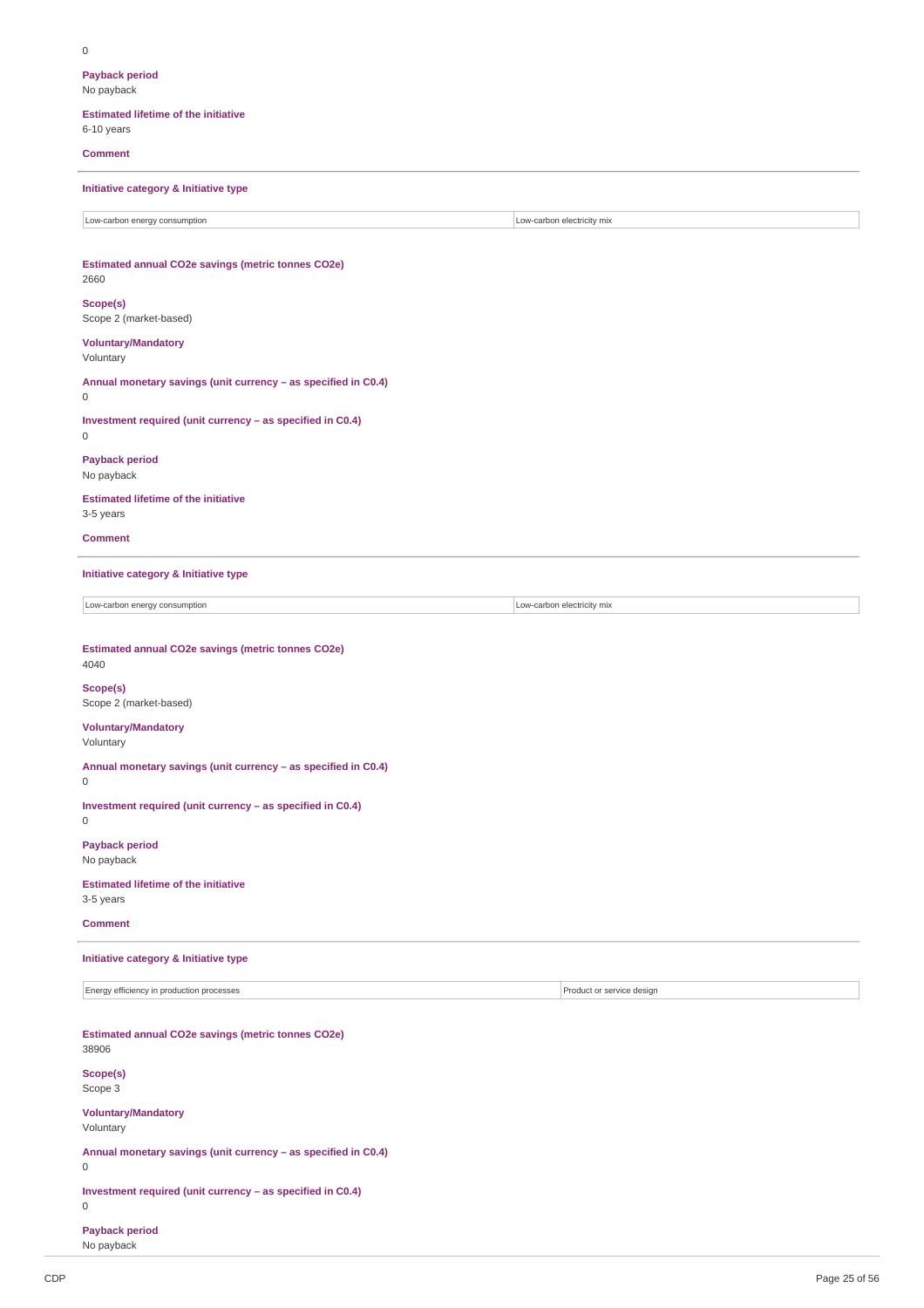**Estimated lifetime of the initiative** 1-2 years

### **Comment**

**Initiative category & Initiative type**

Low-carbon energy consumption **Low-carbon electricity** mix

**Estimated annual CO2e savings (metric tonnes CO2e)** 5055

**Scope(s)** Scope 2 (market-based)

# **Voluntary/Mandatory**

Voluntary

**Annual monetary savings (unit currency – as specified in C0.4)**  $\overline{0}$ 

**Investment required (unit currency – as specified in C0.4)**

 $\Omega$ 

**Payback period** No payback

**Estimated lifetime of the initiative** 11-15 years

#### **Comment**

**Initiative category & Initiative type**

Low-carbon energy consumption  $\Box$ 

### **Estimated annual CO2e savings (metric tonnes CO2e)**

# 18493

**Scope(s)** Scope 2 (market-based)

### **Voluntary/Mandatory**

Voluntary

**Annual monetary savings (unit currency – as specified in C0.4)**

0

**Investment required (unit currency – as specified in C0.4)** 0

**Payback period**

No payback

**Estimated lifetime of the initiative** 3-5 years

**Comment**

C4.3c

### **(C4.3c) What methods do you use to drive investment in emissions reduction activities?**

| <b>Method</b>                                        | <b>Comment</b>                                                                                                                                                                                                                                                                                                                                                                                                                                                                                                                                                                                                                                                                                                                                                                                                                                                                                                 |
|------------------------------------------------------|----------------------------------------------------------------------------------------------------------------------------------------------------------------------------------------------------------------------------------------------------------------------------------------------------------------------------------------------------------------------------------------------------------------------------------------------------------------------------------------------------------------------------------------------------------------------------------------------------------------------------------------------------------------------------------------------------------------------------------------------------------------------------------------------------------------------------------------------------------------------------------------------------------------|
| Dedicated budget for<br>energy efficiency            | Core to improving our energy efficiency is our CO2 Capital Relief Program, which includes a \$40 million per year capital budget to support programs that reduce energy use and emissions.                                                                                                                                                                                                                                                                                                                                                                                                                                                                                                                                                                                                                                                                                                                     |
| Lower return on<br>investment (ROI)<br>specification | To attain CO2 reduction funding for a project, it must have at least a 15% IRR with a meaningful CO2 reduction impact. The 15% minimum represents a 6- or 7-year payback period and at<br>times is a lower threshold than a typical cost improvement project within J&J.                                                                                                                                                                                                                                                                                                                                                                                                                                                                                                                                                                                                                                       |
| Employee<br>engagement                               | We Sustain, our environmental sustainability employee engagement program, mobilizes passionate employees to improve the environmental health of the places where we live, work and sell<br>our products. In 2020, 67 We Sustain teams across the globe engaged their colleagues to protect the environment and human health through education, idea sharing and community<br>volunteerism in environmental programs. Additionally, during our annual Environmental Month in September, we asked employees to take personal action to reduce their carbon footprint<br>(Pause on Carbon) through reducing food waste, eating more plants and being energy smart. Through this online campaign, employees recorded tens of thousands of personal actions,<br>which signals strong awareness and motivation by employees to be active stewards of the planet and to connect to our environmental health strategy. |
| Internal<br>programs                                 | We host an annual sustainability awards program to recognize J&J sites and individuals around the globe who have made a significant positive impact towards our environmental, health and<br>incentives/recognition safety goals. Employees submit applications which are then judged internally and externally to decide the winners. Winners are recognized with monetary awards.                                                                                                                                                                                                                                                                                                                                                                                                                                                                                                                            |
| Internal<br>programs                                 | Most large J&J facilities have local "green teams" dedicated to driving energy efficiency and sustainability initiatives on site. Team members are comprised of volunteers from throughout the<br>incentives/recognition organization who are regularly recognized with monetary awards.                                                                                                                                                                                                                                                                                                                                                                                                                                                                                                                                                                                                                       |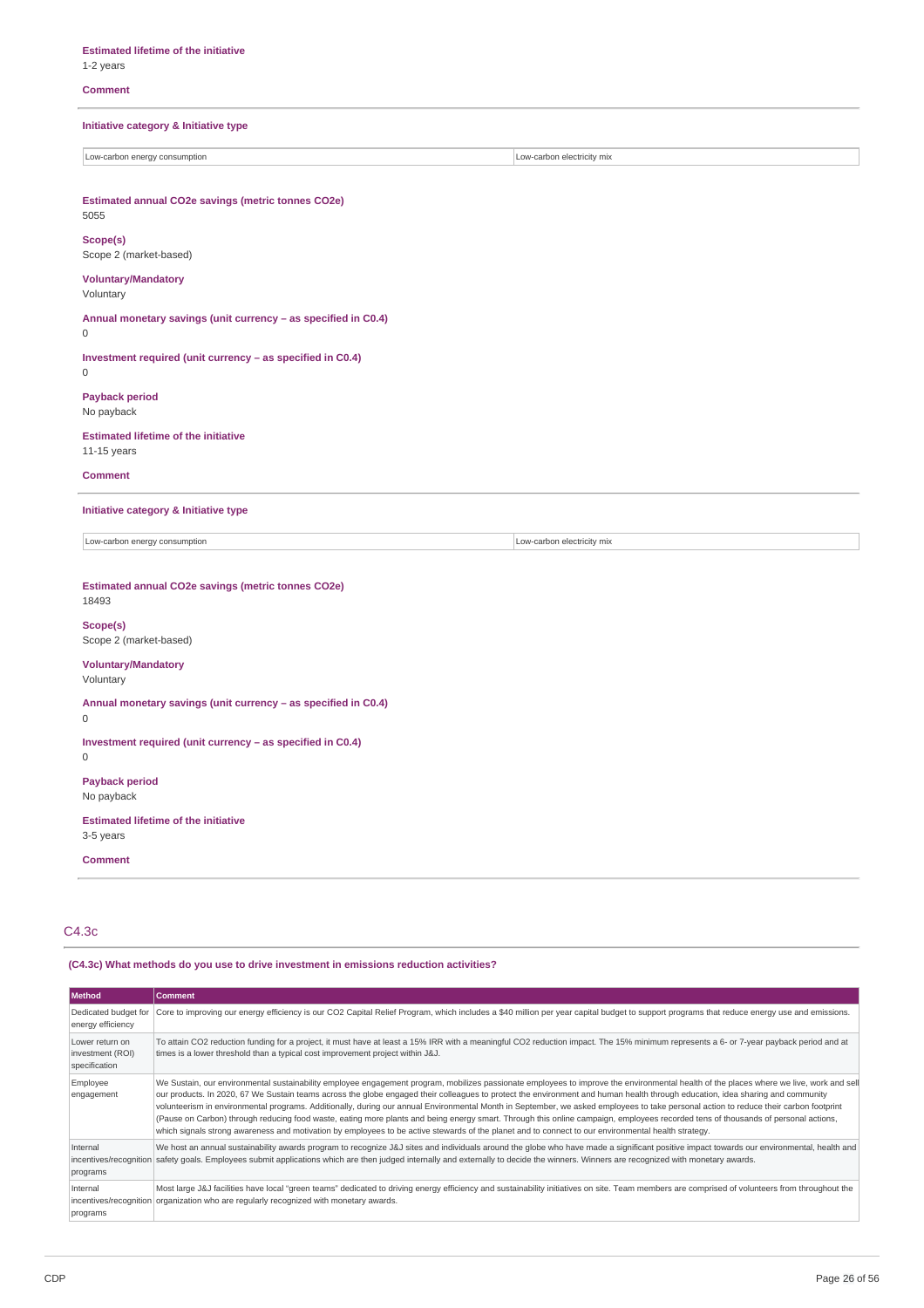### C4.5

(C4.5) Do you classify any of your existing goods and/or services as low-carbon products or do they enable a third party to avoid GHG emissions? No

### C5. Emissions methodology

### C5.1

**(C5.1) Provide your base year and base year emissions (Scopes 1 and 2).**

### **Scope 1**

**Base year start** January 1 2010

**Base year end** December 31 2010

**Base year emissions (metric tons CO2e)** 492191

#### **Comment**

Data has been rebaselined to incorporate recent acquisitions.

### **Scope 2 (location-based)**

**Base year start** January 1 2010

**Base year end** December 31 2010

**Base year emissions (metric tons CO2e)** 863876

### **Comment**

Data has been rebaselined to incorporate recent acquisitions.

### **Scope 2 (market-based)**

**Base year start** January 1 2010

**Base year end** December 31 2010

#### **Base year emissions (metric tons CO2e)** 863876

**Comment**

Data has been rebaselined to incorporate recent acquisitions.

### C5.2

(C5.2) Select the name of the standard, protocol, or methodology you have used to collect activity data and calculate emissions. The Greenhouse Gas Protocol: A Corporate Accounting and Reporting Standard (Revised Edition)

### C6. Emissions data

### C6.1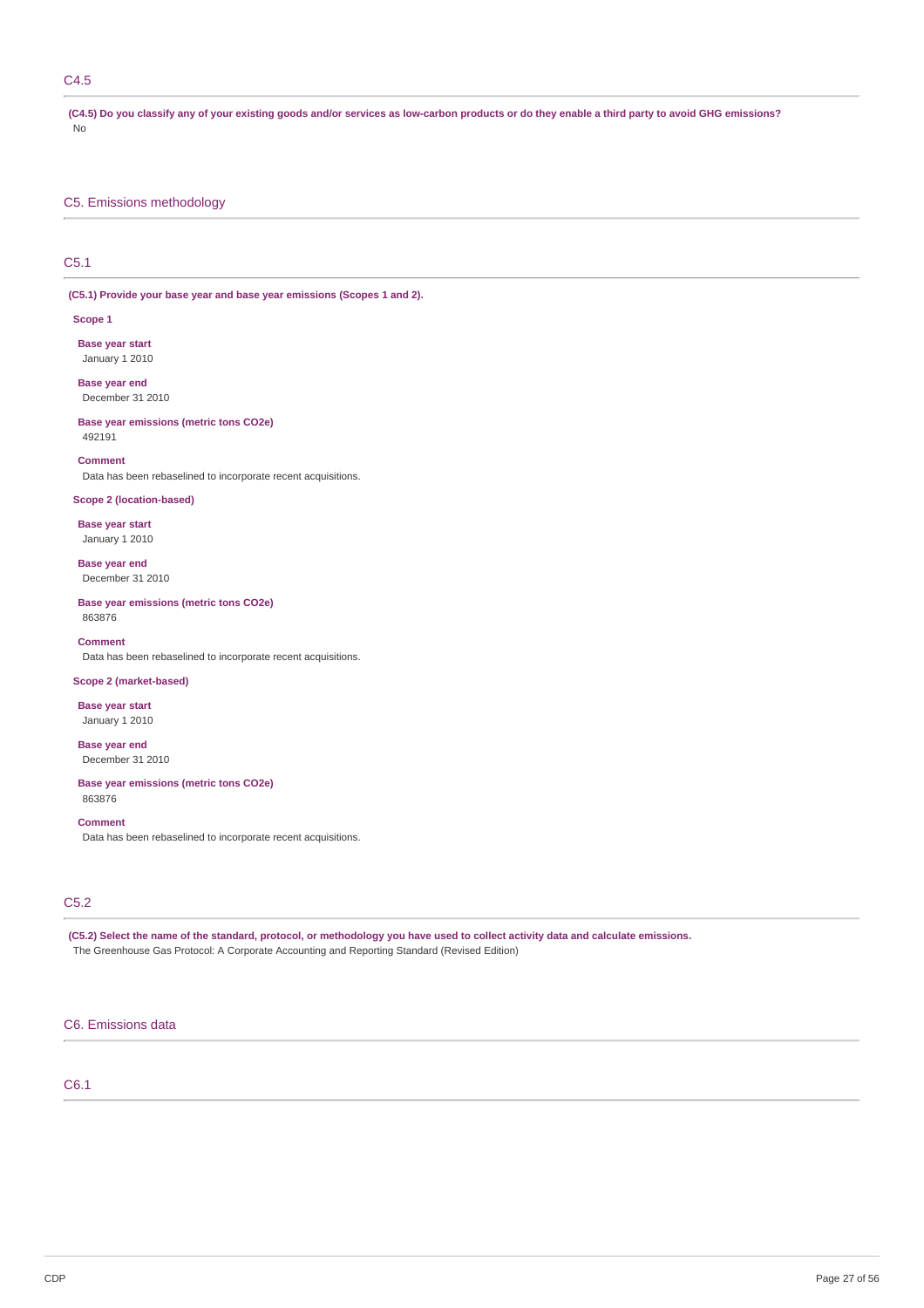#### **(C6.1) What were your organization's gross global Scope 1 emissions in metric tons CO2e?**

#### **Reporting year**

**Gross global Scope 1 emissions (metric tons CO2e)** 363924

**Start date** <Not Applicable>

**End date** <Not Applicable>

**Comment**

### C6.2

**(C6.2) Describe your organization's approach to reporting Scope 2 emissions.**

**Row 1**

**Scope 2, location-based** We are reporting a Scope 2, location-based figure

**Scope 2, market-based** We are reporting a Scope 2, market-based figure

**Comment**

### C6.3

**(C6.3) What were your organization's gross global Scope 2 emissions in metric tons CO2e?**

**Reporting year**

**Scope 2, location-based** 641489

**Scope 2, market-based (if applicable)** 383745

**Start date** <Not Applicable>

**End date** <Not Applicable>

**Comment**

### C6.4

(C6.4) Are there any sources (e.g. facilities, specific GHGs, activities, geographies, etc.) of Scope 1 and Scope 2 emissions that are within your selected reporting **boundary which are not included in your disclosure?**

No

### C6.5

**(C6.5) Account for your organization's gross global Scope 3 emissions, disclosing and explaining any exclusions.**

**Purchased goods and services**

**Evaluation status** Relevant, calculated

**Metric tonnes CO2e** 9437330

### **Emissions calculation methodology**

Emissions were calculated using company spend in the reporting year paired with appropriate economic input/output (IO) emission factors from Carnegie Melon's 2002 dataset. Where more specific primary data was able to be obtained, it was used in place of the IO calculation methodology.

**Percentage of emissions calculated using data obtained from suppliers or value chain partners**

0

### **Please explain**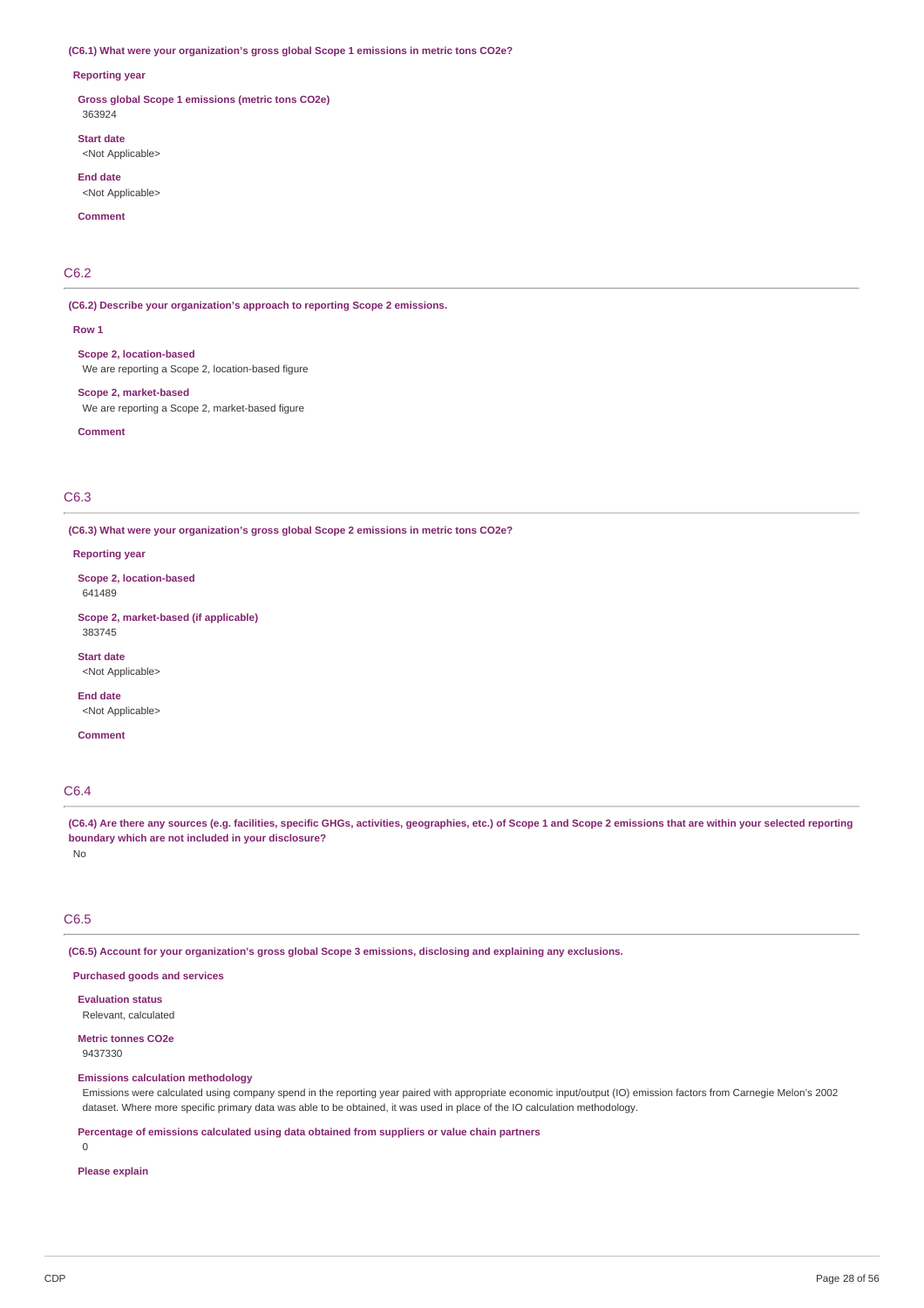#### **Capital goods**

#### **Evaluation status** Relevant, calculated

**Metric tonnes CO2e**

271206

#### **Emissions calculation methodology**

Emissions were calculated using company spend in the reporting year paired with appropriate economic input/output (IO) emission factors from Carnegie Melon's 2002 dataset. Where more specific primary data was able to be obtained, it was used in place of the IO calculation methodology.

**Percentage of emissions calculated using data obtained from suppliers or value chain partners**

0

### **Please explain**

**Fuel-and-energy-related activities (not included in Scope 1 or 2)**

**Evaluation status** Relevant, calculated

**Metric tonnes CO2e** 183087

# **Emissions calculation methodology**

Emissions from Fuel-and Energy-related Activities were calculated for emissions from transmission and distribution (T&D) losses from purchased electricity, well-to-tank (WTT) emissions from purchased electricity, WTT emissions from T&D losses, and WTT emissions from purchased fuels. Emissions were calculated using IEA loss factors for electricity and DEFRA WTT emission factors for fuels and electricity.

#### **Percentage of emissions calculated using data obtained from suppliers or value chain partners**

 $\theta$ 

### **Please explain**

**Upstream transportation and distribution**

**Evaluation status** Relevant, calculated

**Metric tonnes CO2e** 2043109

### **Emissions calculation methodology**

Emissions were calculated using company spend in the reporting year paired with appropriate economic input/output (IO) emission factors from Carnegie Melon's 2002 dataset. Where more specific primary data was able to be obtained, it was used in place of the IO calculation methodology.

**Percentage of emissions calculated using data obtained from suppliers or value chain partners**

### **Please explain**

**Waste generated in operations**

**Evaluation status** Relevant, calculated

**Metric tonnes CO2e**

8065

100

 $\Omega$ 

#### **Emissions calculation methodology**

Emissions from Waste Generated in Operations were calculated for both non-hazardous and hazardous waste from manufacturing and R&D operations using DEFRA's emissions factors for waste. Previously, only non-hazardous waste emissions were reported.

**Percentage of emissions calculated using data obtained from suppliers or value chain partners**

**Please explain**

#### **Business travel**

**Evaluation status** Relevant, calculated

### **Metric tonnes CO2e**

303249

### **Emissions calculation methodology**

Emissions were calculated using company spend in the reporting year paired with appropriate economic input/output (IO) emission factors from Carnegie Melon's 2002 dataset. Where more specific primary data was able to be obtained, it was used in place of the IO calculation methodology. Business Travel emissions from personal vehicle travel reflect CO2 only.

**Percentage of emissions calculated using data obtained from suppliers or value chain partners**

 $29$ 

### **Please explain**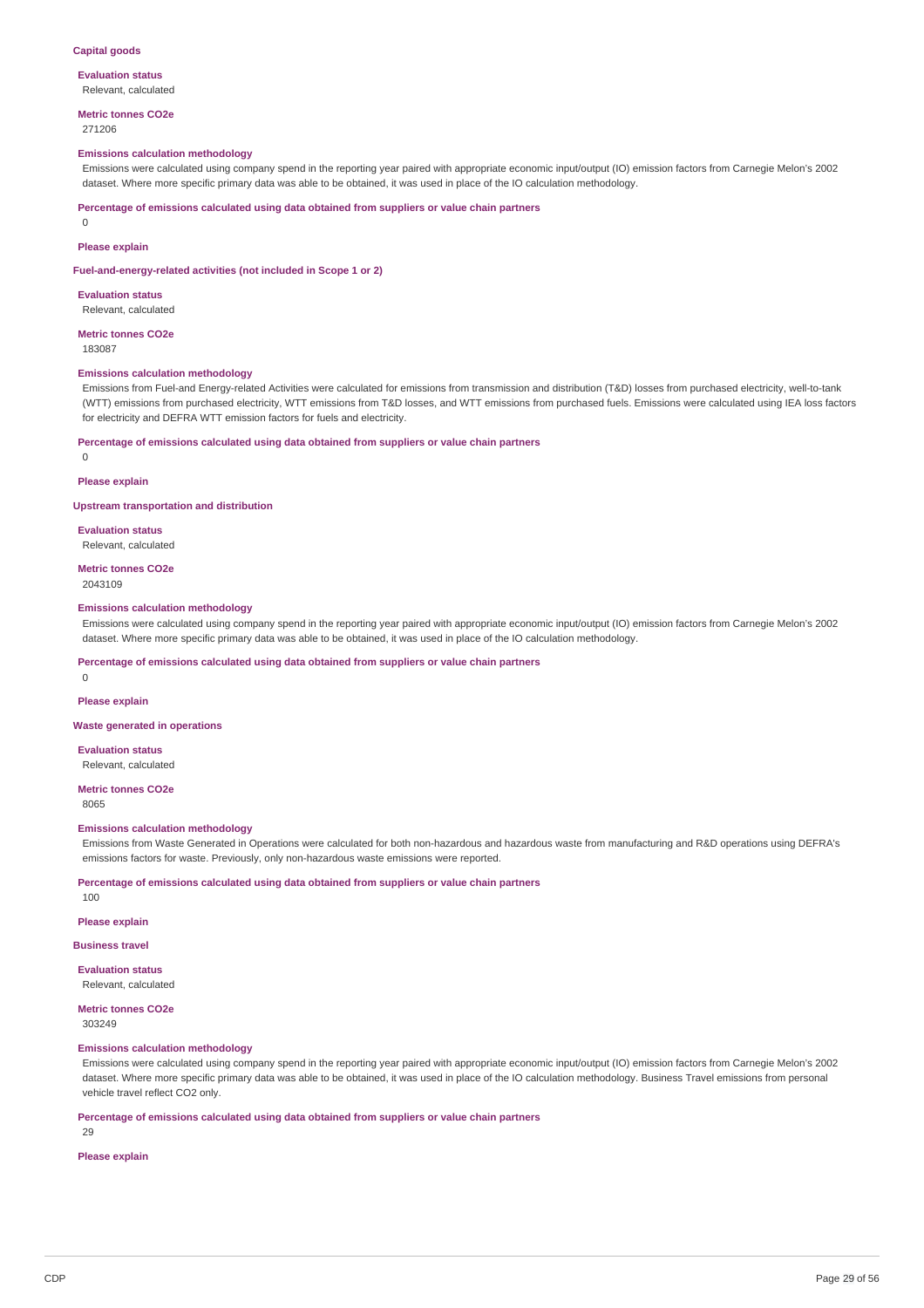#### **Evaluation status** Relevant, calculated

**Metric tonnes CO2e**

### 131128

### **Emissions calculation methodology**

Data from a 2019 survey of a sample of employees in all regions, extrapolated for all employees globally were used to estimate average employee commuting emissions intensity per employee. This value, in conjunction with representative 2020 occupancy data estimates was used to calculate emissions from Employee Commuting. It should be noted that due to the assumptions that were made, Johnson & Johnson did not receive third-party limited assurance for this scope, but will work to improve these assumptions in the coming years.

#### **Percentage of emissions calculated using data obtained from suppliers or value chain partners**

0

#### **Please explain**

#### **Upstream leased assets**

**Evaluation status** Relevant, calculated

#### **Metric tonnes CO2e**

28969

#### **Emissions calculation methodology**

Emissions from Upstream Leased Assets were calculated by applying the energy intensity from office locations in our Scope 1 and 2 footprint to the building area of leased assets less than 50,000 SqFt, or those greater than 50,000 SqFt outside of our operational control which are excluded from Scope 1 and 2 reporting.

#### **Percentage of emissions calculated using data obtained from suppliers or value chain partners**

 $\Omega$ 

#### **Please explain**

**Downstream transportation and distribution**

### **Evaluation status**

Relevant, calculated

## **Metric tonnes CO2e**

58184

#### **Emissions calculation methodology**

Emissions from Downstream Transportation and Distribution were calculated using the U.S. EPA's SmartWay Program, and are provided for U.S. shippers only. Greenhouse gases covered in these calculations include CO2 only. We have identified a level of uncertainty around the reporting boundary and the reported value is potentially overstated. As data is not available until December of the following year, we are reporting 2019 data.

#### **Percentage of emissions calculated using data obtained from suppliers or value chain partners**

100

**Please explain**

### **Processing of sold products**

**Evaluation status**

Not relevant, explanation provided

**Metric tonnes CO2e** <Not Applicable>

### **Emissions calculation methodology**

<Not Applicable>

### **Percentage of emissions calculated using data obtained from suppliers or value chain partners**

<Not Applicable>

#### **Please explain**

This category is most applicable to companies that sell intermediate products with many potential downstream applications, each of which have a different GHG emissions profile. This is not applicable to J&J as our products are sold directly to our customers and do not require any subsequent processing. This Scope 3 category does not meet any of the criteria (size, influence, risk, stakeholders, outsourcing, etc) deemed as "relevant" under the WRI/WBCSD "Corporate Value Chain (Scope 3) Accounting and Reporting Standard" criteria of "sector guidance" as defined in Table 6.1.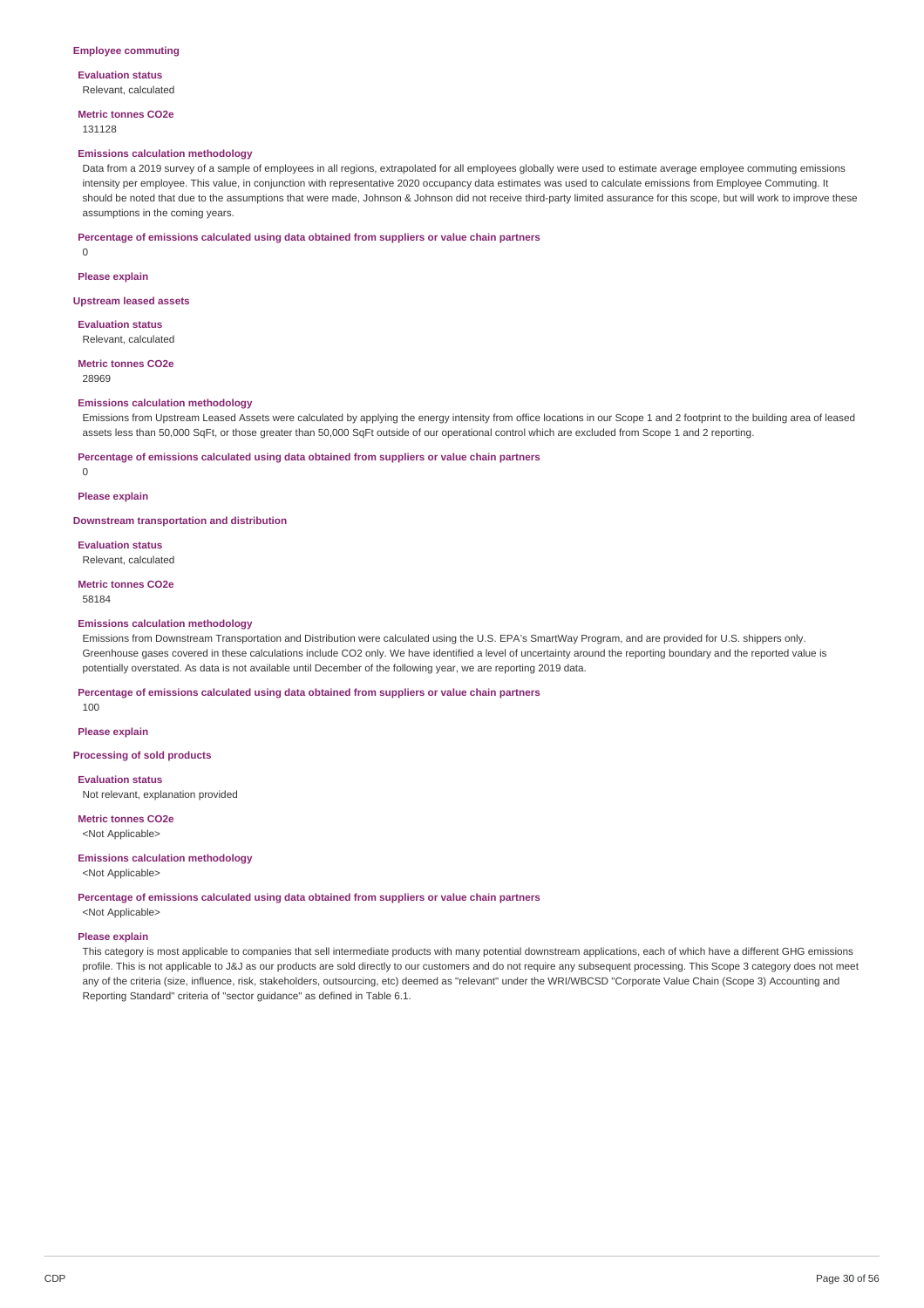**Evaluation status** Relevant, calculated

**Metric tonnes CO2e**

### 7743936

#### **Emissions calculation methodology**

Emissions from the Use of Sold Products and the End-of-Life Treatment of Sold Products were calculated using sales volumes for all J&J products combined with Life Cycle Assessment (LCA) models where sales volumes could be obtained, and where there they could not be obtained, sales revenues and average unit prices were used to estimate volumes. Due to the size of our product portfolio, LCA's were not performed for every J&J product, so products were placed into LCA categories and a representative product LCA was applied. It should be noted that due to the assumptions that were made, J&J did not receive 3rd party limited assurance for these scopes but will work to improve these assumptions in the coming years. Total use phase emissions of 7,743,936 metric tonnes includes 108,165 metric tonnes from the direct use phase and 7,635,771 metric tonnes from the indirect use phase.

#### **Percentage of emissions calculated using data obtained from suppliers or value chain partners**

 $\Omega$ **Please explain**

**End of life treatment of sold products**

**Evaluation status** Relevant, calculated

**Metric tonnes CO2e**

223038

#### **Emissions calculation methodology**

Emissions from the Use of Sold Products and the End-of-Life Treatment of Sold Products were calculated using sales volumes for all J&J products combined with life cycle assessment (LCA) models where sales volumes could be obtained, and where there they could not be obtained, sales revenues and average unit prices were used to estimate volumes. Due to the size of our product portfolio, LCA's were not performed for every J&J product, so products were placed into LCA categories and a representative product LCA was applied. It should be noted that due to the assumptions that were made, J&J did not receive 3rd party limited assurance for these scopes but will work to improve these assumptions in the coming years.

#### **Percentage of emissions calculated using data obtained from suppliers or value chain partners**

**Please explain**

 $\Omega$ 

### **Downstream leased assets**

#### **Evaluation status**

Not relevant, explanation provided

### **Metric tonnes CO2e**

<Not Applicable>

### **Emissions calculation methodology**

<Not Applicable>

**Percentage of emissions calculated using data obtained from suppliers or value chain partners**

<Not Applicable>

#### **Please explain**

This Scope 3 category does not meet any of the criteria (size, influence, risk, stakeholders, outsourcing, etc) deemed as "relevant" under the WRI/WBCSD "Corporate Value Chain (Scope 3) Accounting and Reporting Standard" criteria of "sector guidance" as defined in Table 6.1. Any leased assets are a small portion of J&J's total footprint.

#### **Franchises**

**Evaluation status**

Not relevant, explanation provided

### **Metric tonnes CO2e**

<Not Applicable>

### **Emissions calculation methodology**

<Not Applicable>

**Percentage of emissions calculated using data obtained from suppliers or value chain partners**

<Not Applicable>

#### **Please explain**

All operations from franchises are included in J&J's Scope 1 and 2 emissions. This Scope 3 category does not meet any of the criteria (size, influence, risk, stakeholders, outsourcing, etc.) deemed as "relevant" under the WRI/WBCSD "Corporate Value Chain (Scope 3) Accounting and Reporting Standard" criteria of "sector guidance" as defined in Table 6.1.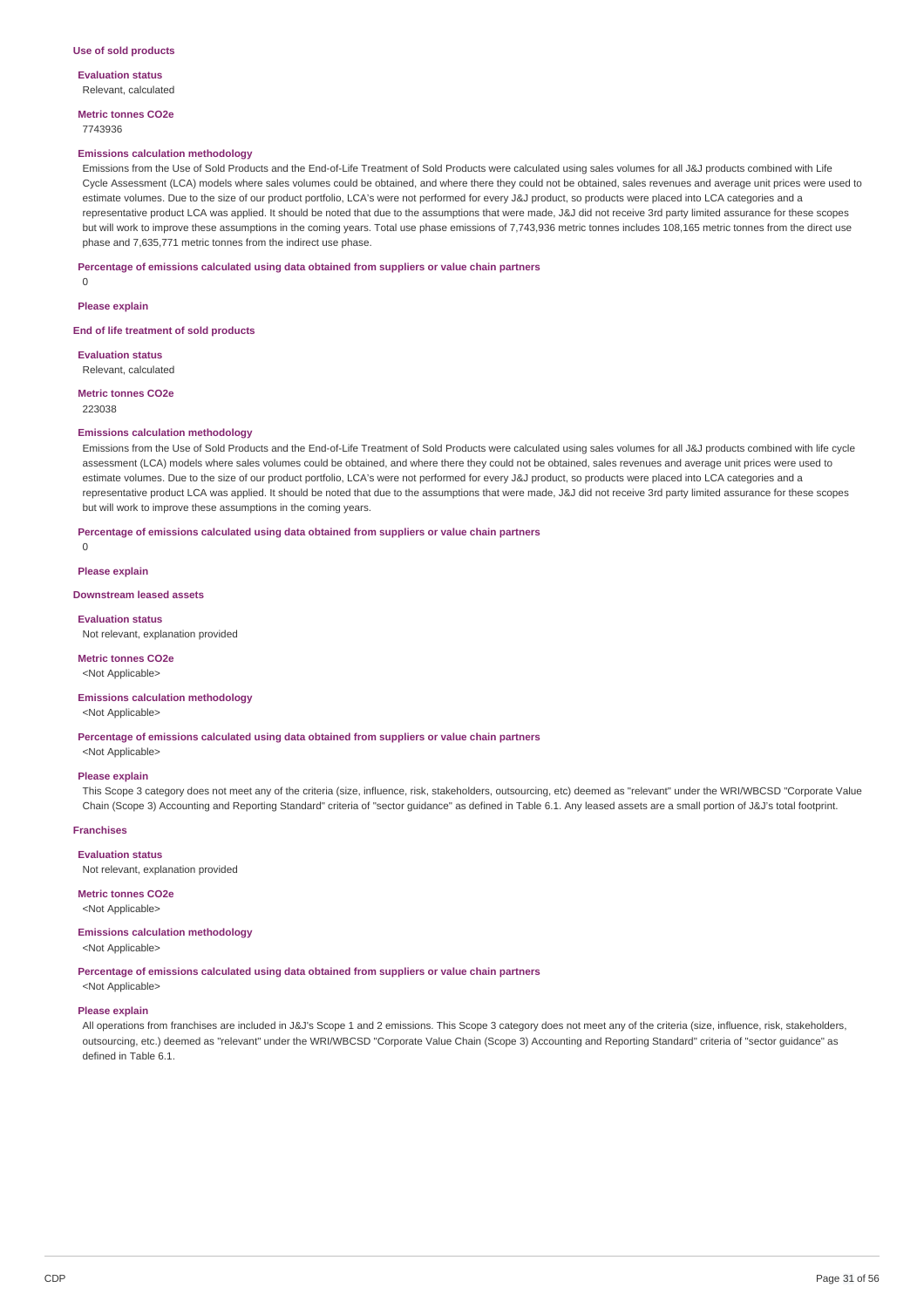#### **Investments**

**Evaluation status** Not relevant, explanation provided

**Metric tonnes CO2e** <Not Applicable>

#### **Emissions calculation methodology**

<Not Applicable>

**Percentage of emissions calculated using data obtained from suppliers or value chain partners**

<Not Applicable>

### **Please explain**

According to the WRI/WBCSD, this category is designed primarily for private or public financial institutions and is therefore not considered a relevant Scope 3 category under the WRI/WBCSD "Corporate Value Chain (Scope 3) Accounting and Reporting Standard" criteria of "sector guidance" as defined in Table 6.1.

### **Other (upstream)**

**Evaluation status**

Not relevant, explanation provided

**Metric tonnes CO2e**

<Not Applicable>

### **Emissions calculation methodology**

<Not Applicable>

**Percentage of emissions calculated using data obtained from suppliers or value chain partners** <Not Applicable>

**Please explain**

#### **Other (downstream)**

**Evaluation status** Not relevant, explanation provided

**Metric tonnes CO2e** <Not Applicable>

#### **Emissions calculation methodology**

<Not Applicable>

**Percentage of emissions calculated using data obtained from suppliers or value chain partners** <Not Applicable>

### **Please explain**

### C6.7

**(C6.7) Are carbon dioxide emissions from biogenic carbon relevant to your organization?** Yes

### C6.7a

**(C6.7a) Provide the emissions from biogenic carbon relevant to your organization in metric tons CO2.**

|       | CO2 emissions from biogenic carbon (metric tons CO2) | <b>Comment</b>                                                                                         |
|-------|------------------------------------------------------|--------------------------------------------------------------------------------------------------------|
| Row 1 |                                                      | Biogenic emissions are produced by the burning of biogas at two of our sites and biomass at two sites. |

### C6.10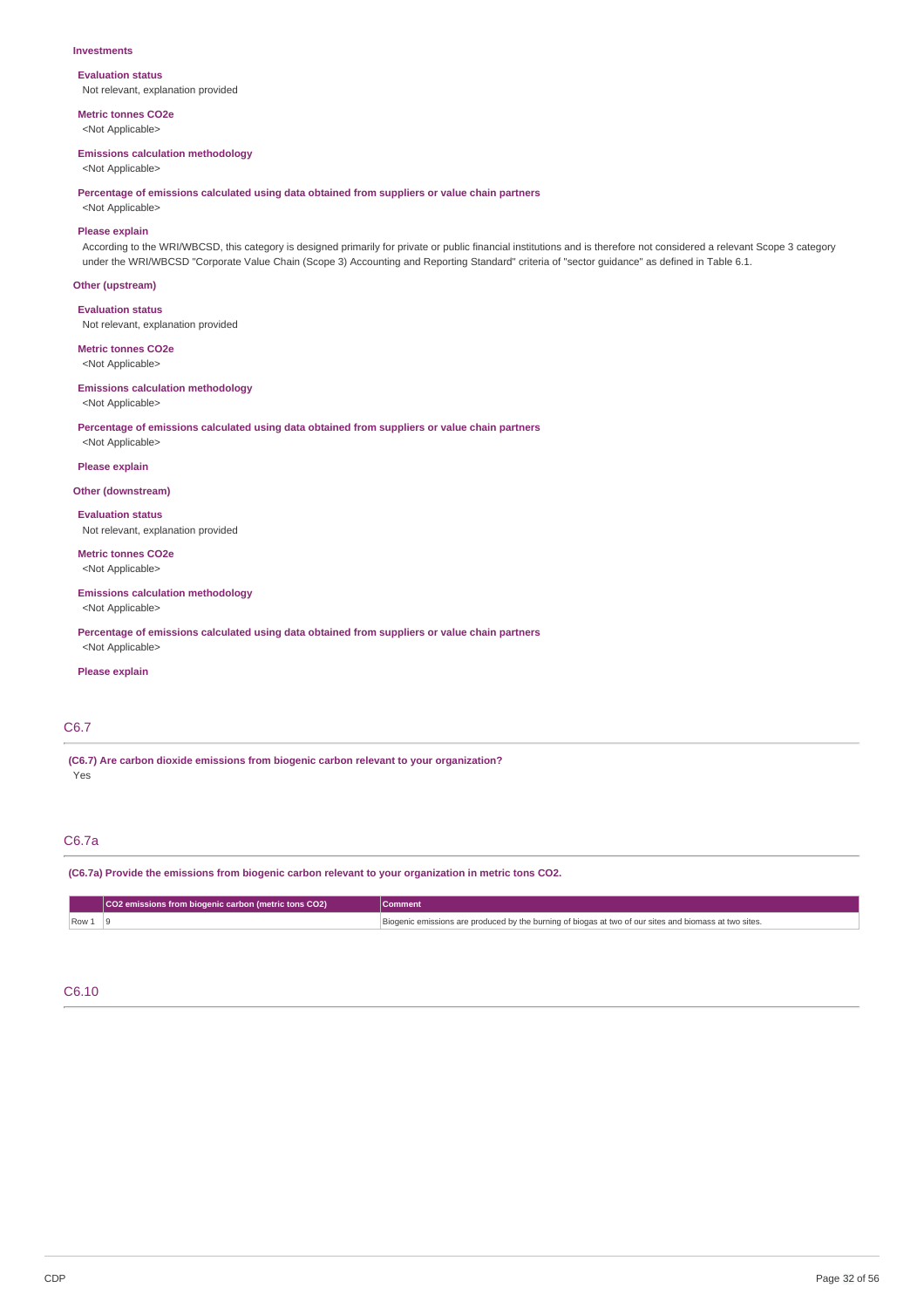(C6.10) Describe your gross global combined Scope 1 and 2 emissions for the reporting year in metric tons CO2e per unit currency total revenue and provide any **additional intensity metrics that are appropriate to your business operations.**

#### **Intensity figure** 0.000009053

**Metric numerator (Gross global combined Scope 1 and 2 emissions, metric tons CO2e)** 747669

**Metric denominator** unit total revenue

**Metric denominator: Unit total** 82584000000

**Scope 2 figure used** Market-based

**% change from previous year** 23.5

**Direction of change** Decreased

### **Reason for change**

Revenue increased by 0.6% while emissions reduced by 23%. Emissions intensity reduced by 23.5% from 2019 to 2020 as a result of emission reduction activities, including a combination of energy efficiency measures and low-carbon installations and purchases equating to approximately 177,573 metric ton reduction.

### C7. Emissions breakdowns

### C7.1

**(C7.1) Does your organization break down its Scope 1 emissions by greenhouse gas type?** Yes

### C7.1a

(C7.1a) Break down your total gross global Scope 1 emissions by greenhouse gas type and provide the source of each used greenhouse warming potential **(GWP).**

| Greenhouse gas | Scope 1 emissions (metric tons of CO2e) | <b>GWP Reference</b>                          |
|----------------|-----------------------------------------|-----------------------------------------------|
| CO2            | 349364                                  | IPCC Fifth Assessment Report (AR5 - 100 year) |
| CH4            | 192                                     | IPCC Fifth Assessment Report (AR5 - 100 year) |
| N2O            | 229                                     | IPCC Fifth Assessment Report (AR5 - 100 year) |
| <b>HFCs</b>    | 14139                                   | IPCC Fifth Assessment Report (AR5 - 100 year) |

### C7.2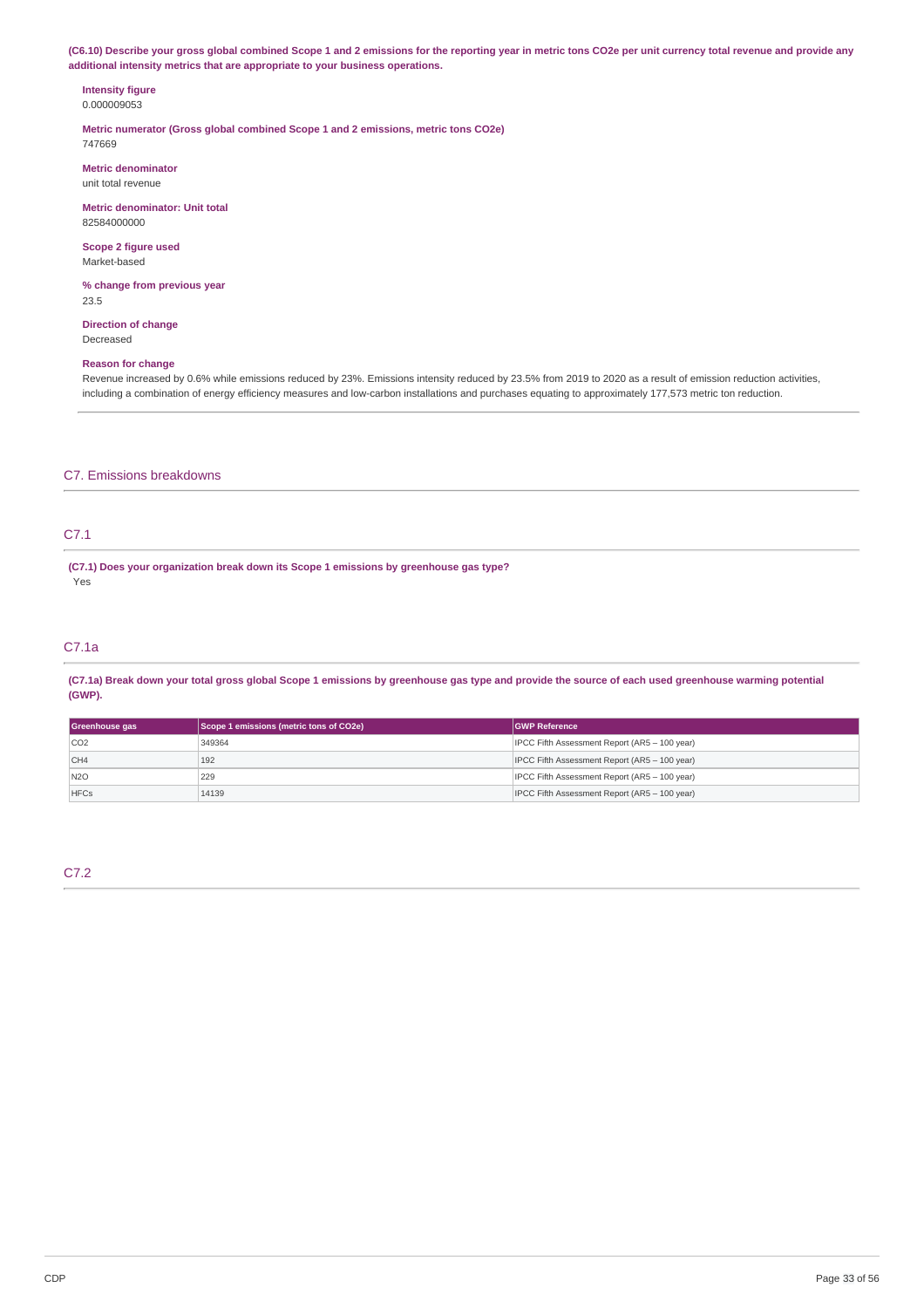### **(C7.2) Break down your total gross global Scope 1 emissions by country/region.**

| Country/Region                                       | Scope 1 emissions (metric tons CO2e) |
|------------------------------------------------------|--------------------------------------|
| Argentina                                            | 179                                  |
| Australia                                            | 117                                  |
| Belgium                                              | 32834                                |
| Brazil                                               | 3922                                 |
| Canada                                               | 3560                                 |
| China                                                | 10258                                |
| Colombia                                             | 565                                  |
| Dominican Republic                                   | 42                                   |
| Egypt                                                | 64                                   |
| France                                               | 4595                                 |
| Germany                                              | 3527                                 |
| Greece                                               | 514                                  |
| India                                                | 1159                                 |
| Indonesia                                            | 591                                  |
| Ireland                                              | 23088                                |
| Israel                                               | 1203                                 |
| Italy                                                | 4313                                 |
| Japan                                                | 2092                                 |
| Malaysia                                             | 1937                                 |
| Mexico                                               | 3375                                 |
| Netherlands                                          | 4507                                 |
| Philippines                                          | $\overline{2}$                       |
| Puerto Rico                                          | 36808                                |
| South Africa                                         | 2306                                 |
| Republic of Korea                                    | 4130                                 |
| Spain                                                | 523                                  |
| Sweden                                               | 6                                    |
| Switzerland                                          | 9744                                 |
| Thailand                                             | 1567                                 |
| United Kingdom of Great Britain and Northern Ireland | 2198                                 |
| United States of America                             | 204197                               |

### C7.3

**(C7.3) Indicate which gross global Scope 1 emissions breakdowns you are able to provide.** By business division

### C7.3a

**(C7.3a) Break down your total gross global Scope 1 emissions by business division.**

| <b>Business division</b> | Scope 1 emissions (metric ton CO2e) |
|--------------------------|-------------------------------------|
| Consumer Health          | 64095                               |
| <b>Medical Devices</b>   | 55143                               |
| Non-Operating            | 97175                               |
| Pharmaceuticals          | 147240                              |

### C7.5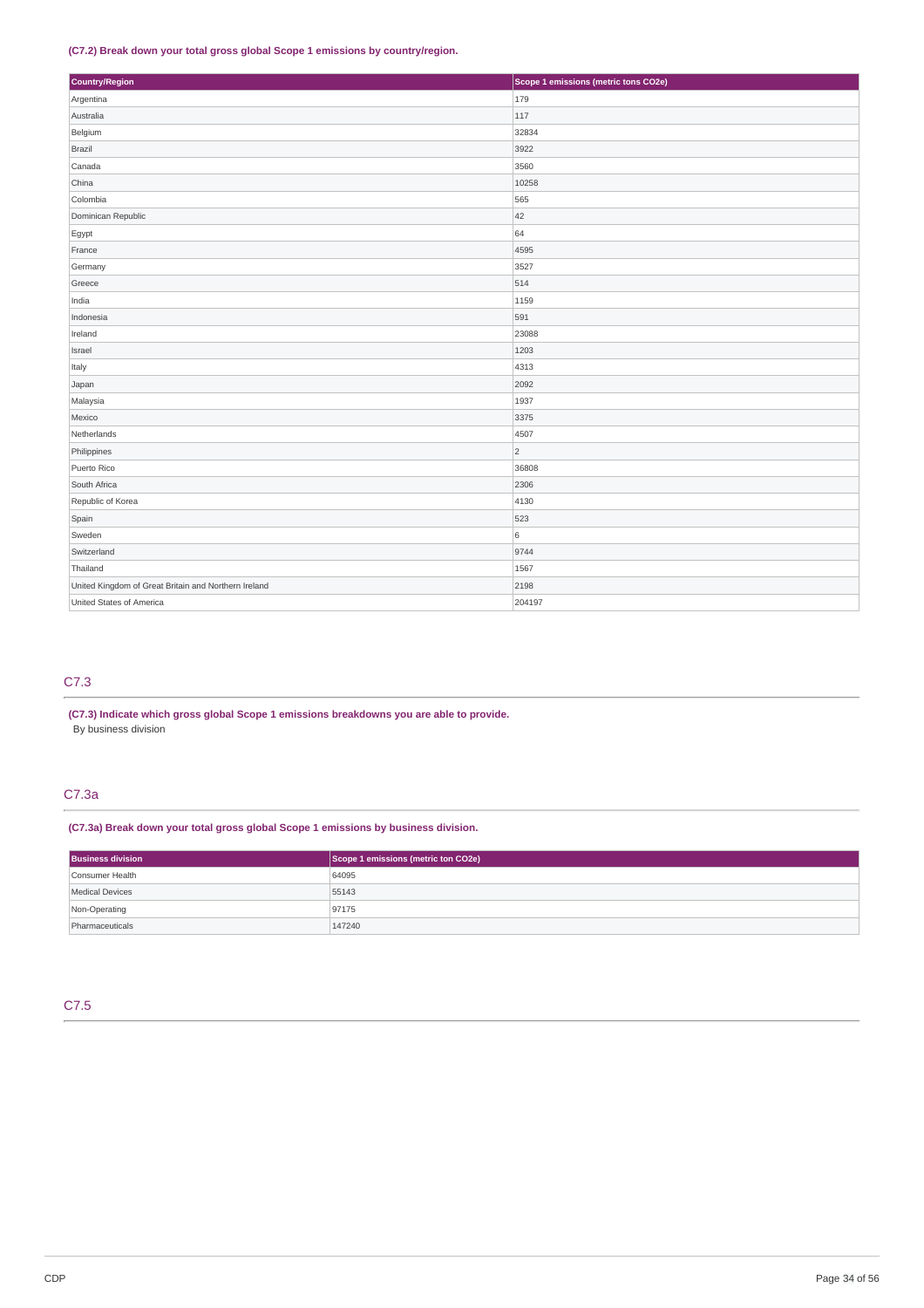### **(C7.5) Break down your total gross global Scope 2 emissions by country/region.**

| <b>Country/Region</b>                                   | Scope 2, location-based<br>(metric tons CO2e) | Scope 2, market-based<br>(metric tons CO2e) | Purchased and consumed electricity,<br>heat, steam or cooling (MWh) | Purchased and consumed low-carbon electricity, heat, steam or cooling<br>accounted for in Scope 2 market-based approach (MWh) |
|---------------------------------------------------------|-----------------------------------------------|---------------------------------------------|---------------------------------------------------------------------|-------------------------------------------------------------------------------------------------------------------------------|
| Argentina                                               | 3331                                          | 3331                                        | 10345                                                               | 0                                                                                                                             |
| Australia                                               | 1663                                          | 1893                                        | 2336                                                                | 0                                                                                                                             |
| Belgium                                                 | 25431                                         | 0                                           | 126477                                                              | 126477                                                                                                                        |
| Brazil                                                  | 8602                                          | 8543                                        | 86215                                                               | 599                                                                                                                           |
| Canada                                                  | 392                                           | 71                                          | 13262                                                               | 10868                                                                                                                         |
| China                                                   | 63228                                         | 63024                                       | 122054                                                              | $\overline{0}$                                                                                                                |
| Colombia                                                | 1993                                          | 1993                                        | 12421                                                               | O                                                                                                                             |
| Dominican Republic                                      | 2510                                          | 2510                                        | 4469                                                                | 0                                                                                                                             |
| Egypt                                                   | 469                                           | 469                                         | 967                                                                 | O                                                                                                                             |
| France                                                  | 1780                                          | 1784                                        | 32440                                                               | $\overline{0}$                                                                                                                |
| Germany                                                 | 13144                                         | 0                                           | 32759                                                               | 32759                                                                                                                         |
| Greece                                                  | 2784                                          | $\circ$                                     | 5101                                                                | 5102                                                                                                                          |
| India                                                   | 19358                                         | 19358                                       | 25759                                                               | 0                                                                                                                             |
| Indonesia                                               | 4088                                          | 4088                                        | 5340                                                                | 0                                                                                                                             |
| Ireland                                                 | 53542                                         | 0                                           | 161599                                                              | 161904                                                                                                                        |
| Israel                                                  | 8003                                          | 8003                                        | 16175                                                               | 0                                                                                                                             |
| Italy                                                   | 25381                                         | 30129                                       | 30063                                                               | $\overline{0}$                                                                                                                |
| Japan                                                   | 5697                                          | 1496                                        | 11347                                                               | 8369                                                                                                                          |
| Malaysia                                                | 7003                                          | 7003                                        | 10584                                                               | 0                                                                                                                             |
| Mexico                                                  | 20634                                         | 14521                                       | 45228                                                               | 13400                                                                                                                         |
| Netherlands                                             | 15954                                         | 1045                                        | 50253                                                               | 35691                                                                                                                         |
| Philippines                                             | 1383                                          | 1027                                        | 1969                                                                | 506                                                                                                                           |
| Poland                                                  | 1267                                          | 1449                                        | 1786                                                                | 0                                                                                                                             |
| Puerto Rico                                             | 93850                                         | 93850                                       | 134083                                                              | $\overline{0}$                                                                                                                |
| South Africa                                            | 13041                                         | 13041                                       | 14565                                                               | O                                                                                                                             |
| Republic of Korea                                       | 12344                                         | 12344                                       | 23084                                                               | $\overline{0}$                                                                                                                |
| Spain                                                   | 1088                                          | 822                                         | 4194                                                                | 0                                                                                                                             |
| Sweden                                                  | 2194                                          | 2328                                        | 47487                                                               | 43760                                                                                                                         |
| Switzerland                                             | 1239                                          | 23                                          | 47316                                                               | 46085                                                                                                                         |
| Taiwan, Greater China                                   | 482                                           | 482                                         | 862                                                                 | 0                                                                                                                             |
| Turkey                                                  | 288                                           | 288                                         | 619                                                                 | O                                                                                                                             |
| United Arab Emirates                                    | 237                                           | 237                                         | 455                                                                 | 0                                                                                                                             |
| United Kingdom of Great<br>Britain and Northern Ireland | 3806                                          | 5767                                        | 16594                                                               | $\overline{0}$                                                                                                                |
| United States of America                                | 209150                                        | 66812                                       | 586581                                                              | 432891                                                                                                                        |
| Thailand                                                | 15166                                         | 15166                                       | 31300                                                               | 0                                                                                                                             |
| Russian Federation                                      | 412                                           | 412                                         | 1154                                                                | $\overline{0}$                                                                                                                |
| Singapore                                               | 554                                           | 562                                         | 1423                                                                | $\overline{0}$                                                                                                                |

### C7.6

**(C7.6) Indicate which gross global Scope 2 emissions breakdowns you are able to provide.** By business division

### C7.6a

**(C7.6a) Break down your total gross global Scope 2 emissions by business division.**

| <b>Business division</b> | Scope 2, location-based (metric tons CO2e) | Scope 2, market-based (metric tons CO2e) |
|--------------------------|--------------------------------------------|------------------------------------------|
| Consumer Health          | 164947                                     | 138891                                   |
| Medical Devices          | 260764                                     | 121310                                   |
| Non-Operating            | 15619                                      | 4898                                     |
| Pharmaceuticals          | 200158                                     | 118646                                   |

### C7.9

(C7.9) How do your gross global emissions (Scope 1 and 2 combined) for the reporting year compare to those of the previous reporting year? Decreased

### C7.9a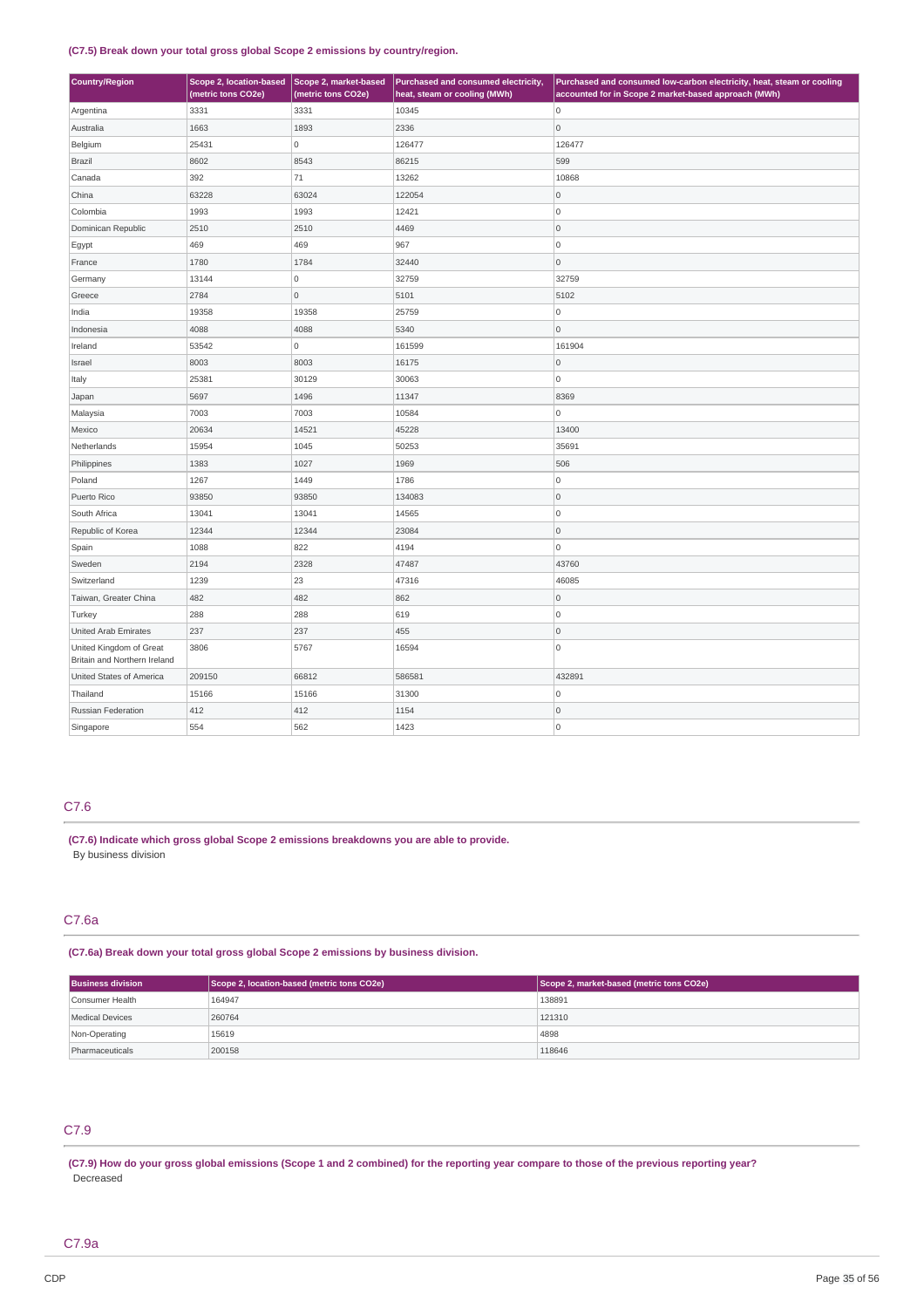(C7.9a) Identify the reasons for any change in your gross global emissions (Scope 1 and 2 combined), and for each of them specify how your emissions compare **to the previous year.**

|                                                  | Change in Direction<br>(metric<br>tons<br>CO <sub>2e</sub> ) | emissions of change value                         | Emissions<br>(percentage) | Please explain calculation                                                                                                                                                                                                                                                                                                                                                                                                                                                                                                                                                                                                                                                                                                                                                                      |
|--------------------------------------------------|--------------------------------------------------------------|---------------------------------------------------|---------------------------|-------------------------------------------------------------------------------------------------------------------------------------------------------------------------------------------------------------------------------------------------------------------------------------------------------------------------------------------------------------------------------------------------------------------------------------------------------------------------------------------------------------------------------------------------------------------------------------------------------------------------------------------------------------------------------------------------------------------------------------------------------------------------------------------------|
| Change in<br>renewable<br>energy<br>consumption  | 166539                                                       | Decreased 17                                      |                           | Of the 23% total reduction seen from 2019 to 2020, a 17% decrease can be attributed to new renewable projects starting in 2020. New renewable projects<br>included direct PPAs in The Netherlands, Belgium, and Ireland; green tariff contracts in Switzerland, the USA, the Philippines, and Japan; several onsite solar<br>installations, and an onsite wind installation in Belgium. The projects resulted in an additional 166,540 metric tons decrease. Emission value calculation is<br>change in emissions divided by 2019 Scope 1 and 2 emissions = $-166,540$ MT/ 971,301 MT = $-17\%$                                                                                                                                                                                                 |
| Other<br>emissions<br>reduction<br>activities    | 11033                                                        | Decreased 1                                       |                           | Of the 23% total reduction seen from 2019 to 2020, 1% can be attributed to emission reduction activities. Energy efficiency and renewable energy projects<br>supported by the CO2 Capital Relief Program with full year savings in the reporting year that resulted 11,033 metric tons CO2e. Emission value calculation is<br>change in emissions divided by 2019 Scope 1 and 2 emissions = $11,033$ MT/ 971,301 MT = -1%.                                                                                                                                                                                                                                                                                                                                                                      |
| Divestment                                       |                                                              | $<$ Not<br>Applicable                             |                           | Not applicable                                                                                                                                                                                                                                                                                                                                                                                                                                                                                                                                                                                                                                                                                                                                                                                  |
| Acquisitions                                     |                                                              | $<$ Not<br>Applicable<br>$\mathbf{r}$             |                           | Not applicable                                                                                                                                                                                                                                                                                                                                                                                                                                                                                                                                                                                                                                                                                                                                                                                  |
| Mergers                                          |                                                              | $<$ Not<br>Applicable<br>$\overline{\phantom{a}}$ |                           | Not applicable                                                                                                                                                                                                                                                                                                                                                                                                                                                                                                                                                                                                                                                                                                                                                                                  |
| Change in<br>output                              | 15894                                                        | Decreased 2                                       |                           | Of the 23% total reduction seen from 2019 to 2020, 2% can be attributed to a change in output from site closures. Sites closing from organic decline in the<br>reporting year resulted in a reduction of -15,894 metric tons CO2e. Emission value calculation is change in emissions divided by 2019 Scope 1 and 2<br>emissions = -15,894 MT/ 971,301 MT = -2%.                                                                                                                                                                                                                                                                                                                                                                                                                                 |
| Change in<br>methodology                         | 21160                                                        | $Increase \mid 2$                                 |                           | The 23% total reduction seen from 2019 to 2020 was offset by 2% higher emissions due to higher emission factors from 2019 to 2020, mainly in Puerto Rico.<br>Emission value calculation is change in emissions divided by 2019 Scope 1 and 2 emissions = -21,160 MT/ 971,301 MT = 2%.                                                                                                                                                                                                                                                                                                                                                                                                                                                                                                           |
| Change in<br>boundary                            |                                                              | $<$ Not<br>Applicable<br>$\overline{ }$           |                           | Not applicable                                                                                                                                                                                                                                                                                                                                                                                                                                                                                                                                                                                                                                                                                                                                                                                  |
| Change in<br>physical<br>operating<br>conditions |                                                              | $<$ Not<br>Applicable<br>$\geq$                   |                           | Not applicable                                                                                                                                                                                                                                                                                                                                                                                                                                                                                                                                                                                                                                                                                                                                                                                  |
| Unidentified                                     | 51327                                                        | Decreased 5                                       |                           | This figure was calculated by determining the delta between the known emissions changes from renewable energy (-166,539), other emission reduction<br>activities (-11,033), change in output (-15,894) and change in methodology (21,160) from the known changes in emissions from 2019 to 2020). 971,301 (2019<br>emissions, rebaselined to include recent acquisitions) - 747,669 (2020 emissions) = 223,632 metric tons CO2e reduced. 223,632 - 166,539 (net renewable<br>energy decrease from 2019 to 2020) - 15,894 (change in output) + 21,160 (change in methodology - 11,033 (other emission reduction activities) = 51,327<br>unidentified emission increases. Emission value calculation is change in emissions divided by 2019 Scope 1 and 2 emissions = 51,327 MT/ 971,301 MT = 5%. |
| Other                                            |                                                              | $<$ Not<br>Applicable<br>$\geq$                   |                           | Not applicable                                                                                                                                                                                                                                                                                                                                                                                                                                                                                                                                                                                                                                                                                                                                                                                  |

### C7.9b

(C7.9b) Are your emissions performance calculations in C7.9 and C7.9a based on a location-based Scope 2 emissions figure or a market-based Scope 2 **emissions figure?**

Market-based

## C8. Energy

### C8.1

**(C8.1) What percentage of your total operational spend in the reporting year was on energy?** More than 0% but less than or equal to 5%

### C8.2

**(C8.2) Select which energy-related activities your organization has undertaken.**

|                                                    | Indicate whether your organization undertook this energy-related activity in the reporting year |
|----------------------------------------------------|-------------------------------------------------------------------------------------------------|
| Consumption of fuel (excluding feedstocks)         | Yes                                                                                             |
| Consumption of purchased or acquired electricity   | Yes                                                                                             |
| Consumption of purchased or acquired heat          | Yes                                                                                             |
| Consumption of purchased or acquired steam         | Yes                                                                                             |
| Consumption of purchased or acquired cooling       | Yes                                                                                             |
| Generation of electricity, heat, steam, or cooling | Yes                                                                                             |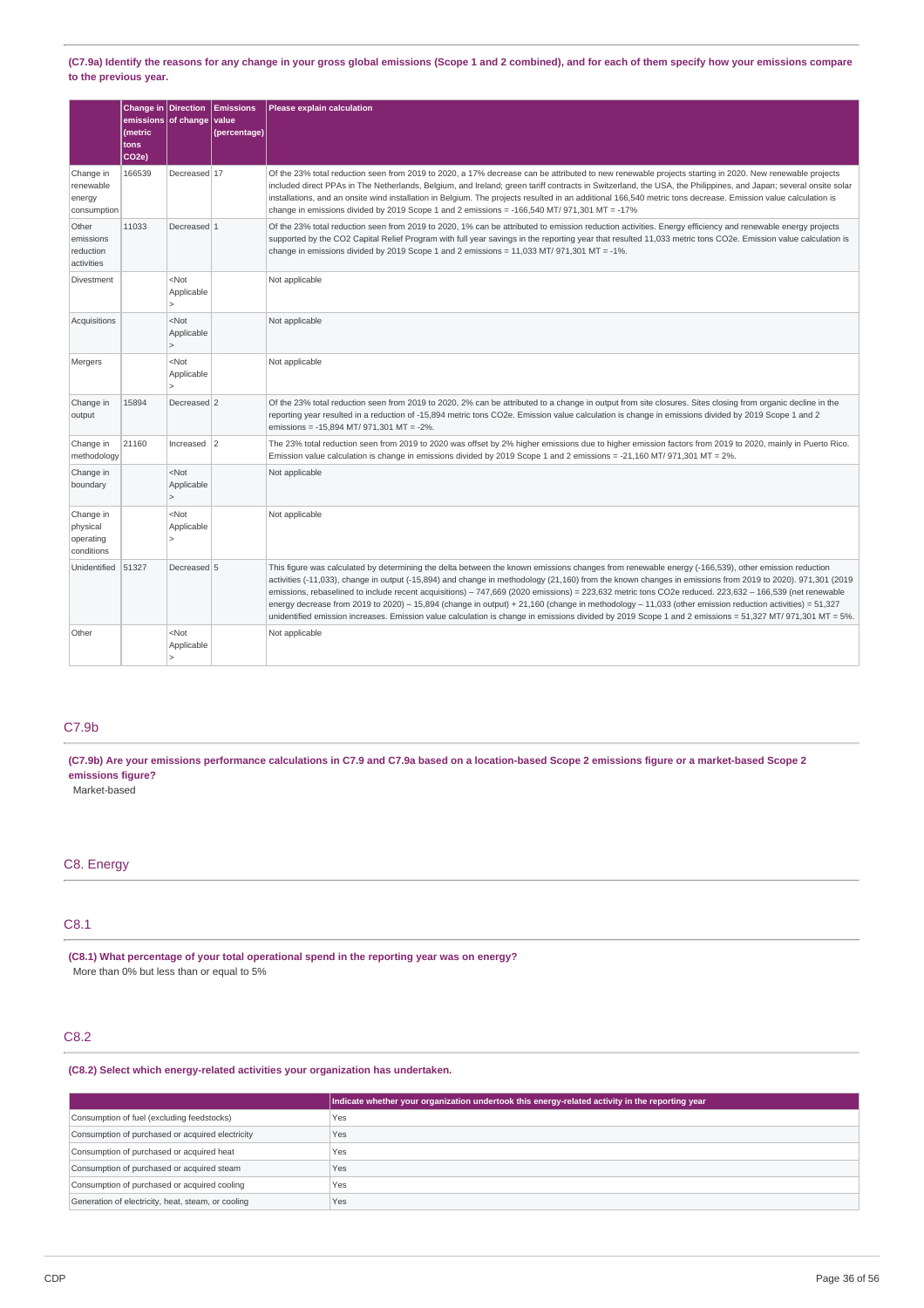### **(C8.2a) Report your organization's energy consumption totals (excluding feedstocks) in MWh.**

|                                                         | <b>Heating value</b>            |             |                           | MWh from renewable sources MWh from non-renewable sources Total (renewable and non-renewable) MWh |
|---------------------------------------------------------|---------------------------------|-------------|---------------------------|---------------------------------------------------------------------------------------------------|
| Consumption of fuel (excluding feedstock)               | HHV (higher heating value) 8381 |             | 1787949                   | 1796330                                                                                           |
| Consumption of purchased or acquired electricity        | <not applicable=""></not>       | 896010      | 748921                    | 1646859                                                                                           |
| Consumption of purchased or acquired heat               | <not applicable=""></not>       | 13007       | 16460                     | 29467                                                                                             |
| Consumption of purchased or acquired steam              | <not applicable=""></not>       | $\mathbf 0$ | 41747                     | 41747                                                                                             |
| Consumption of purchased or acquired cooling            | <not applicable=""></not>       | 2522        |                           | 2522                                                                                              |
| Consumption of self-generated non-fuel renewable energy | <not applicable=""></not>       | 60621       | <not applicable=""></not> | 60621                                                                                             |
| Total energy consumption                                | <not applicable=""></not>       | 980540      | 2597006                   | 3577546                                                                                           |

### C8.2b

### **(C8.2b) Select the applications of your organization's consumption of fuel.**

|                                                         | Indicate whether your organization undertakes this fuel application |
|---------------------------------------------------------|---------------------------------------------------------------------|
| Consumption of fuel for the generation of electricity   | Yes                                                                 |
| Consumption of fuel for the generation of heat          | Yes                                                                 |
| Consumption of fuel for the generation of steam         | Yes                                                                 |
| Consumption of fuel for the generation of cooling       | No.                                                                 |
| Consumption of fuel for co-generation or tri-generation | Yes                                                                 |

### C8.2c

#### **(C8.2c) State how much fuel in MWh your organization has consumed (excluding feedstocks) by fuel type.**

**Fuels (excluding feedstocks)** Natural Gas

**Heating value** HHV (higher heating value)

**Total fuel MWh consumed by the organization** 1225429

**MWh fuel consumed for self-generation of electricity** 1927

**MWh fuel consumed for self-generation of heat** 1176793

**MWh fuel consumed for self-generation of steam** 34748

**MWh fuel consumed for self-generation of cooling** <Not Applicable>

**MWh fuel consumed for self-cogeneration or self-trigeneration** 11960

**Emission factor** 50.34285

**Unit** kg CO2e per GJ

**Emissions factor source** US EPA Mandatory Reporting Rule (EPA MRR)

#### **Comment**

**Fuels (excluding feedstocks)** Diesel

**Heating value** HHV (higher heating value)

**Total fuel MWh consumed by the organization** 165062

**MWh fuel consumed for self-generation of electricity** 31593

**MWh fuel consumed for self-generation of heat** 58672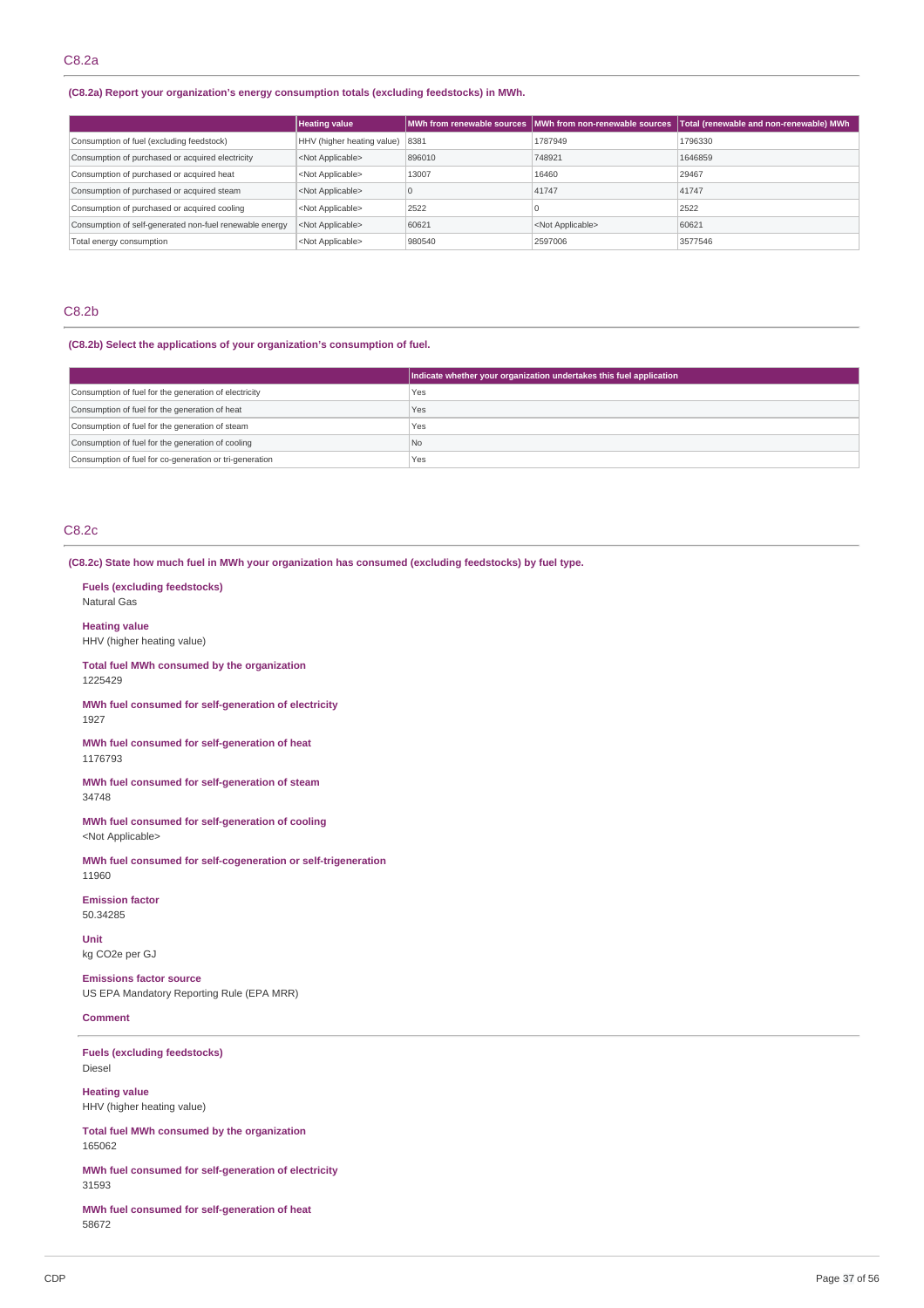| 0                                                                             |
|-------------------------------------------------------------------------------|
| MWh fuel consumed for self-generation of cooling<br><not applicable=""></not> |
| MWh fuel consumed for self-cogeneration or self-trigeneration<br>74797        |
| <b>Emission factor</b><br>70.34088                                            |
| <b>Unit</b><br>kg CO <sub>2</sub> e per GJ                                    |
| <b>Emissions factor source</b><br>US EPA Mandatory Reporting Rule (EPA MRR)   |
| <b>Comment</b>                                                                |
| <b>Fuels (excluding feedstocks)</b><br>Kerosene                               |
| <b>Heating value</b><br>HHV (higher heating value)                            |
| Total fuel MWh consumed by the organization<br>5129                           |
| MWh fuel consumed for self-generation of electricity<br>0                     |
| MWh fuel consumed for self-generation of heat<br>5129                         |
| MWh fuel consumed for self-generation of steam<br>0                           |
| MWh fuel consumed for self-generation of cooling<br><not applicable=""></not> |
| MWh fuel consumed for self-cogeneration or self-trigeneration<br>$\Omega$     |
|                                                                               |
| <b>Emission factor</b><br>75.2                                                |
| Unit<br>kg CO2e per million Btu                                               |
| <b>Emissions factor source</b><br>US EPA Mandatory Reporting Rule (EPA MRR)   |
| <b>Comment</b>                                                                |
| <b>Fuels (excluding feedstocks)</b><br>Propane Gas                            |
| <b>Heating value</b><br>HHV (higher heating value)                            |
| Total fuel MWh consumed by the organization<br>14834                          |
| MWh fuel consumed for self-generation of electricity<br>0                     |
| MWh fuel consumed for self-generation of heat<br>14834                        |
| MWh fuel consumed for self-generation of steam<br>0                           |
| MWh fuel consumed for self-generation of cooling<br><not applicable=""></not> |
| MWh fuel consumed for self-cogeneration or self-trigeneration<br>0            |
| <b>Emission factor</b><br>58.73012                                            |
| <b>Unit</b><br>kg CO2e per GJ                                                 |

**Comment**

 $\overline{a}$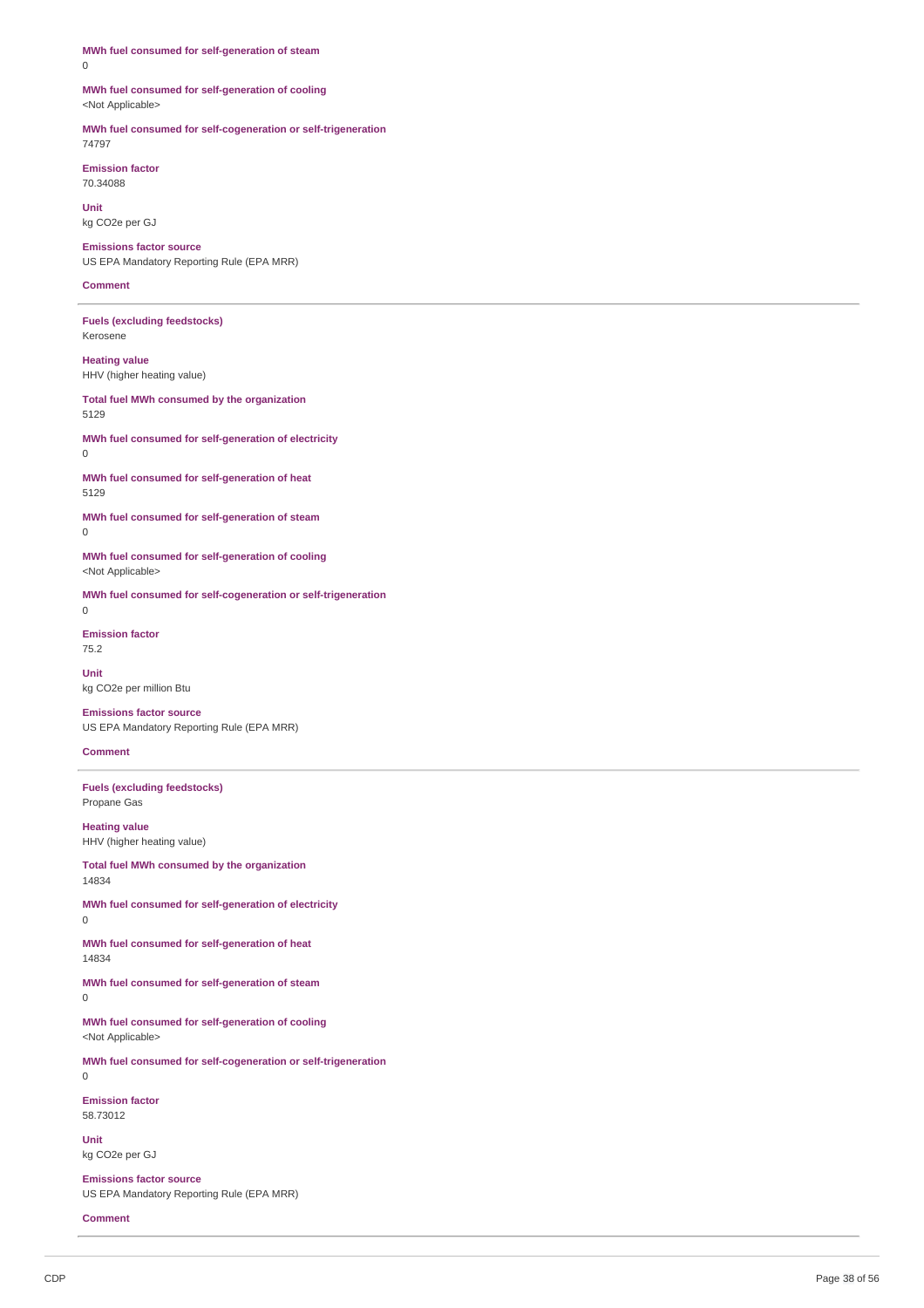#### **Fuels (excluding feedstocks)** Fuel Oil Number 6

**Heating value**

HHV (higher heating value)

**Total fuel MWh consumed by the organization** 3686

**MWh fuel consumed for self-generation of electricity**  $\Omega$ 

**MWh fuel consumed for self-generation of heat** 3686

**MWh fuel consumed for self-generation of steam** 0

**MWh fuel consumed for self-generation of cooling** <Not Applicable>

**MWh fuel consumed for self-cogeneration or self-trigeneration**  $\Omega$ 

**Emission factor** 75.3538

**Unit** kg CO2e per GJ

**Emissions factor source** US EPA Mandatory Reporting Rule (EPA MRR)

**Comment**

**Fuels (excluding feedstocks)** Biogas

**Heating value** HHV (higher heating value)

**Total fuel MWh consumed by the organization** 7846

**MWh fuel consumed for self-generation of electricity** 0

**MWh fuel consumed for self-generation of heat** 7846

**MWh fuel consumed for self-generation of steam** 0

**MWh fuel consumed for self-generation of cooling** <Not Applicable>

**MWh fuel consumed for self-cogeneration or self-trigeneration** 0

**Emission factor** 0.25655

**Unit** kg CO2e per million Btu

**Emissions factor source** US EPA Climate Leadership Emission Factors for Greenhouse Gas Inventories

### **Comment**

**Fuels (excluding feedstocks)** Primary Solid Biomass

**Heating value** HHV (higher heating value)

**Total fuel MWh consumed by the organization** 535

**MWh fuel consumed for self-generation of electricity** 0

**MWh fuel consumed for self-generation of heat** 535

**MWh fuel consumed for self-generation of steam** 0

**MWh fuel consumed for self-generation of cooling** <Not Applicable>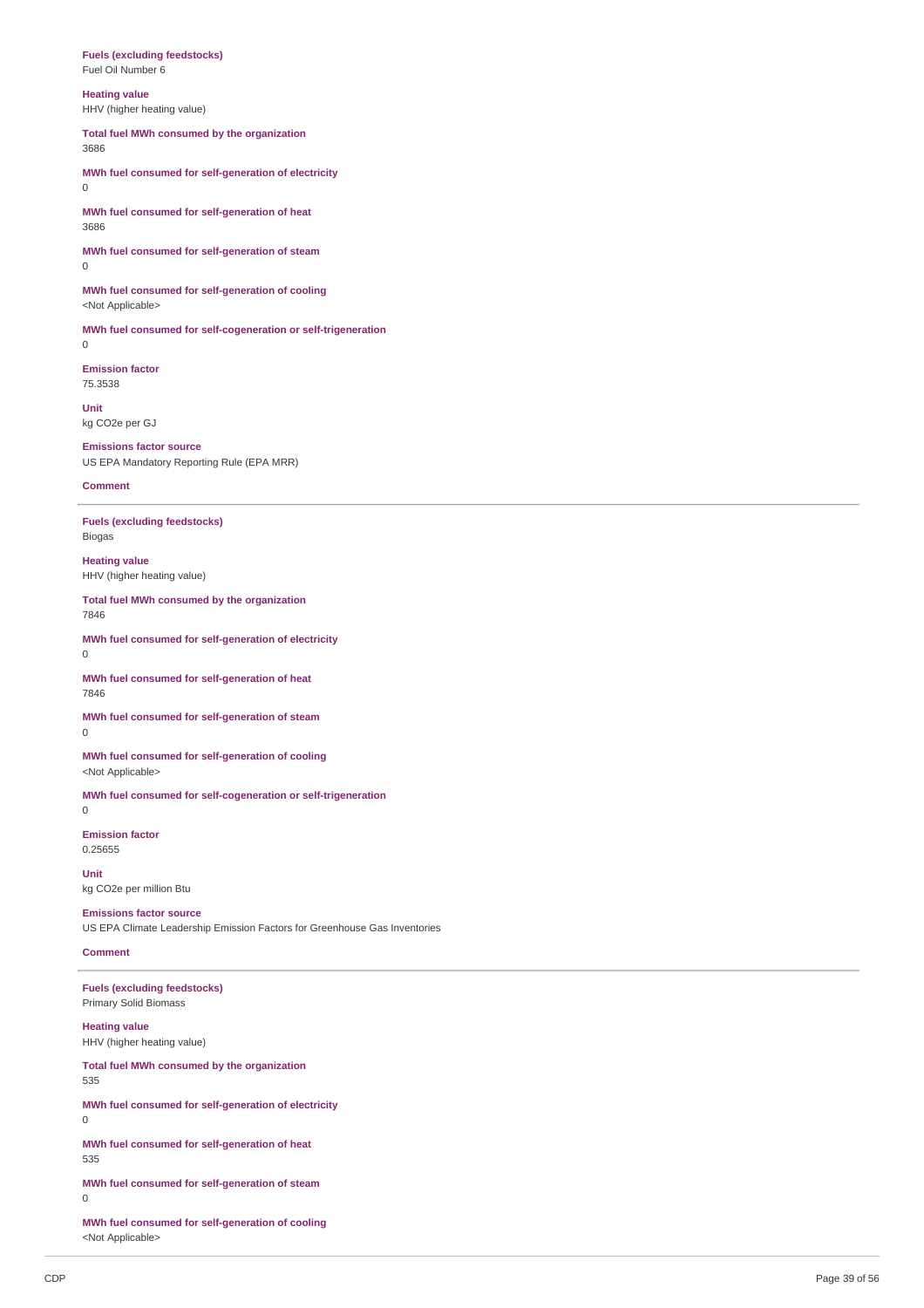**MWh fuel consumed for self-cogeneration or self-trigeneration** 0

**Emission factor** 1.556

**Unit** kg CO2e per million Btu

### **Emissions factor source** US EPA Climate Leadership Emission Factors for Greenhouse Gas Inventories

**Comment**

**Fuels (excluding feedstocks)** Jet Kerosene

**Heating value** HHV (higher heating value)

**Total fuel MWh consumed by the organization** 15672

**MWh fuel consumed for self-generation of electricity**  $\Omega$ 

**MWh fuel consumed for self-generation of heat** 15672

**MWh fuel consumed for self-generation of steam** 0

**MWh fuel consumed for self-generation of cooling** <Not Applicable>

**MWh fuel consumed for self-cogeneration or self-trigeneration**

0

**Emission factor** 212.214

**Unit** kg CO2e per million Btu

### **Emissions factor source** WRI GHG Protocol "Emission Factors from Cross Sector Tools"

#### **Comment**

**Fuels (excluding feedstocks)** Petrol

**Heating value** HHV (higher heating value)

**Total fuel MWh consumed by the organization** 358137

**MWh fuel consumed for self-generation of electricity** 0

**MWh fuel consumed for self-generation of heat** 358137

**MWh fuel consumed for self-generation of steam** 0

**MWh fuel consumed for self-generation of cooling** <Not Applicable>

**MWh fuel consumed for self-cogeneration or self-trigeneration** 0

**Emission factor** 200.915

**Unit** kg CO2e per MWh

**Emissions factor source** Manufacturer information for carbon intensity, US EPA MRR for heating value

**Comment**

C8.2d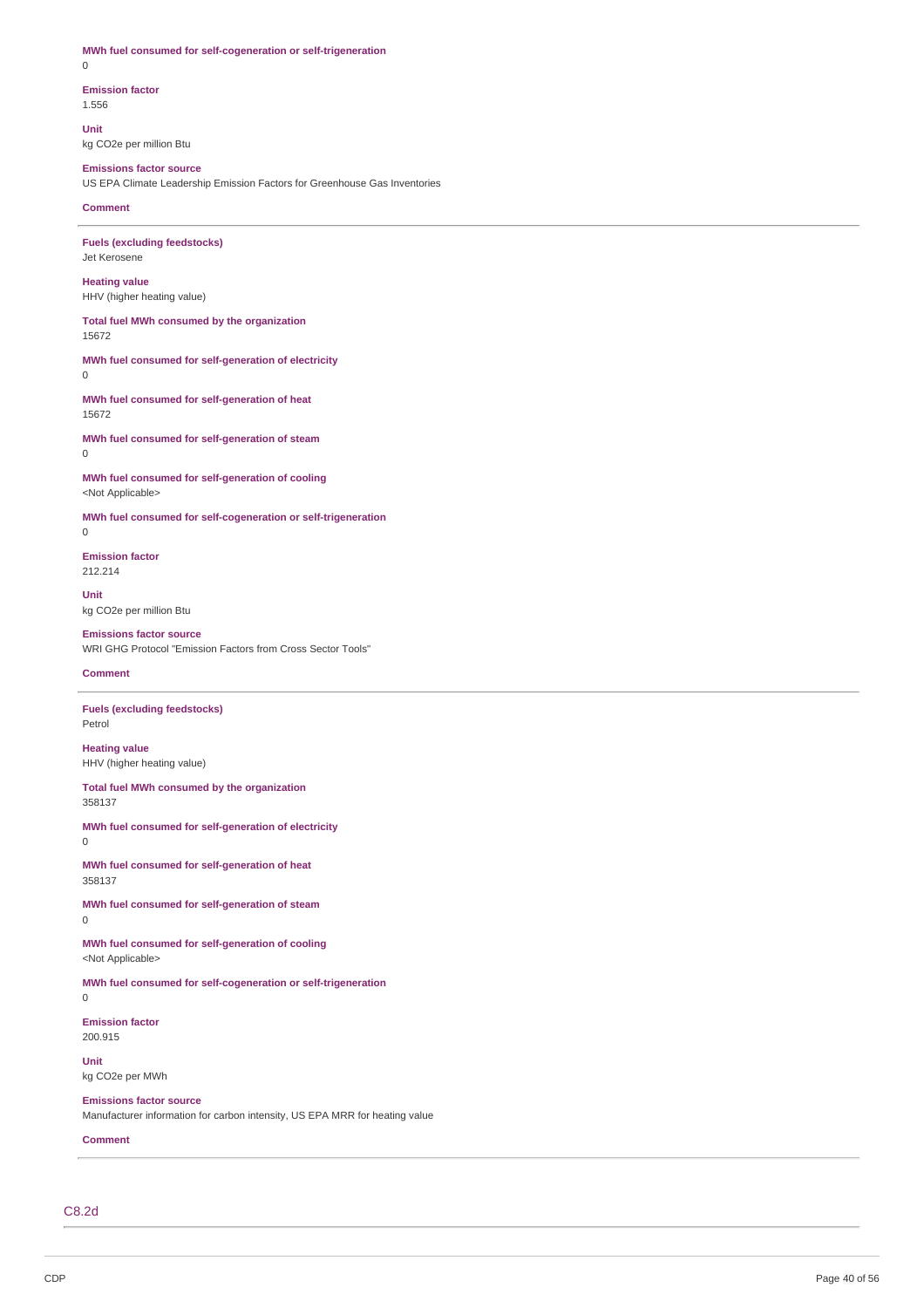#### (C8.2d) Provide details on the electricity, heat, steam, and cooling your organization has generated and consumed in the reporting year.

|                    | <b>Total Gross generation</b><br>(MWh) | Generation that is consumed by the<br>organization (MWh) | (MWh) | Gross generation from renewable sources Generation from renewable sources that is consumed by the<br>organization (MWh) |
|--------------------|----------------------------------------|----------------------------------------------------------|-------|-------------------------------------------------------------------------------------------------------------------------|
| Electricity 121466 |                                        | 119204                                                   | 57867 | 55605                                                                                                                   |
| Heat               | 50589                                  | 50589                                                    | 5015  | 5015                                                                                                                    |
| Steam              | 34748                                  | 34748                                                    |       |                                                                                                                         |
| Cooling            |                                        |                                                          |       |                                                                                                                         |

### C8.2e

(C8.2e) Provide details on the electricity, heat, steam, and/or cooling amounts that were accounted for at a zero emission factor in the market-based Scope 2 **figure reported in C6.3.**

#### **Sourcing method**

Power purchase agreement (PPA) with a grid-connected generator with energy attribute certificates

**Low-carbon technology type**

Wind

**Country/area of consumption of low-carbon electricity, heat, steam or cooling** United States of America

**MWh consumed accounted for at a zero emission factor** 442596

### **Comment**

Virtual PPA in Texas

#### **Sourcing method**

Power purchase agreement (PPA) with a grid-connected generator with energy attribute certificates

**Low-carbon technology type** Wind

**Country/area of consumption of low-carbon electricity, heat, steam or cooling** Canada

**MWh consumed accounted for at a zero emission factor**

### 10868

**Comment**

Virtual PPA in Texas

#### **Sourcing method**

Power purchase agreement (PPA) with a grid-connected generator with energy attribute certificates

**Low-carbon technology type**

Wind

**Country/area of consumption of low-carbon electricity, heat, steam or cooling** Belgium

**MWh consumed accounted for at a zero emission factor** 126477

### **Comment**

Direct PPA in Belgium

### **Sourcing method**

Power purchase agreement (PPA) with a grid-connected generator with energy attribute certificates

**Low-carbon technology type**

Wind

**Country/area of consumption of low-carbon electricity, heat, steam or cooling** Ireland

**MWh consumed accounted for at a zero emission factor** 161904

**Comment** Direct PPA in Ireland

#### **Sourcing method**

Power purchase agreement (PPA) with a grid-connected generator with energy attribute certificates

**Low-carbon technology type**

Solar

**Country/area of consumption of low-carbon electricity, heat, steam or cooling** Brazil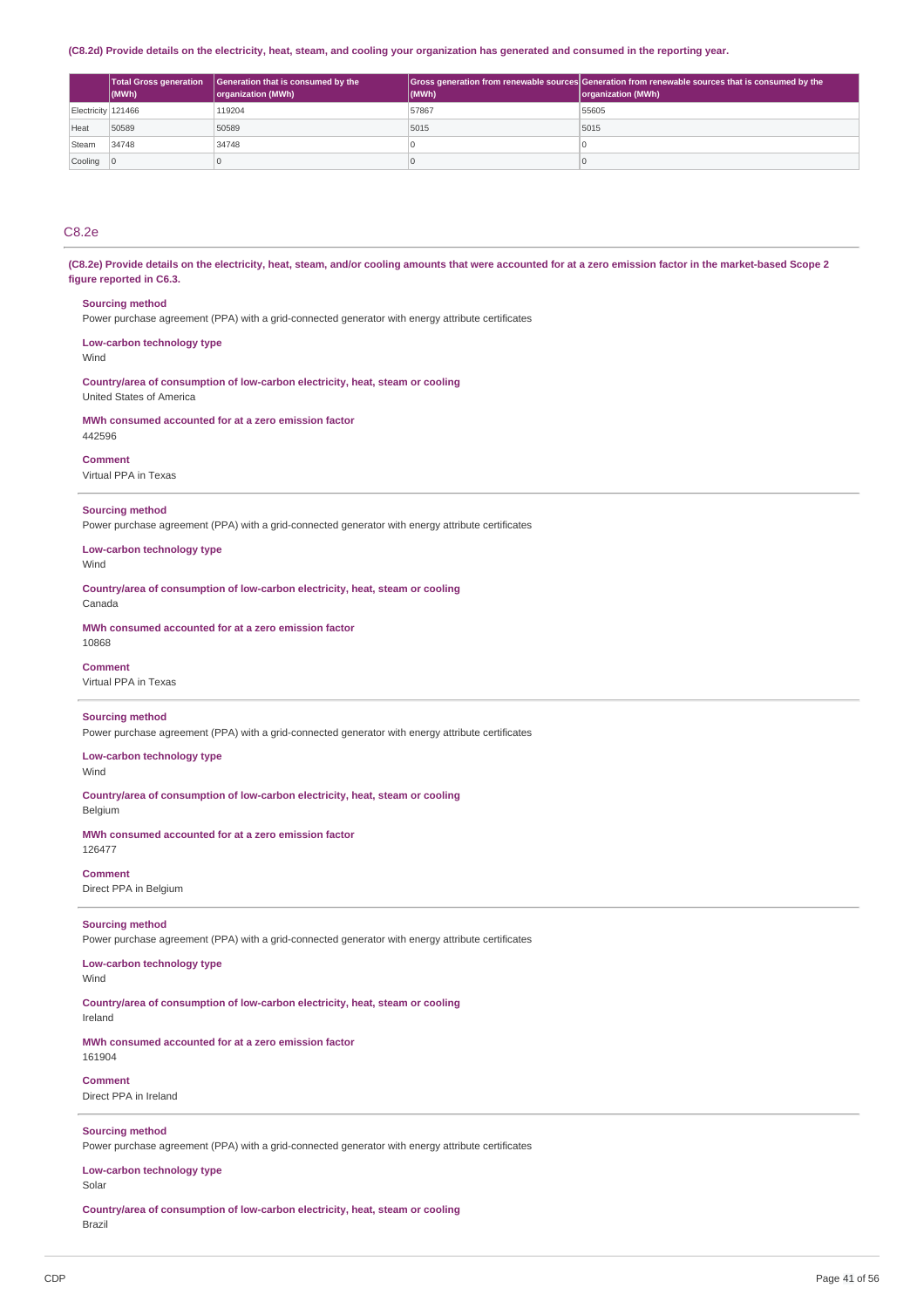### **MWh consumed accounted for at a zero emission factor** 599

**Comment** Direct PPA in Brazil

### **Sourcing method**

Power purchase agreement (PPA) with a grid-connected generator with energy attribute certificates

### **Low-carbon technology type**

Wind

**Country/area of consumption of low-carbon electricity, heat, steam or cooling** Mexico

#### **MWh consumed accounted for at a zero emission factor** 13400

**Comment** Direct PPA in Mexico

### **Sourcing method**

Power purchase agreement (PPA) with a grid-connected generator with energy attribute certificates

#### **Low-carbon technology type** Wind

**Country/area of consumption of low-carbon electricity, heat, steam or cooling** Netherlands

### **MWh consumed accounted for at a zero emission factor**

35691

**Comment** Direct PPA in the Netherlands

**Sourcing method** Heat/steam/cooling supply agreement

#### **Low-carbon technology type** Biomass

**Country/area of consumption of low-carbon electricity, heat, steam or cooling** Sweden

#### **MWh consumed accounted for at a zero emission factor** 13007

#### **Comment**

Contract for district heat supply with energy supplier in Helsingborg, Sweden

### **Sourcing method**

Heat/steam/cooling supply agreement

### **Low-carbon technology type**

Other, please specify ((Other low-carbon cold water supply))

**Country/area of consumption of low-carbon electricity, heat, steam or cooling** Sweden

#### **MWh consumed accounted for at a zero emission factor** 2522

### **Comment**

Contract for district cooling supply with energy supplier in Helsingborg, Sweden

### **Sourcing method**

Green electricity products (e.g. green tariffs) from an energy supplier, supported by energy attribute certificates

## **Low-carbon technology type**

Hydropower

**Country/area of consumption of low-carbon electricity, heat, steam or cooling** Switzerland

**MWh consumed accounted for at a zero emission factor** 46085

### **Comment**

Contracts for electricity supply with energy suppliers in Switzerland.

### **Sourcing method**

Green electricity products (e.g. green tariffs) from an energy supplier, supported by energy attribute certificates

#### **Low-carbon technology type** Solar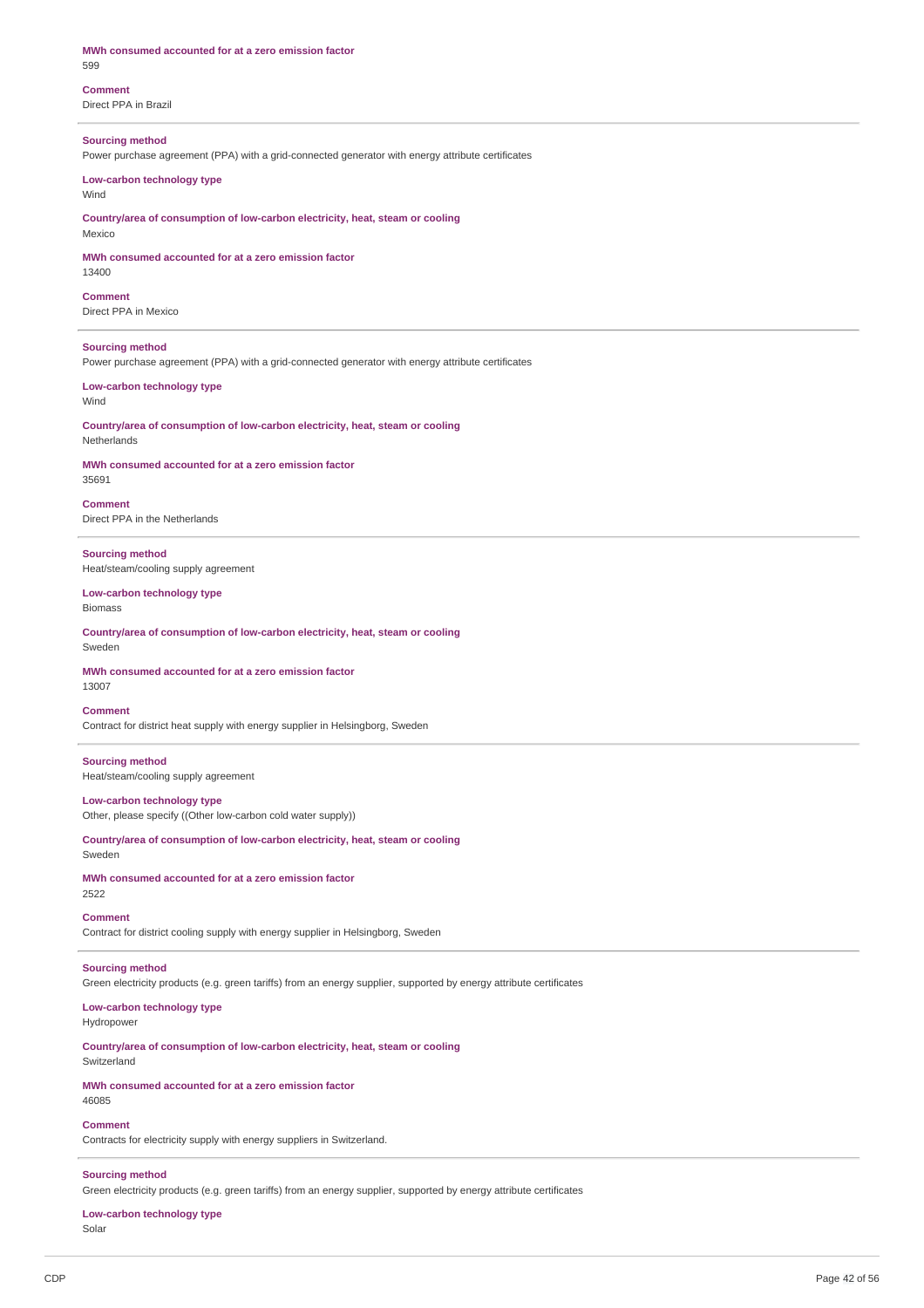**Country/area of consumption of low-carbon electricity, heat, steam or cooling** Greece

#### **MWh consumed accounted for at a zero emission factor** 5102

### **Comment**

Contracts for electricity supply with energy suppliers in Greece.

#### **Sourcing method**

Green electricity products (e.g. green tariffs) from an energy supplier, supported by energy attribute certificates

### **Low-carbon technology type**

Biomass

**Country/area of consumption of low-carbon electricity, heat, steam or cooling** Japan

**MWh consumed accounted for at a zero emission factor** 8369

#### **Comment**

Contracts for electricity supply with energy suppliers in Japan.

#### **Sourcing method**

Green electricity products (e.g. green tariffs) from an energy supplier, supported by energy attribute certificates

### **Low-carbon technology type**

Geothermal

**Country/area of consumption of low-carbon electricity, heat, steam or cooling** Philippines

### **MWh consumed accounted for at a zero emission factor**

506

#### **Comment**

Contract for electricity supply with energy supplier in Philippines.

#### **Sourcing method**

Green electricity products (e.g. green tariffs) from an energy supplier, supported by energy attribute certificates

### **Low-carbon technology type**

Hydropower

#### **Country/area of consumption of low-carbon electricity, heat, steam or cooling** Sweden

### **MWh consumed accounted for at a zero emission factor**

21361

### **Comment**

Contract for electricity supply with energy supplier in Helsingborg, Sweden

### **Sourcing method**

Green electricity products (e.g. green tariffs) from an energy supplier, supported by energy attribute certificates

#### **Low-carbon technology type** Hydropower

**Country/area of consumption of low-carbon electricity, heat, steam or cooling** Germany

### **MWh consumed accounted for at a zero emission factor** 35759

### **Comment**

Contracts for electricity supply with energy suppliers in Germany.

### **Sourcing method**

Green electricity products (e.g. green tariffs) from an energy supplier, supported by energy attribute certificates

### **Low-carbon technology type**

Solar

**Country/area of consumption of low-carbon electricity, heat, steam or cooling** United States of America

#### **MWh consumed accounted for at a zero emission factor** 10295

**Comment** Contract for electricity supply with energy supplier in Georgia.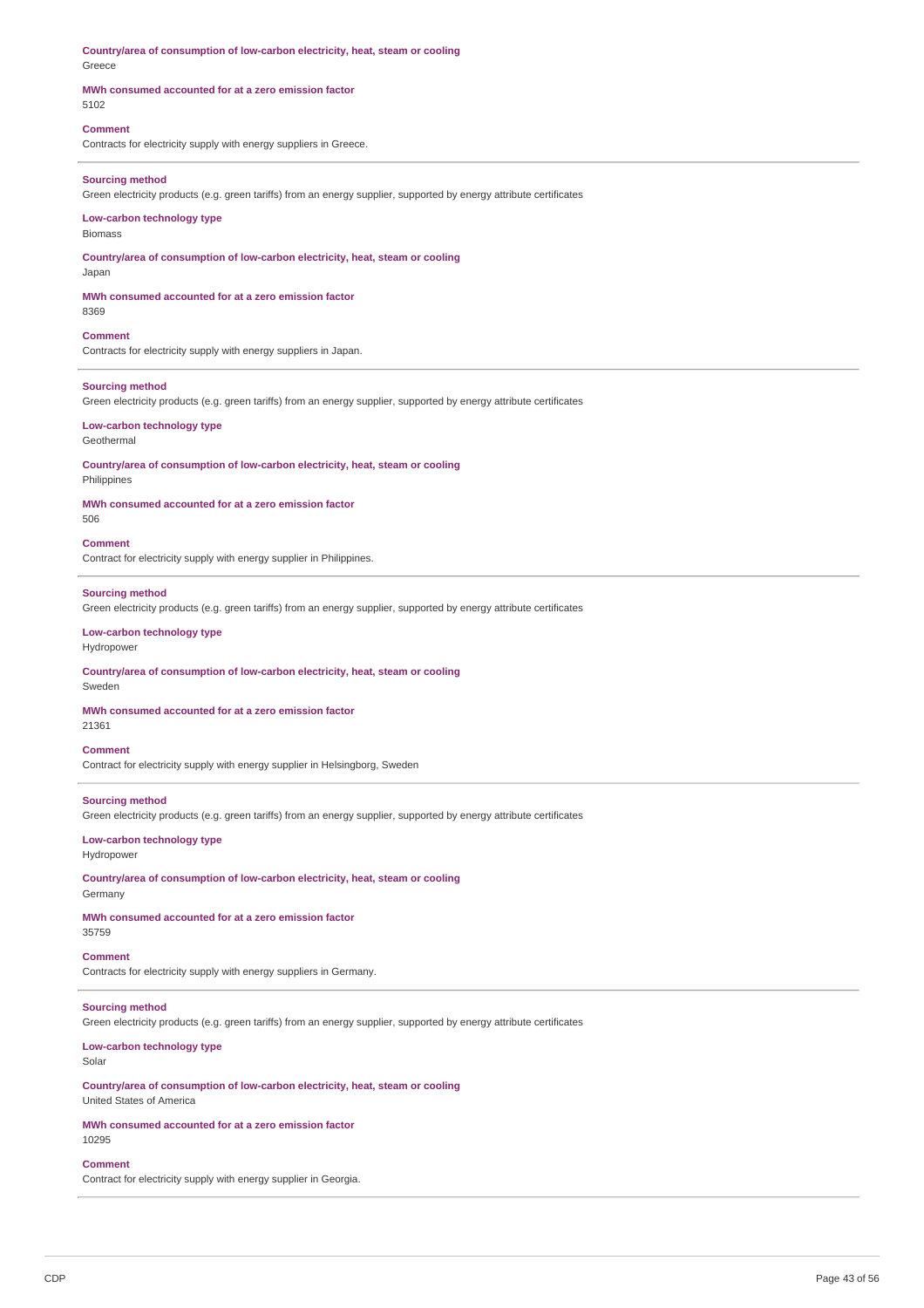### C9.1

**(C9.1) Provide any additional climate-related metrics relevant to your business.**

### C10. Verification

### C10.1

**(C10.1) Indicate the verification/assurance status that applies to your reported emissions.**

|                                          | Verification/assurance status                          |
|------------------------------------------|--------------------------------------------------------|
| Scope 1                                  | Third-party verification or assurance process in place |
| Scope 2 (location-based or market-based) | Third-party verification or assurance process in place |
| Scope 3                                  | Third-party verification or assurance process in place |

### C10.1a

(C10.1a) Provide further details of the verification/assurance undertaken for your Scope 1 emissions, and attach the relevant statements.

**Verification or assurance cycle in place** Annual process

**Status in the current reporting year** Complete

**Type of verification or assurance** Limited assurance

**Attach the statement** ERMCVS 2020 CDP Climate Change Assurance Statement.pdf

**Page/ section reference** Pg. 1

**Relevant standard** ISAE3000

**Proportion of reported emissions verified (%)** 100

C10.1b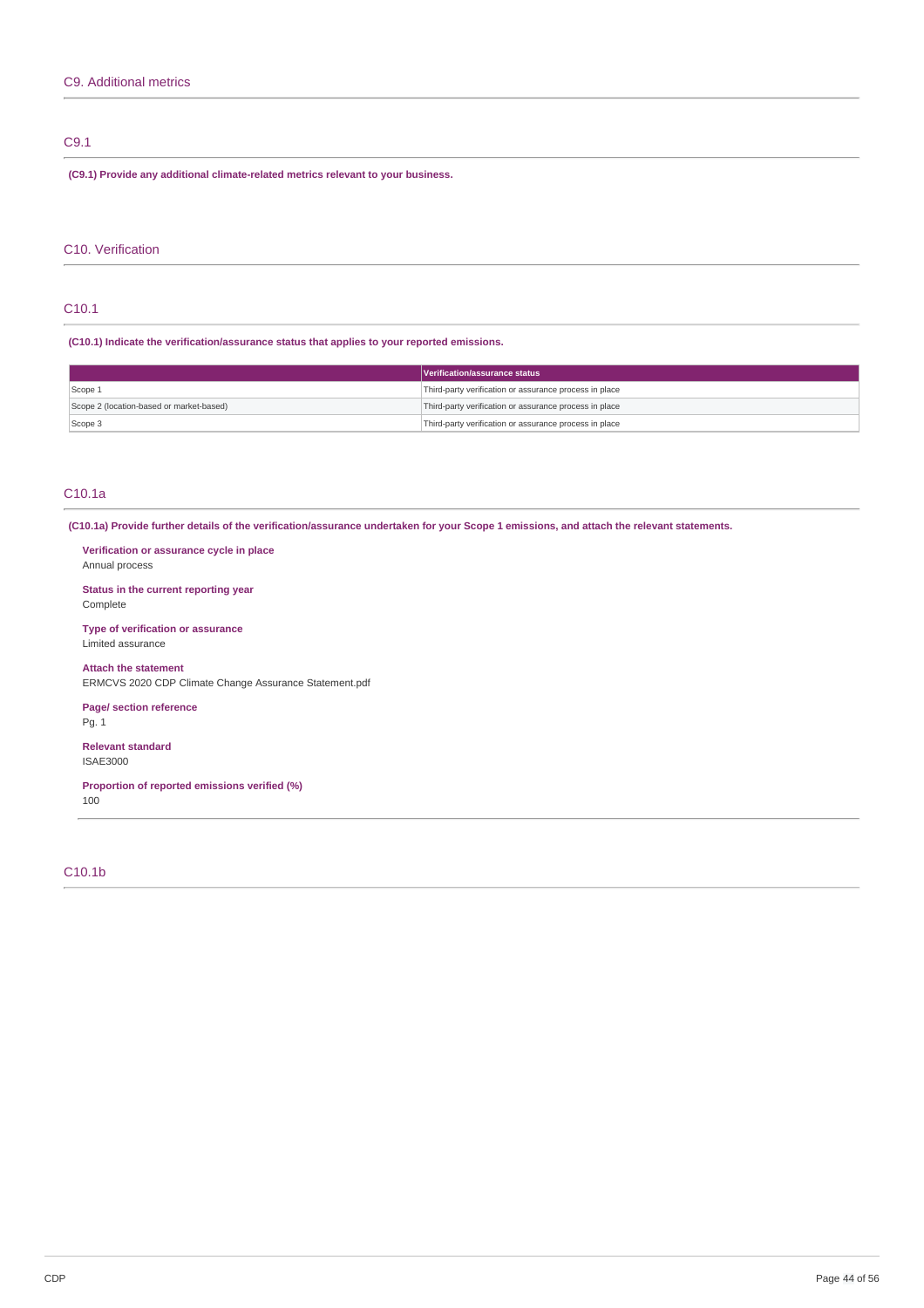#### (C10.1b) Provide further details of the verification/assurance undertaken for your Scope 2 emissions and attach the relevant statements.

**Scope 2 approach** Scope 2 location-based

**Verification or assurance cycle in place** Annual process

**Status in the current reporting year** Complete

**Type of verification or assurance** Limited assurance

**Attach the statement** ERMCVS 2020 CDP Climate Change Assurance Statement.pdf

**Page/ section reference** Pg. 1

**Relevant standard** ISAE3000

**Proportion of reported emissions verified (%)** 100

**Scope 2 approach** Scope 2 market-based

**Verification or assurance cycle in place** Annual process

**Status in the current reporting year** Complete

**Type of verification or assurance** Limited assurance

**Attach the statement** ERMCVS 2020 CDP Climate Change Assurance Statement.pdf

**Page/ section reference** Pg. 1

**Relevant standard** ISAE3000

**Proportion of reported emissions verified (%)** 100

### C10.1c

(C10.1c) Provide further details of the verification/assurance undertaken for your Scope 3 emissions and attach the relevant statements.

**Scope 3 category** Scope 3: Purchased goods and services

**Verification or assurance cycle in place** Annual process

**Status in the current reporting year** Complete

**Type of verification or assurance** Limited assurance

**Attach the statement** ERMCVS 2020 CDP Climate Change Assurance Statement.pdf

**Page/section reference** Pg. 1

**Relevant standard** ISAE3000

**Proportion of reported emissions verified (%)** 100

**Scope 3 category** Scope 3: Capital goods

**Verification or assurance cycle in place** Annual process

**Status in the current reporting year** Complete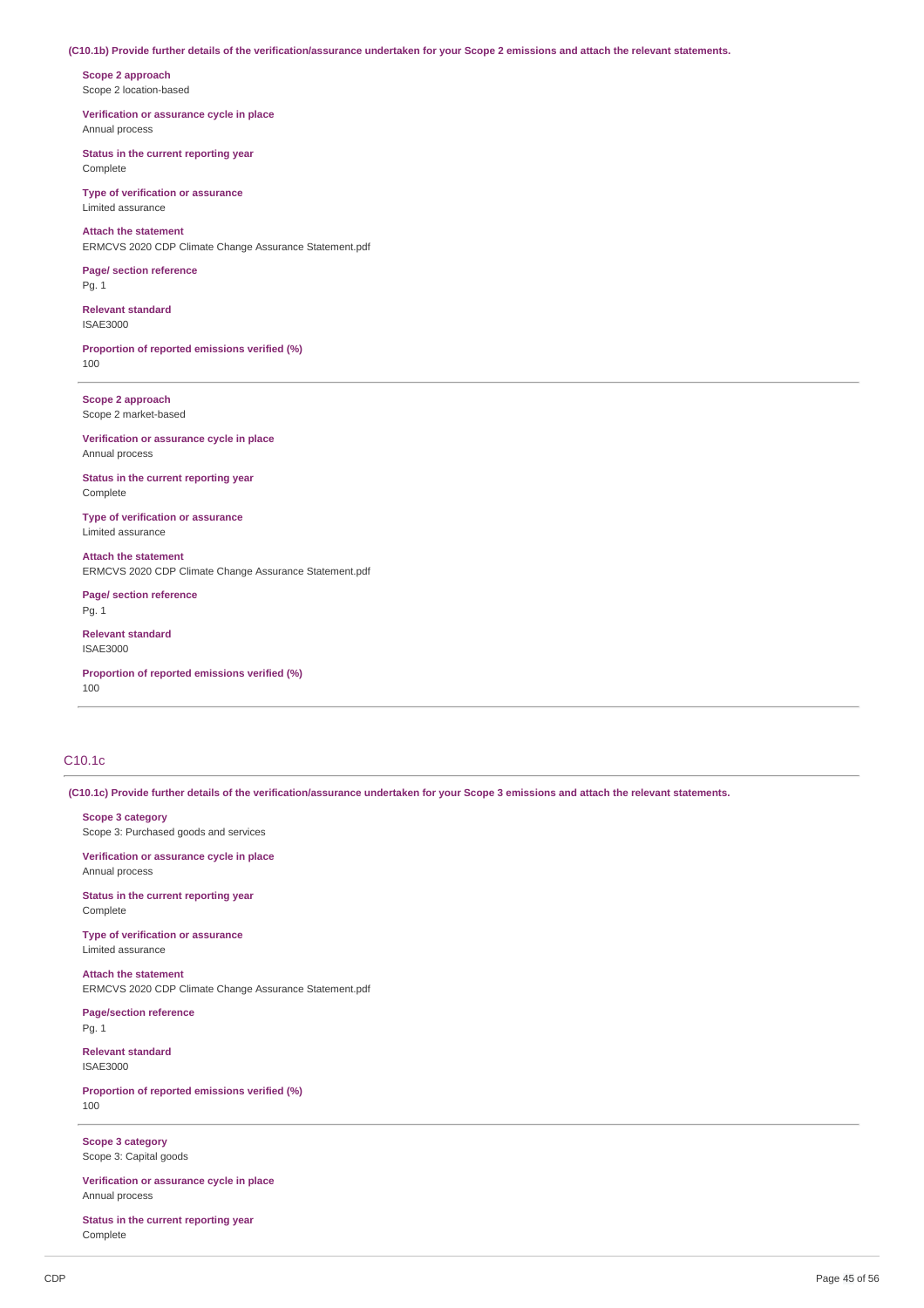#### **Type of verification or assurance** Limited assurance

### **Attach the statement**

ERMCVS 2020 CDP Climate Change Assurance Statement.pdf

**Page/section reference** Pg. 1

**Relevant standard** ISAE3000

**Proportion of reported emissions verified (%)** 100

**Scope 3 category**

Scope 3: Fuel and energy-related activities (not included in Scopes 1 or 2)

**Verification or assurance cycle in place** Annual process

**Status in the current reporting year** Complete

**Type of verification or assurance** Limited assurance

**Attach the statement** ERMCVS 2020 CDP Climate Change Assurance Statement.pdf

**Page/section reference** Pg. 1

**Relevant standard** ISAE3000

**Proportion of reported emissions verified (%)** 100

**Scope 3 category** Scope 3: Upstream transportation and distribution

**Verification or assurance cycle in place** Annual process

**Status in the current reporting year** Complete

**Type of verification or assurance** Limited assurance

**Attach the statement** ERMCVS 2020 CDP Climate Change Assurance Statement.pdf

**Page/section reference** Pg. 1

**Relevant standard** ISAE3000

**Proportion of reported emissions verified (%)** 100

**Scope 3 category** Scope 3: Waste generated in operations

**Verification or assurance cycle in place** Annual process

**Status in the current reporting year** Complete

**Type of verification or assurance** Limited assurance

**Attach the statement** ERMCVS 2020 CDP Climate Change Assurance Statement.pdf

**Page/section reference** Pg. 1

**Relevant standard** ISO14064-3

**Proportion of reported emissions verified (%)** 100

**Scope 3 category** Scope 3: Business travel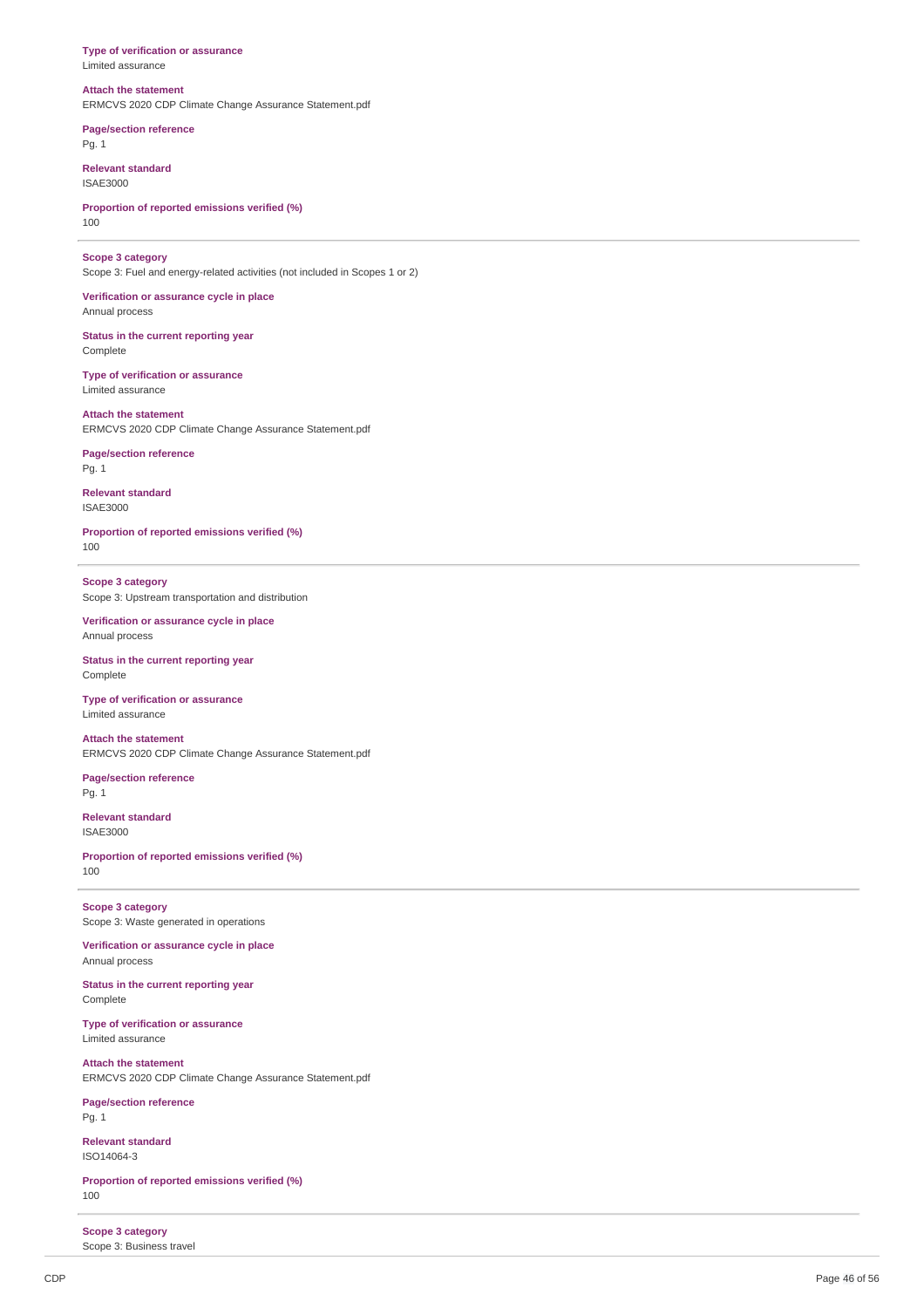**Verification or assurance cycle in place** Annual process

**Status in the current reporting year** Complete

**Type of verification or assurance** Limited assurance

**Attach the statement** ERMCVS 2020 CDP Climate Change Assurance Statement.pdf

**Page/section reference** Pg. 1

**Relevant standard** ISAE3000

**Proportion of reported emissions verified (%)** 100

**Scope 3 category** Scope 3: Upstream leased assets

**Verification or assurance cycle in place** Annual process

**Status in the current reporting year** Complete

**Type of verification or assurance** Limited assurance

**Attach the statement** ERMCVS 2020 CDP Climate Change Assurance Statement.pdf

**Page/section reference** Pg. 1

**Relevant standard** ISAE3000

**Proportion of reported emissions verified (%)** 100

**Scope 3 category** Scope 3: Downstream transportation and distribution

**Verification or assurance cycle in place** Annual process

**Status in the current reporting year** Complete

**Type of verification or assurance** Limited assurance

**Attach the statement** ERMCVS 2020 CDP Climate Change Assurance Statement.pdf

**Page/section reference** Pg. 1

**Relevant standard** ISAE3000

**Proportion of reported emissions verified (%)** 100

## C10.2

(C10.2) Do you verify any climate-related information reported in your CDP disclosure other than the emissions figures reported in C6.1, C6.3, and C6.5? Yes

### C10.2a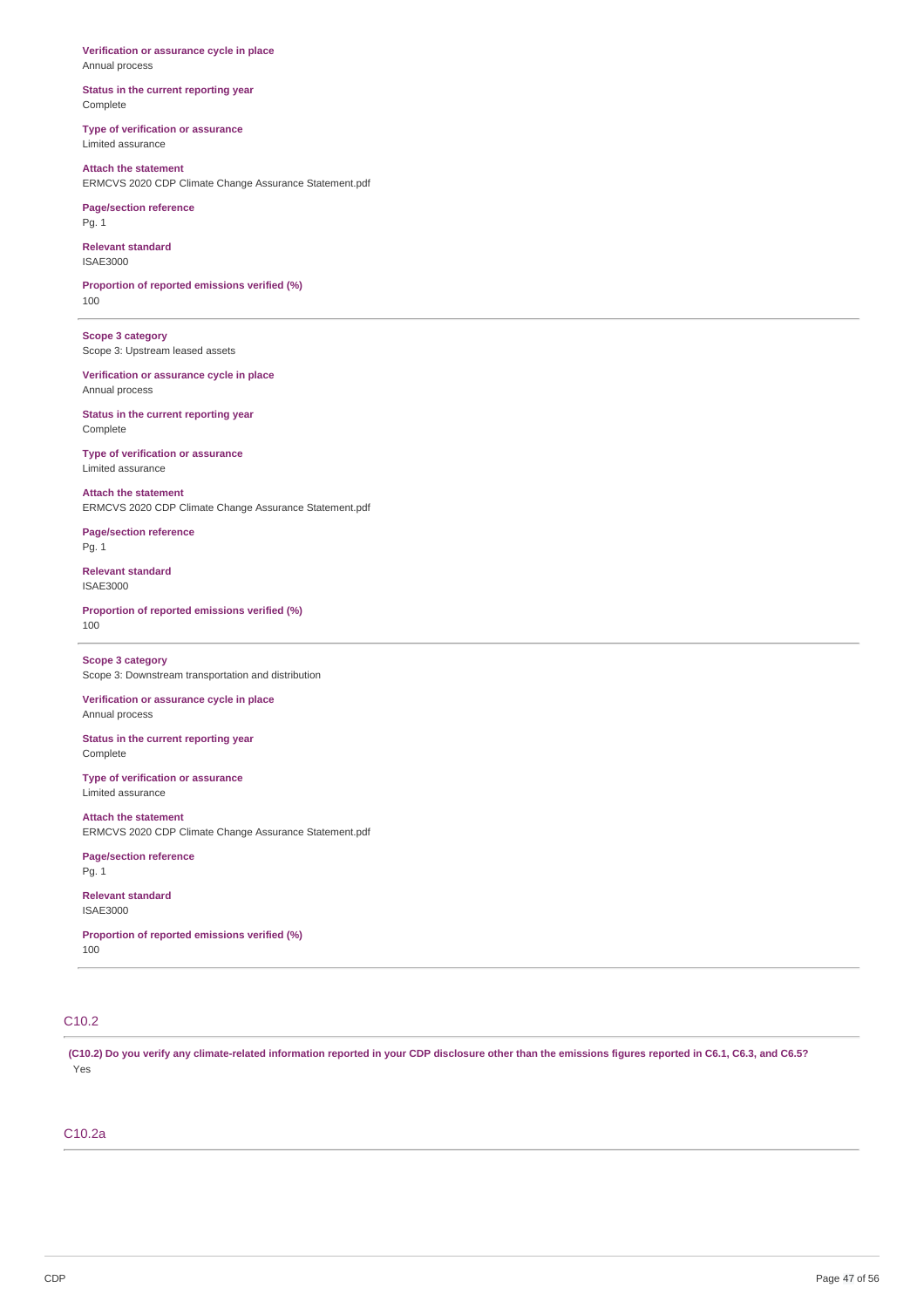#### (C10.2a) Which data points within your CDP disclosure have been verified, and which verification standards were used?

| Disclosure module verification relates Data verified |                  | <i><u><b>Nerification</b></u></i> | <b>Please explain</b>                                                                                                 |
|------------------------------------------------------|------------------|-----------------------------------|-----------------------------------------------------------------------------------------------------------------------|
|                                                      |                  | <b>standard</b>                   |                                                                                                                       |
| C4. Targets and performance                          | Renewable energy | <b>ISAE 3000</b>                  | As part of our Scope 1, 2 and 3 verification, we also verify the percentage of electricity use generated by renewable |
|                                                      | products         |                                   | sources.                                                                                                              |
|                                                      |                  |                                   | ERMCVS 2020 CDP Climate Change Assurance Statement.pdf                                                                |

### C11. Carbon pricing

### C11.1

(C11.1) Are any of your operations or activities regulated by a carbon pricing system (i.e. ETS, Cap & Trade or Carbon Tax)? Yes

### C11.1a

**(C11.1a) Select the carbon pricing regulation(s) which impacts your operations.** EU ETS

### C11.1b

**(C11.1b) Complete the following table for each of the emissions trading schemes you are regulated by.**

#### **EU ETS**

**% of Scope 1 emissions covered by the ETS**

2.8

**% of Scope 2 emissions covered by the ETS**

 $\Omega$ 

**Period start date** January 1 2020

**Period end date** December 31 2020

**Allowances allocated** 33270

**Allowances purchased**

 $\Omega$ 

**Verified Scope 1 emissions in metric tons CO2e** 31698

**Verified Scope 2 emissions in metric tons CO2e**

 $\Omega$ 

**Details of ownership** Facilities we own and operate

**Comment**

### C11.1d

(C11.1d) What is your strategy for complying with the systems you are regulated by or anticipate being regulated by?

The sites under the EU ETS scheme currently have excess allowances and do not need to purchase carbon credits to comply with regulations. Should events change, and the number of allowances is lowered, these sites will continue to invest in energy efficiency and other efforts to lower their respective footprint. Should purchase of certified emissions reductions (CERs) or other compliance credits be required, we will develop and implement an active strategy for doing so in the most cost-effective manner. For example, in 2019 we installed a wind turbine at our largest chemical production site in Geel, Belgium, which reports to the EU ETS. The wind turbine has a capacity of 3.4 MW of electricity production and provides approximately 23% of Geel's electricity consumption. The wind turbine was fully operational in 2020.

### C11.2

**(C11.2) Has your organization originated or purchased any project-based carbon credits within the reporting period?**

No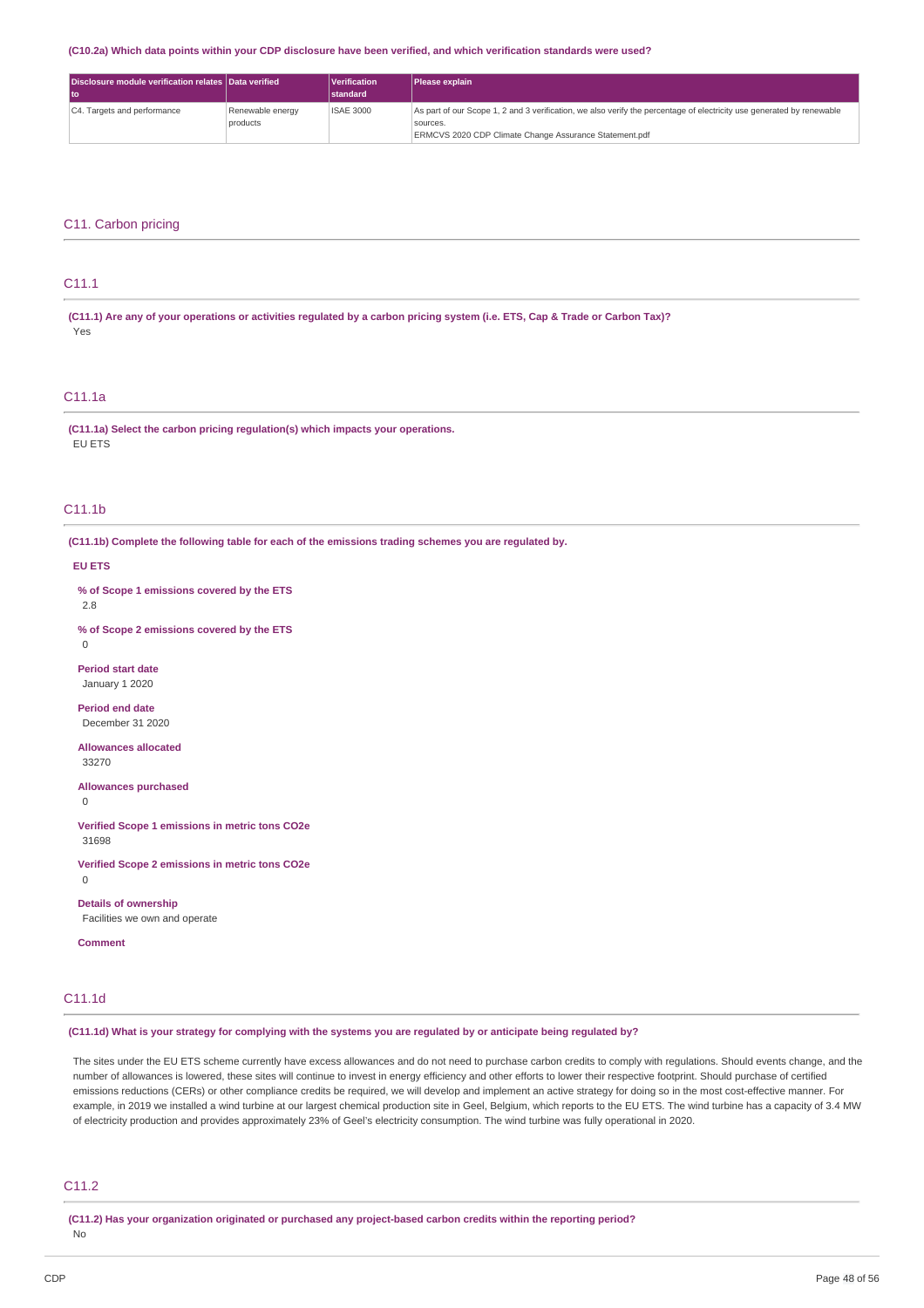### C11.3

**(C11.3) Does your organization use an internal price on carbon?** Yes

### C11.3a

### **(C11.3a) Provide details of how your organization uses an internal price on carbon.**

**Objective for implementing an internal carbon price** Navigate GHG regulations

Drive energy efficiency Drive low-carbon investment

### **GHG Scope**

Scope 1 Scope 2 Scope 3

#### **Application**

J&J approaches internal price on carbon in two ways. The first is through our CO2 Capital Relief Program, which values carbon by providing dedicated funding for projects that reduce GHG emissions but may not meet normal capital funding criteria. While there is no specific carbon price in an analysis, it internalizes carbon externalities by ensuring that viable energy efficiency projects receive funding. The second method is through our recent membership in the Climate Leadership Council, a US coalition of thought leaders and businesses, which advocates for; 1) a gradually increasing carbon fee, 2) carbon dividends for all Americans, 3) border carbon adjustments, and 4) regulatory simplification. As part of membership, we reviewed the impact of varied carbon fee scenarios (\$40/ metric ton up to \$100/ metric ton) on our scope 1, 2, and 3 operations as one method of quantifying climate regulatory risks to our business.

### **Actual price(s) used (Currency /metric ton)**

40

#### **Variance of price(s) used**

We have evaluated the carbon tax implications for our business for the scenarios of \$5/tonne, \$10/tonne, \$40/tonne, and \$100/tonne. While the Climate Leadership Council recommendation starts at \$40/ metric ton as part of their policy objectives (US meeting the Paris Agreement climate commitments), we also evaluated several different variances up to \$100. These prices were uniform (applied as a single price throughout the organization) and static (each scenario assumed the same price over time, though we acknowledge that evolutionary pricing will likely be more appropriate as the field evolves).

### **Type of internal carbon price**

Implicit price

### **Impact & implication**

The impact of carbon pricing has been two-fold depending on the mechanism. For the dedicated CO2 Capital Relief Program, the impact has been tangible progress towards our emissions targets since 2005, 241 projects completed resulting in approximately \$83 million in annual energy cost savings, and 298,905 metric tons CO2e annual GHG emissions avoided. For the Climate Leadership Council analysis, the impacts are still evolving as we utilize these findings to have discussions with internal stakeholders to determine if other measures besides a dedicated capital relief mechanism will continue or accelerate our emission reduction goals. It has also been a helpful financial analysis for larger longer-term projects such as our 100 MW wind farm PPA, and how an emerging regulatory environment may impact the financial aspects of this deal in the next decade. To date we have only used an actual price on carbon for modelling purposes and do not have a roadmap to establish a formalized price or process further than the CO2 Capital Relief Program.

### C12. Engagement

### C12.1

**(C12.1) Do you engage with your value chain on climate-related issues?** Yes, our suppliers

Yes, other partners in the value chain

### C12.1a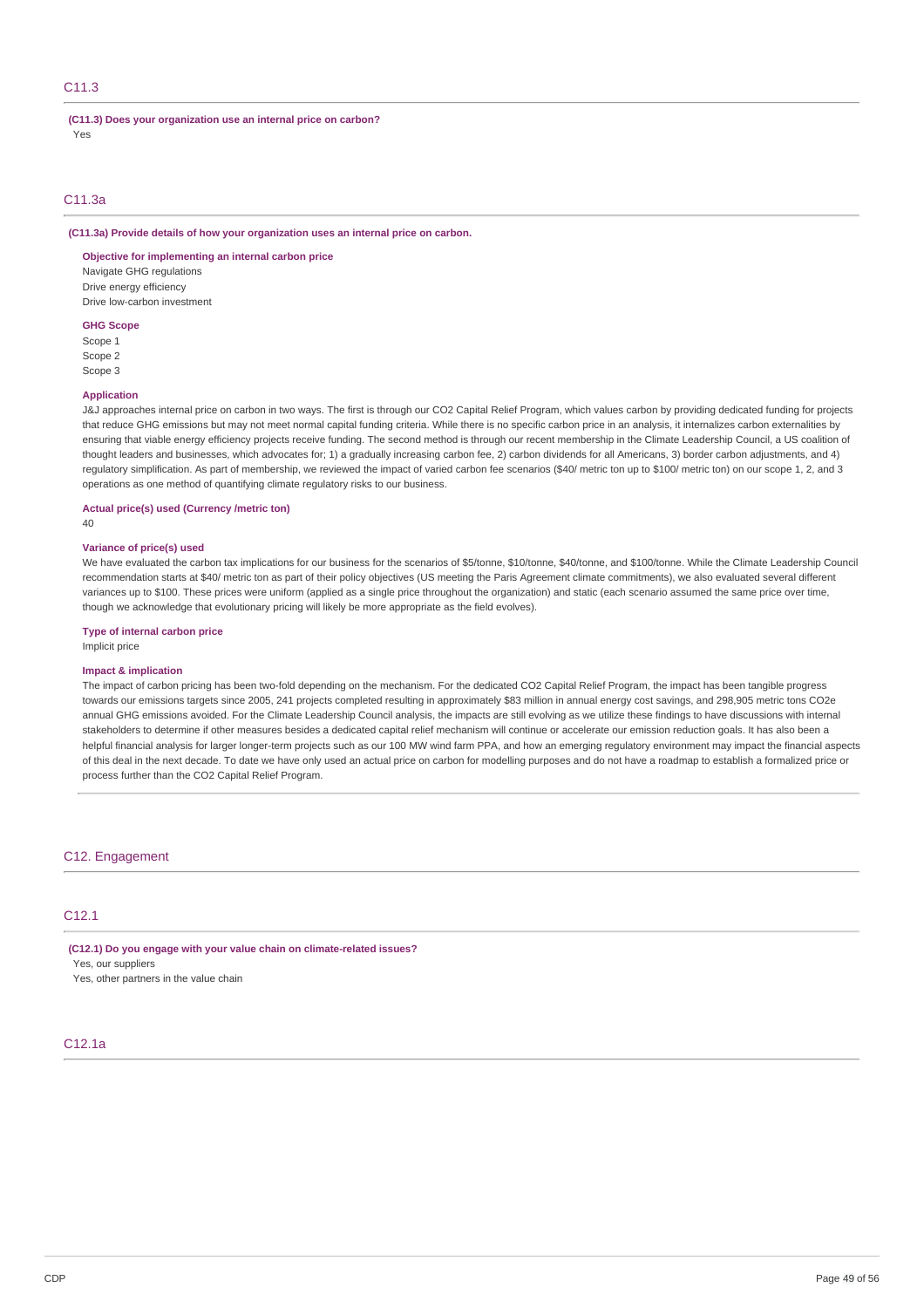#### **(C12.1a) Provide details of your climate-related supplier engagement strategy.**

#### **Type of engagement**

Engagement & incentivization (changing supplier behavior)

#### **Details of engagement**

Climate change performance is featured in supplier awards scheme

### **% of suppliers by number**

2.2

**% total procurement spend (direct and indirect)**

74

**% of supplier-related Scope 3 emissions as reported in C6.5**

77

#### **Rationale for the coverage of your engagement**

The rationale for the coverage of our engagement is to combine climate impact with influence by targeting within a range of spend, setting a Health for Humanity 2020 Goal to enroll suppliers covering 80% of spend in our Sustainable Procurement Program. To achieve this, we enroll suppliers to meet our annual targets, with 328 suppliers newly enrolled in 2020. The requirements for all enrolled suppliers are fully transparent, and are communicated through our Supplier Sustainability Toolkit, updated in 2017 and available on our corporate website. The toolkit serves as a resource to educate suppliers on environmental issues such as climate change as well featuring the overall importance of Sustainability and Citizenship. All participating suppliers are required to conform to our Responsibility Standards for Suppliers which are also publicly available on jnj.com. We verify supplier's conformance using the globally recognized EcoVadis platform which includes environmental management criteria such as GHG emission reporting and climate change strategies and performance. We monitor EcoVadis score improvements and expect to see improvement over time through category team engagement with the supplier. Additionally, suppliers are required to implement at least one of the following four goals set for them by category teams: 1) Transparency: publicly reporting two or more sustainability goals and tracking progress over time; 2) Disclosure to Action: annual participation in CDP Supply Chain disclosure; 3) Sustainability Excellence: achieving a high performers assessment score (using industry standard methods); 4) Leadership: implementing category-specific goals that support relevant industry trends, practices or innovative ideas to which suppliers and others may contribute. Engagement in the Sustainable Procurement Program is one way through which we engage our suppliers on the issues of sustainability and their importance to our business. In 2017, we integrated foundational elements of the Sustainable Procurement Program into our Supplier and Category Strategies – including the supplier scorecard which contributes to supplier performance and awards.

#### **Impact of engagement, including measures of success**

The impact and measure of success of the climate-related supplier engagement is broadening the program to additional suppliers who then set their own sustainability goals. As an example of this impact, as of 2020, we have enrolled 1,107 suppliers into our Sustainable Procurement Program (cumulative since the program launch), representing approximately 74% of spend, or \$18.9 billion. Suppliers enrolled in the Sustainable Procurement Program were assessed against our Responsibility Standards for Suppliers through an EcoVadis assessment which includes environmental management criteria such as GHG emission reporting and climate change strategies. As a recent measure of success in 2020, 1,119 suppliers underwent an EcoVadis assessment. Among the suppliers we have assessed more than once, we see our program driving supplier improvements across all areas of sustainability, most notably labor and human rights, fair business practices, and environmental impact, increasing scores by 4.4, 3.4, and 3.2 percentage points, respectively. An important part of this program is encouraging our suppliers to publicly disclose their environmental performanceincluding emissions and water use—to CDP as part of our own CDP Supply Chain commitment. In 2020, 423 Johnson & Johnson suppliers were requested to disclose to CDP, an increase of 23% over 2019. Over 80% of these suppliers disclosed emissions data. This progress demonstrates the positive influence a large sustainability-minded procurement organization can have across its entire supply chain, influencing the way business impacts social development and environmental stewardship through multiple suppliers around the world. In 2020, we received recognition by CDP as a CDP Supplier Engagement Leader for leadership on supplier engagement to tackle climate change. We were the first healthcare company to achieve this recognition in 2017 and remain the only healthcare company on this list for four consecutive years.

**Comment**

C12.1d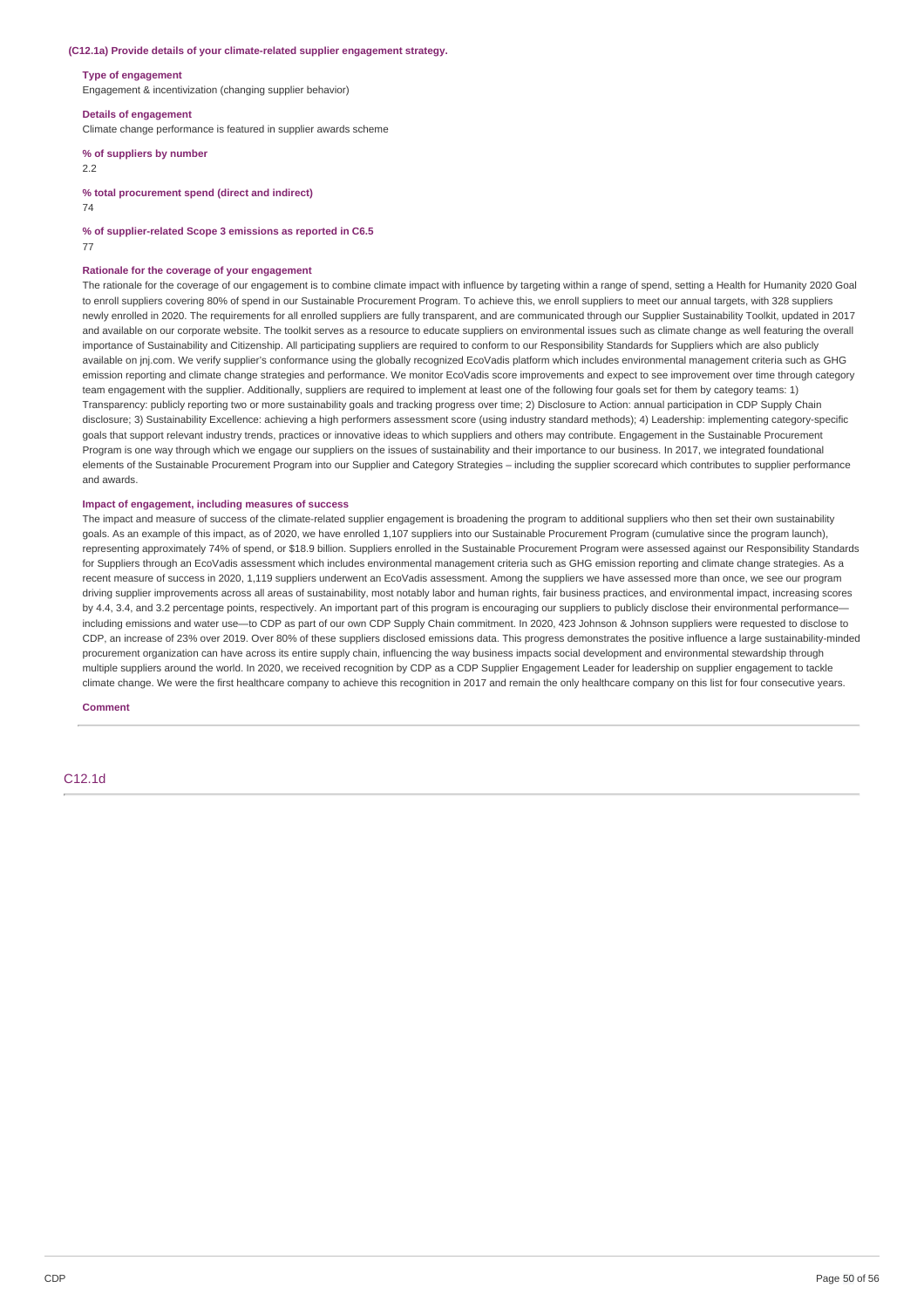#### **(C12.1d) Give details of your climate-related engagement strategy with other partners in the value chain.**

Materials managed unsustainably, such as timber and palm oil, can be contributors to deforestation, which is a major contributor to climate change. As part of our broader climate strategy, we developed responsible sourcing criteria for commodities that have been linked to deforestation such as our Responsible Palm Oil Sourcing Criteria and our Wood-Fiber Products Sourcing Criteria. We are also working with other partners in the value chain to implement these commodity-specific sourcing criteria. These value chain partners include NGOs (such as the Rainforest Alliance and Earthworm Foundation with whom we are engaging to work with our suppliers on timber and palm oil, respectively), local communities, and smallholders.

Case study / example: Ongoing initiatives with value chain partners in 2020 include:

In 2020, we have completed the second full year of our multi-year partnerships with the World Wildlife Fund (WWF)

In the first two years of our partnership with WWF, we laid the foundation for advancing innovations in sustainable palm oil production that support forests, wildlife, and longterm community well-being. WWF's work synthesized existing research to better understand the relationship between human health, tropical forests, and the threshold at which forests can no longer recover from degradation. Additionally, WWF is conducting a review of critical landscapes impacted by deforestation that are also ripe for demonstrating the potential health benefits of forest conservation. With this information in hand, we are working with WWF to explore ways to champion innovations in sustainable landscape initiatives and investments that benefit forests and people.

Throughout 2020 we also maintained our investment in smallholder projects. Through partnerships with Earthworm Foundation's Rurality Project, The Sustainable Trade Initiative, and ACT Commodities we have worked with smallholder groups across three regions in Indonesia to:

• improve palm oil fruit quality;

- train farmers on implementing best management practices;
- avoid expansion in areas unsuitable according to RSPO Principles & Criteria;
- identify other potential commodities as alternative income generators; and
- facilitate farmers in obtaining RSPO certification.

In 2020, through the above listed efforts, we engaged over 2,900 smallholder palm oil farmers in key Indonesian palm oil growing regions through our on-going NGO collaborations to implement best management practices and diversify their sources of income.

For direct paper-based packaging, we work with a partner, the Rainforest Alliance, to assist with our due diligence efforts. Our most recent assessment in 2019 included 91% of spend, including all of our suppliers in Asia Pacific due to the heightened risk for deforestation in this region.

### C12.3

(C12.3) Do you engage in activities that could either directly or indirectly influence public policy on climate-related issues through any of the following? Direct engagement with policy makers

- Trade associations
- Funding research organizations

**Other** 

### C12.3a

#### **(C12.3a) On what issues have you been engaging directly with policy makers?**

| Focus of<br>legislation position |         | Corporate Details of engagement                                                                                                                                                                                           | <b>Proposed legislative solution</b>                                                                                                                                                                                                                                                                                                                                                                                                                                                                                                                                 |
|----------------------------------|---------|---------------------------------------------------------------------------------------------------------------------------------------------------------------------------------------------------------------------------|----------------------------------------------------------------------------------------------------------------------------------------------------------------------------------------------------------------------------------------------------------------------------------------------------------------------------------------------------------------------------------------------------------------------------------------------------------------------------------------------------------------------------------------------------------------------|
| Carbon tax Support               |         | In 2017, we joined the Climate Leadership Council, a policy institute<br>with minor   created to promote a carbon dividends framework in the United<br>exceptions States, as a founding member.                           | The Climate Leadership Council is proposing four pillars of a carbon dividends plan, including; 1) a gradually<br>increasing carbon fee, 2) carbon dividends for all Americans, 3) border carbon adjustments, and 4) regulatory<br>simplification.                                                                                                                                                                                                                                                                                                                   |
| Clean<br>energy<br>generation    | Support | Still In (signed in 2016), and America Is All In (signed in 2020)<br>initiatives which affirms our deep commitment to addressing climate<br>change through the implementation of the historic Paris Climate<br>Agreement. | We are signatories of the Business Backs Low-Carbon USA, We Are 1) Continuation of low-carbon policies to allow the US to meet or exceed our promised national commitment and to<br>increase our nation's future ambition 2) Investment in the low carbon economy at home and abroad in order to give<br>financial decision-makers clarity and boost the confidence of investors worldwide 3) Continued U.S. participation in the<br>Paris Agreement, in order to provide the long-term direction needed to keep global temperature rise below 2 degrees<br>Celsius. |

### C12.3b

**(C12.3b) Are you on the board of any trade associations or do you provide funding beyond membership?** Yes

C12.3c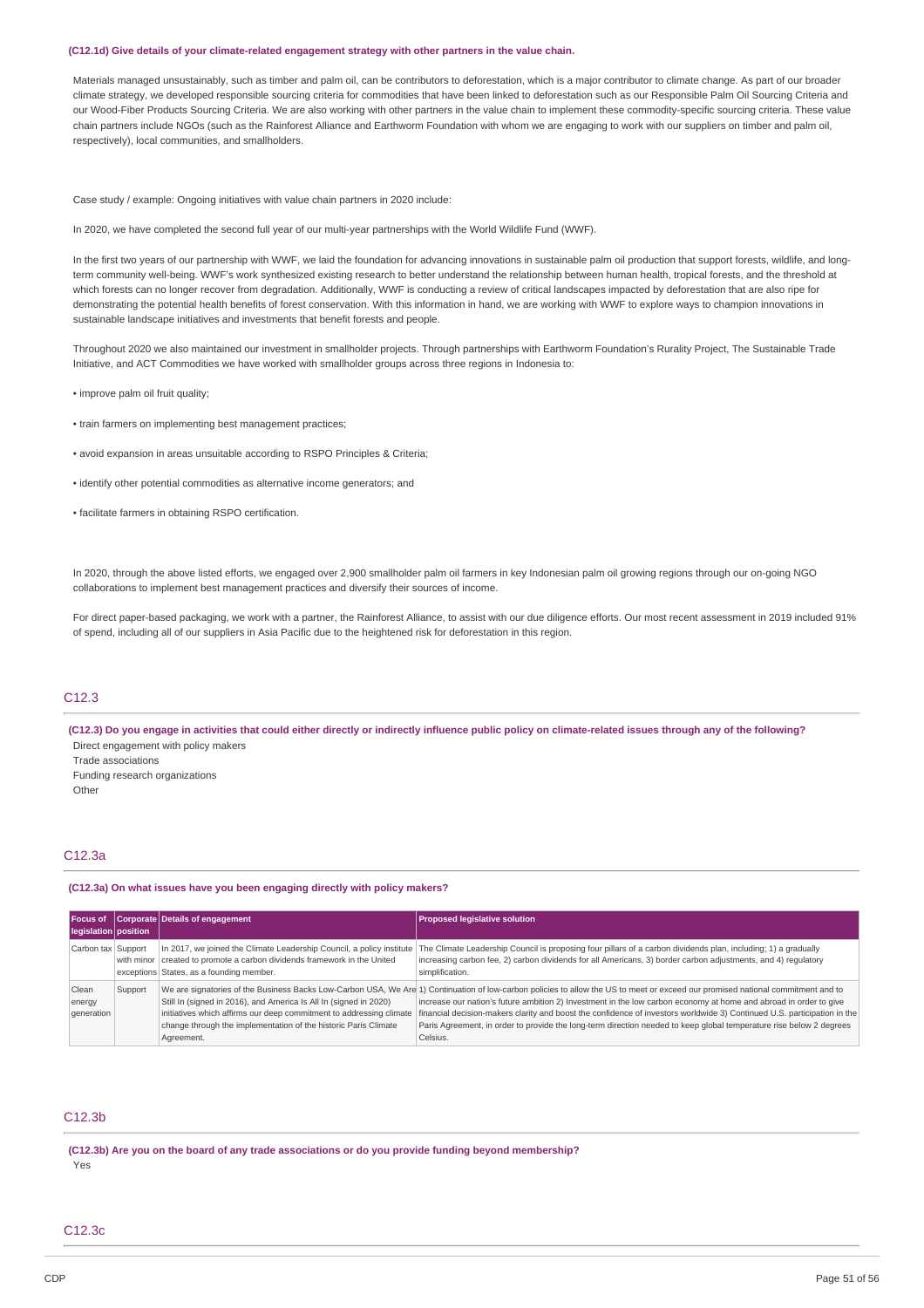#### **Trade association**

EFPIA – European Federation of Pharmaceutical Industries and Associations

### **Is your position on climate change consistent with theirs?**

Consistent

### **Please explain the trade association's position**

The EFPIA has stated that the driving motivation of the pharmaceutical industry is to improve human health and supports responsible contribution to progress in the form of science-based reduction targets, establishing climate change policies/strategies based on materiality and impact for individual companies, developing actions that support science-based carbon reduction targets, contributing to increased energy efficiency, and aiming to use more energy from renewable resources. These positions are in line with J&J's Climate Policy that states that 1) in the field of climate science, there is consensus that human activity is a driving factor in climate change, 2) environmental health impacts human health, 3) risks resulting from climate change have the potential to negatively impact economies around the world, and 4) we have a responsibility to help abate climate change and environmental degradation.

#### **How have you influenced, or are you attempting to influence their position?**

We support the EFPIA's position on climate change and consider it to be consistent with our own practices.

#### **Trade association**

IFPMA- International Federation of Pharmaceutical Manufacturers & Associations

#### **Is your position on climate change consistent with theirs?**

Consistent

#### **Please explain the trade association's position**

The IFPMA has stated that climate change will challenge the global community in its efforts to tackle health concerns and inequalities across the world. In addition to research on diseases that are likely to be impacted directly or indirectly by climate change, they support carbon reductions in direct and indirect operations, pursuing energy efficiencies, and joining other key stakeholders - governments, business and civil society - on individual and collective opportunities to reduce the impact of climate change on health. These positions are in line with J&J's Climate Policy that states that 1) in the field of climate science, there is consensus that human activity is a driving factor in climate change, 2) environmental health impacts human health, 3) risks resulting from climate change have the potential to negatively impact economies around the world, and 4) we have a responsibility to help abate climate change and environmental degradation.

#### **How have you influenced, or are you attempting to influence their position?**

We support the IFPMA's position on climate change and consider it to be consistent with our own practices.

#### **Trade association**

National Association of Manufacturers

#### **Is your position on climate change consistent with theirs?**

Mixed

#### **Please explain the trade association's position**

The National Association of Manufacturers (NAM) advocates for "the critical balance between environmental improvement and economic growth" and states that "the need to act on climate is no longer up for debate. With federal policies that balance these goals with sound rules and regulations, manufacturers can continue leading the way toward a safer environment and stronger economy." This position aligns with our Climate Policy, which acknowledges that "businesses have an important role to play in responding to climate change by implementing voluntary reductions of GHGs within their control, and engaging in mitigation and adaptation activities outside of their immediate control where they may have influence." While our policies align with many of those put forth by the NAM, NAM has not publicly endorsed taking action on market-based solutions for climate change such as carbon pricing. J&J, in contrast, is public and explicit in our support for market-based solutions such as a carbon price.

#### **How have you influenced, or are you attempting to influence their position?**

We are a member of trade associations that advocate for our industry and market-based health solutions, and we provide financial support to several policy development organizations and think tanks whose purpose is to develop policy position papers or model legislation, among other civic activities. We acknowledge that we may not align with or support every public position each of these broad-based groups takes. However, when we do disagree with a position, we have a range of approaches we can employ to respond, and we believe that our dissenting voice has greater impact as a member of these organizations. We take input from our stakeholders and determine how best to express our views to an organization–from simply declining to participate in certain initiatives sponsored by the organization, to partnering with other members to amplify our viewpoint both within the organization and externally, to reaching out directly to the organization's leadership to examine a possible change in position.

#### **Trade association**

Business Roundtable

### **Is your position on climate change consistent with theirs?**

Mixed

### **Please explain the trade association's position**

The Business Roundtable supports a goal of reducing net U.S. GHG emissions by at least 80 percent from 2005 levels by 2050, and advocates that it should be achieved through the implementation of market-based solutions that preserve the competitiveness of U.S. businesses. The Business Roundtable believes this can be achieved by: putting a price on carbon; investing in low-emission and clean energy technologies; improving the efficiency of energy production, distribution, and use; developing and deploying resiliency and adaptation measures; and investing in energy infrastructure and improving permitting processes. While our policies align with many of those put forth by the Business Roundtable, we advocate for a 1.5C aligned future, whereas the Business Roundtable's goals are aligned with a well-below 2C world.

#### **How have you influenced, or are you attempting to influence their position?**

We are a member of trade associations that advocate for our industry and market-based health solutions, and we provide financial support to several policy development organizations and think tanks whose purpose is to develop policy position papers or model legislation, among other civic activities. We acknowledge that we may not align with or support every public position each of these broad-based groups takes. However, when we do disagree with a position, we have a range of approaches we can employ to respond, and we believe that our dissenting voice has greater impact as a member of these organizations. We take input from our stakeholders and determine how best to express our views to an organization– from simply declining to participate in certain initiatives sponsored by the organization, to partnering with other members to amplify our viewpoint both within the organization and externally, to reaching out directly to the organization's leadership to examine a possible change in position.

#### **Trade association**

US Chamber of Commerce

#### **Is your position on climate change consistent with theirs?** Mixed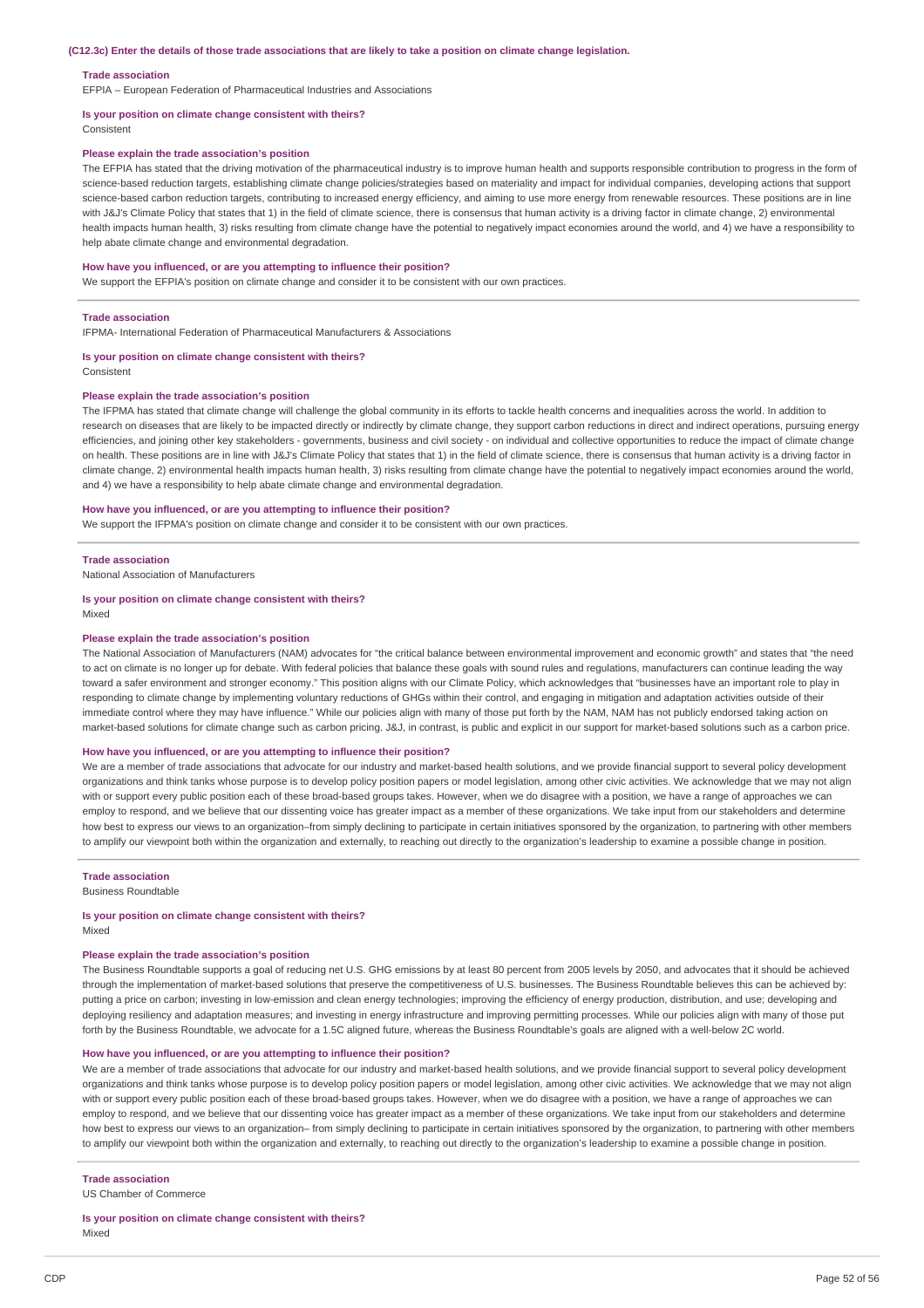#### **Please explain the trade association's position**

J&J is not currently on the board and serves only as a member. The US Chamber of Commerce's current position is, "Congress should pursue market-based solutions to accelerate emissions reductions, and that the Chamber will continue its engagement to pursue meaningful, achievable progress to address the challenge of climate change." However, the Chamber of Commerce advocates that "it will be largely up to the business community to develop, finance, build, and operate the solutions needed to power economic growth worldwide, mitigate greenhouse gas emissions, and build resilient, lower-carbon infrastructure." This differs from our J&J Climate Policy, which states that "while companies have a responsibility and ability to impact these issues, the unilateral capabilities of businesses are limited; addressing these issues requires the collaboration of companies with governments and non-governmental organizations to achieve systemic change at scale."

#### **How have you influenced, or are you attempting to influence their position?**

We are a member of trade associations that advocate for our industry and market-based health solutions, and we provide financial support to several policy development organizations and think tanks whose purpose is to develop policy position papers or model legislation, among other civic activities. We acknowledge that we may not align with or support every public position each of these broad-based groups takes. However, when we do disagree with a position, we have a range of approaches we can employ to respond, and we believe that our dissenting voice has greater impact as a member of these organizations. We take input from our stakeholders and determine how best to express our views to an organization– from simply declining to participate in certain initiatives sponsored by the organization, to partnering with other members to amplify our viewpoint both within the organization and externally, to reaching out directly to the organization's leadership to examine a possible change in position.

#### **Trade association**

Renewable Energy Buyers Alliance (REBA)

#### **Is your position on climate change consistent with theirs?**

Consistent

#### **Please explain the trade association's position**

REBA is an alliance of large clean energy buyers, developers, and service providers that, together with NGO partners, are unlocking the marketplace for all non-residential energy buyers to lead a rapid transition to a cleaner, prosperous, zero-carbon energy future. As stated by REBA: "The commercial & industrial sector is the largest emitter of energy-related greenhouse gas emissions in the United States. To solve the global climate change challenges, the majority of the world's energy must come from zerocarbon power sources. It is necessary to reduce human-caused global CO2 emissions to net-zero by 2050. The private sector is responsible for over 60% of electricity consumption and a major driver of economic and political exchange. The private sector's actions on climate issues are strong, and they want to do more. If companies with 100% renewable energy goals today achieve them, it will catalyse as much capacity as was installed from all US Renewable Portfolio Standards since 2011."

#### **How have you influenced, or are you attempting to influence their position?**

We support the REBA's position on climate change and consider it to be consistent with our own practices.

### C12.3d

**(C12.3d) Do you publicly disclose a list of all research organizations that you fund?** No

#### C12.3e

#### **(C12.3e) Provide details of the other engagement activities that you undertake.**

J&J engages with organizations and policy makers to encourage further action and positive impact on a broader scale by participating in national and international partnerships and dialogues on climate change.

In 2017, we joined the Climate Leadership Council, a policy institute created to promote a carbon dividends framework in the United States, as a founding member. The Climate Leadership Council is proposing four pillars of a carbon dividends plan, including; 1) a gradually increasing carbon fee, 2) carbon dividends for all Americans, 3) border carbon adjustments, and 4) regulatory simplification. We also strengthened our partnership with the C40 Cities Climate Leadership Group and its network of cities to help fund programs that will link cities acting on climate with the benefits to air quality and human health. Through research and education, the C40 partnership will help connect the dots between better climate and air to measurably improve health benefits in vulnerable urban areas, and to gain political and financial buy-in, and drive greater action and impact at scale. We exceeded the goal of the partnership – that "60 million citizens living across 30 cities will have benefited from climate and air quality actions that have the potential to positively impact public health" – and reported on the achievements in the 2020 SDG report.

In 2016, we undertook several actions to support clean energy policy both domestically and internationally, including the Renewable Energy Buyers Alliance (REBA). In 2015, we committed to RE100, a collaborative global initiative of influential businesses in partnership with the Climate Group and CDP to procure 100% renewable electricity. Additionally, we signed the American Business Act on Climate Pledge to support action on climate change and the conclusion of a climate change agreement in Paris that takes a strong step forward toward a low-carbon, sustainable future. We participated in Business Backs Low-Carbon USA, showing our support for the US government to 1) swiftly implement the Clean Power Plan and other related low-carbon policies, and 2) Invest in the low-carbon economy at home and abroad giving financial decision-makers clarity. We also participated in the US Department of Energy's Better Buildings, Better Plants Challenge. Finally, we were a founding member of the Rocky Mountain Institutes Business Renewables Center which was designed to increase the amount of renewable energy within the US grid. These policies all align with our J&J Climate Policy, which outlines our company's views on climate science, energy management policies, the impacts of climate on human health, and our commitments to improving our energy efficiency and reducing carbon emissions. This policy is available publicly on our website.

#### At the international level, we are members of several organizations such as:

•The World Wildlife Fund's Climate Savers program member, a global platform to engage business and industry on climate and energy. Member companies commit to reducing GHG emissions and influencing market or policy developments by promoting their vision, solutions and achievements.

•Founding signatory of the Renewable Energy Buyer's Principles (facilitated by the WRI and WWF).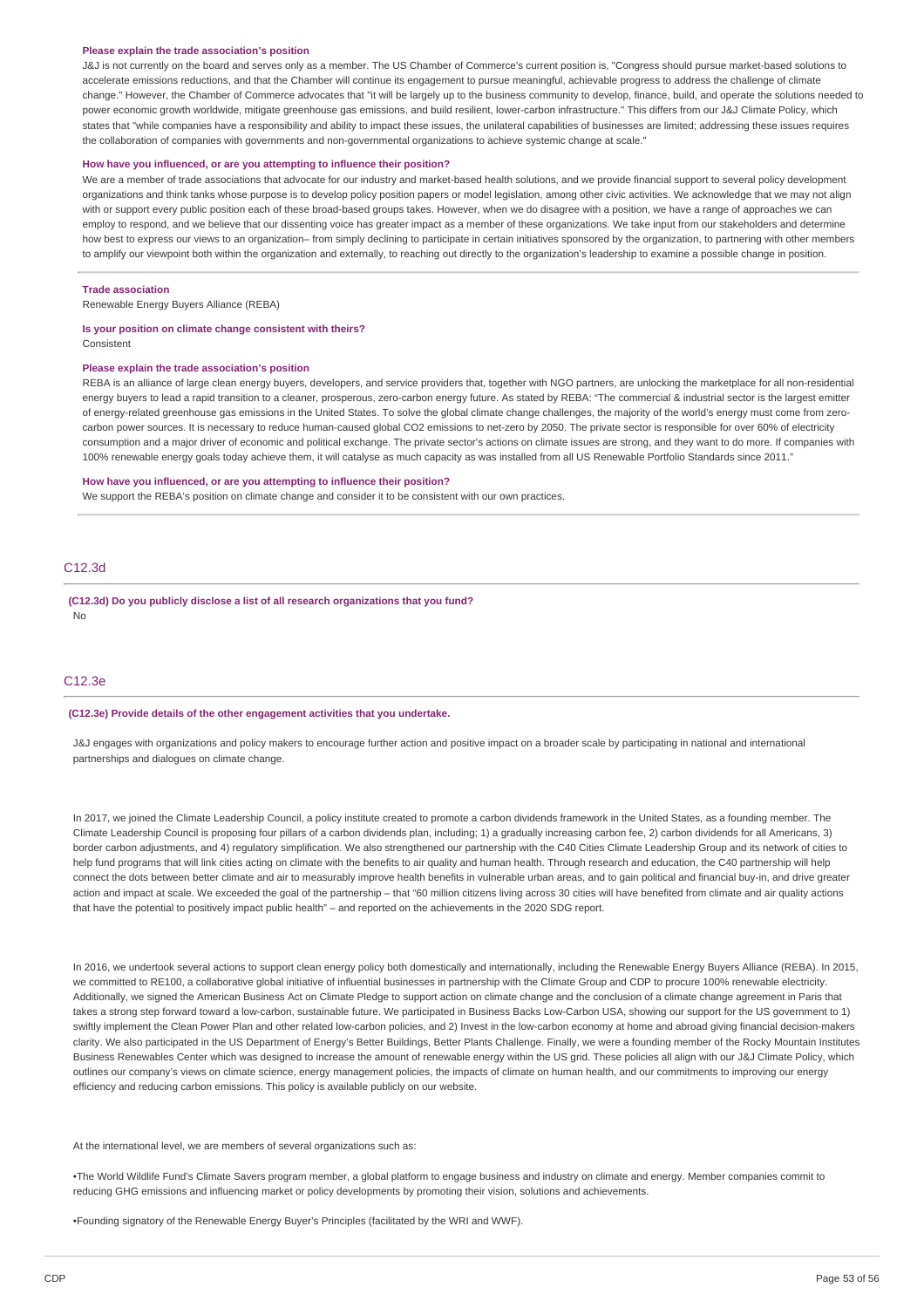### C12.3f

#### (C12.3f) What processes do you have in place to ensure that all of your direct and indirect activities that influence policy are consistent with your overall climate **change strategy?**

J&J defines strategic imperatives as well as internal policies and implements processes to assure adherence to policies. For example, J&J's Climate Policy, updated in 2018, was reviewed by senior management, is applicable to all of the J&J Family of Companies and is shared publicly with all stakeholders on our website. This policy states our positions on climate change, our commitments, and governance around the policy. The Science, Technology & Sustainability Committee of J&J's Board of Directors reviews the Company's policies, programs and practices on environment, health, and sustainability, including enterprise goals directed at carbon reduction and renewable energy. In general, our Policies and Positions resources are reviewed and updated as required in conjunction with our annual Health for Humanity reports to enable stakeholders to more easily access and understand our policies on climate change.

If inconsistencies are discovered: We are a member of trade associations that advocate for our industry and market-based health solutions, and we provide financial support to several policy development organizations and think tanks whose purpose is to develop policy position papers or model legislation, among other civic activities. We acknowledge that we may not align with or support every public position each of these broad-based groups takes. However, when we do disagree with a position, we have a range of approaches we can employ to respond, and we believe that our dissenting voice has greater impact as a member of these organizations. We take input from our stakeholders and determine how best to express our views to an organization– from simply declining to participate in certain initiatives sponsored by the organization, to partnering with other members to amplify our viewpoint both within the organization and externally, to reaching out directly to the organization's leadership to examine a possible change in position.

### C12.4

(C12.4) Have you published information about your organization's response to climate change and GHG emissions performance for this reporting year in places **other than in your CDP response? If so, please attach the publication(s).**

**Publication**

In voluntary sustainability report

**Status** Complete

#### **Attach the document**

johnson-johnson-2020-health-for-humanity-report.pdf

#### **Page/Section reference**

Sections: Our Approach, Responsible Business Practices, Reporting Hub

#### **Content elements**

Governance **Strategy** Risks & opportunities Emissions figures Emission targets Other metrics

#### **Comment**

### C<sub>15</sub>. Signoff

### C-FI

(C-FI) Use this field to provide any additional information or context that you feel is relevant to your organization's response. Please note that this field is optional **and is not scored.**

### C15.1

**(C15.1) Provide details for the person that has signed off (approved) your CDP climate change response.**

Row 1 Executive Vice President and Chief Global Supply Chain Officer, member of the company's Executive Committee Board Board/Executive board

# **Job title Corresponding job category**

#### SC. Supply chain module

SC0.0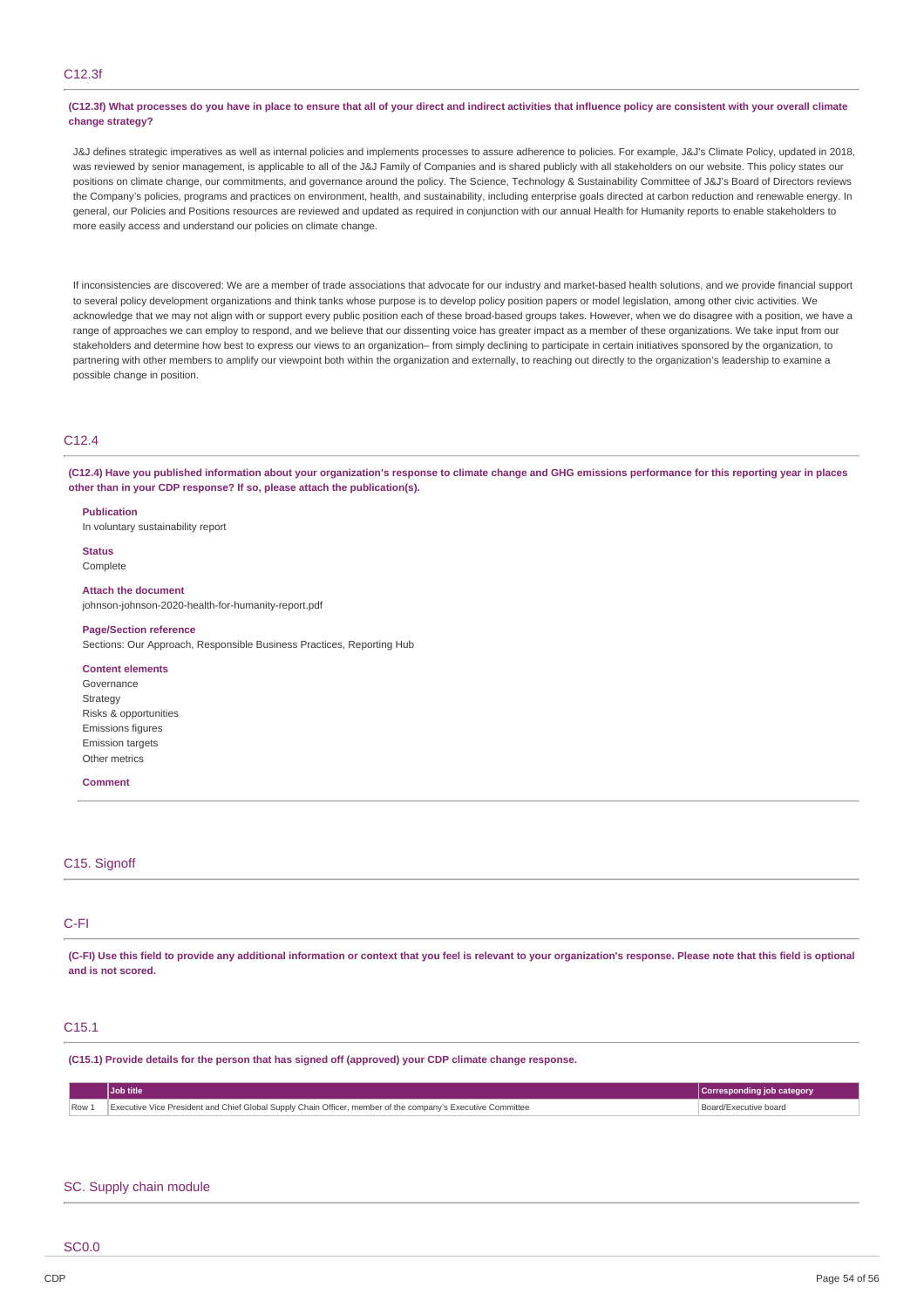**(SC0.0) If you would like to do so, please provide a separate introduction to this module.**

### SC0.1

**(SC0.1) What is your company's annual revenue for the stated reporting period?**

|       | <b>Annual Revenue</b> |
|-------|-----------------------|
| Row 1 | !584000000<br>.       |

### SC0.2

**(SC0.2) Do you have an ISIN for your company that you would be willing to share with CDP?** No

### SC1.1

(SC1.1) Allocate your emissions to your customers listed below according to the goods or services you have sold them in this reporting period.

### SC1.2

**(SC1.2) Where published information has been used in completing SC1.1, please provide a reference(s).**

#### SC1.3

(SC1.3) What are the challenges in allocating emissions to different customers, and what would help you to overcome these challenges?

| <b>Allocation</b><br>challenges | Please explain what would help you overcome these challenges                                                                                                                                                              |
|---------------------------------|---------------------------------------------------------------------------------------------------------------------------------------------------------------------------------------------------------------------------|
| Diversity of product            | We do not currently believe that this challenge is easily overcome for several key reasons. 1) JnJ produces a diverse portfolio of products in its 3 business segments (Consumer, Medical                                 |
| lines makes                     | Devices and Diagnostics, and Pharmaceutical), making unit allocation (i.e., the ratio of products sold to a customer to all products produced) an inaccurate and uninformative way to allocate                            |
|                                 | accurately accounting emissions. 2) Products are not always produced inside JnJ facilities and our ability to track emission information on external manufacturers is limited. 3) While facility-level data is available, |
| for each                        | any given facility may produce multiple products throughout the course of a year and the cost to sub-meter production lines or specific equipment and link to product and overhead does not                               |
| product/product line            | currently provide favorable business value.                                                                                                                                                                               |
| cost ineffective                |                                                                                                                                                                                                                           |

#### SC1.4

**(SC1.4) Do you plan to develop your capabilities to allocate emissions to your customers in the future?** No

### SC1.4b

**(SC1.4b) Explain why you do not plan to develop capabilities to allocate emissions to your customers.**

Our efforts have been concentrated in product improvement rather than customer allocations. In order to strive for product improvement, we have created a rigorous internal process and scorecard called Earthwards that uses principles of Life Cycle Assessment to identify product strengths and areas for improvement. However, the cost of conducting Life Cycle Assessments for all of our products is prohibitive at this time and therefore we are not able to attribute all Scope 1, 2 & 3 emissions (i.e., all emissions from cradle to grave of products) for products purchased by our customers at this time.

While we intend to maintain a rigorous and accurate inventory of our operational emissions, we currently do not have plans to sub-meter all product lines for purposes of allocating emissions to products. In addition, while we do not intend to perform LCAs on all of our products, we constantly strive to improve their environmental performance in strategic and cost-effective ways. One of our Health for Humanity 2020 Goals is to have new and existing products representing 20% of J&J revenue achieve Earthwards recognition for sustainable innovation improvements, which requires that products improve in key climate change-related criteria such as energy, water and waste reduction. We exceeded this goal in 2020.

### SC2.1

(SC2.1) Please propose any mutually beneficial climate-related projects you could collaborate on with specific CDP Supply Chain members.